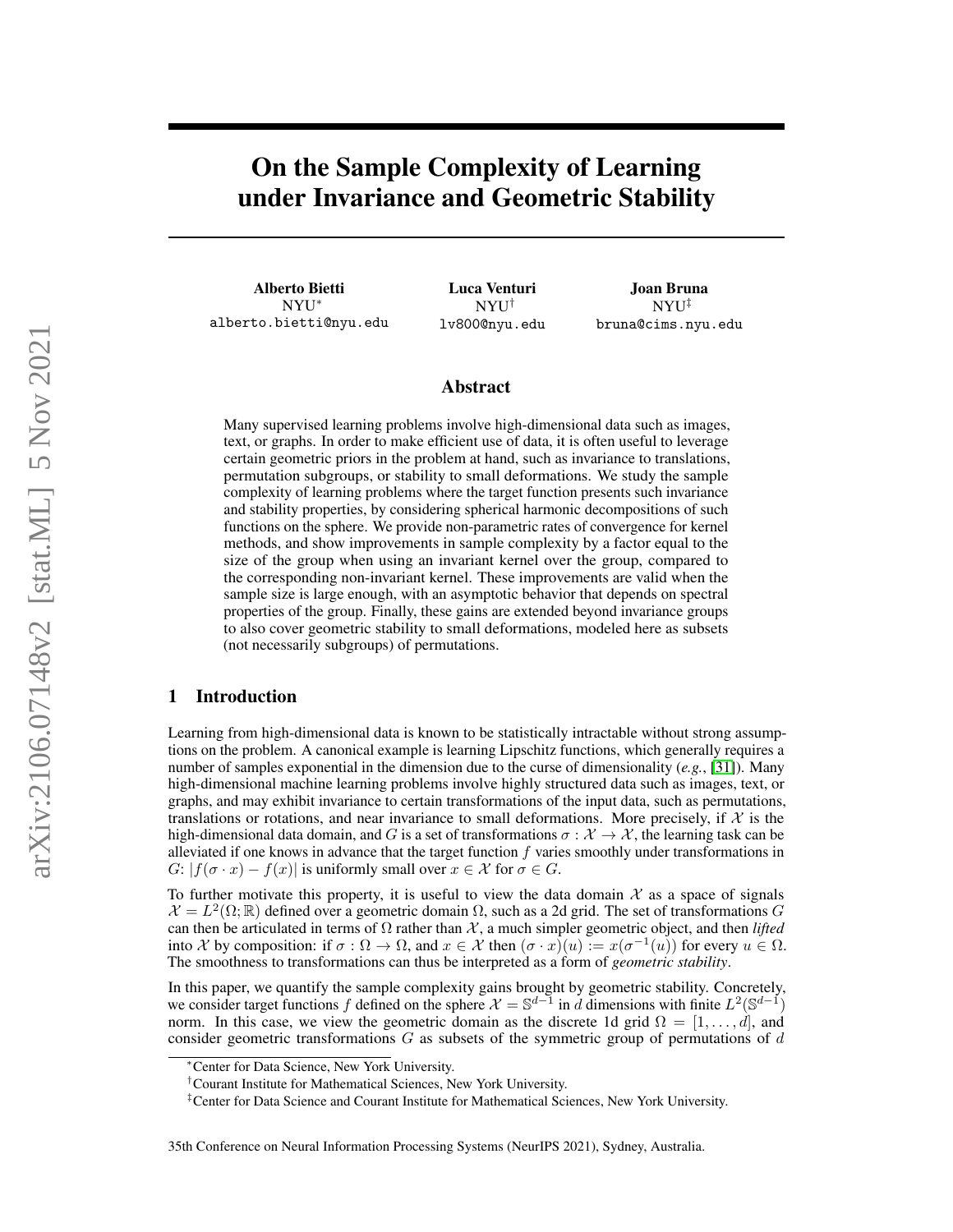elements. Given a set G (not necessarily a group), we consider the *smoothing* operator given by  $S_G f(x) = \frac{1}{|G|} \sum_{\sigma \in G} \hat{f}(\sigma \cdot x)$  for  $f \in L^2(\mathbb{S}^{d-1})$ , and assume that our target function f is geometrically stable, in the sense that  $f = S_G g$  for some  $g \in L^2(\mathbb{S}^{d-1})$ . In words, the smoothing operator  $S_G$  replaces the prediction  $f(x)$  by the average over transformations of x. In particular, functions which are invariant under the action of  $\sigma \in G$ , namely

<span id="page-1-0"></span>
$$
f(\sigma \cdot x) = f(x), \quad \sigma \in G, x \in \mathbb{S}^{d-1}, \tag{1}
$$

are also stable, with  $f = S_G f$ .

Building on the recent work [\[23\]](#page-11-1), we proceed by studying harmonic decompositions of such functions using spherical harmonics [\[14\]](#page-10-0), which generalize Fourier series on the circle to higher dimensions. This allows us to obtain rates of approximation for invariant and geometrically stable functions with varying levels of smoothness, and to study the generalization properties of invariant kernel methods using kernels defined on the sphere. Specifically, our main contributions are:

- By comparing spectral properties of usual kernels on the sphere with invariant ones, we find that the latter provide improvements in sample complexity by a factor of the order of the size of the group when the sample size is large enough (Section [3\)](#page-2-0).
- We study how this improvement factor varies with sample size, in terms of the structure of the group and on spectral properties of the permutation matrices it contains (Section [4\)](#page-5-0).
- We extend the invariance analysis to geometrically stable functions, establishing similar gains in sample complexity that depend on the size of the transformation subset (Section [5\)](#page-7-0).

Our proofs rely on comparing the dimension of invariant and non-invariant spherical harmonics at a given degree, and showing that their ratio decays to the inverse group size as the degree tends to infinity. In contrast to [\[23\]](#page-11-1), we consider the dimension to be fixed and study non-parametric rates of convergence for potentially non-smooth target functions and general groups of permutations, while they consider a different regime in high dimension and focus on invariance to translation groups.

Related work. Invariance and deformation stability have been analysed using convolutional neural network-type architectures such as the scattering transform [\[22,](#page-11-2) [7\]](#page-10-1), or convolutional kernels [\[6,](#page-10-2) [20\]](#page-10-3). While these works characterise the stability in terms of the dyadic structure of convolutional filters (such as wavelets), they do not cover a statistical analysis of sample complexity. Similarly, models of compositional functions such as those in [\[11,](#page-10-4) [24,](#page-11-3) [27\]](#page-11-4) study the benefit of hierarchical representations with local connectivity for approximation, while [\[19,](#page-10-5) [21\]](#page-11-5) study benefits of local connectivity with optimization-based algorithms; yet these works do not consider invariance or stability. [\[23\]](#page-11-1) studies similar benefits of invariance but in a different, high-dimensional, regime where only polynomials can be learned, focusing on translation groups, while we consider arbitrary groups or sets of permutations in fixed dimension. [\[15\]](#page-10-6) also sudies benefits of group invariance, but focuses on linear models, and only considers interpolating estimators. [\[30\]](#page-11-6) study general generalization bounds of invariant classifiers that scale exponentially with the dimension, which would be pessimistic under our assumptions. [\[10\]](#page-10-7) study benefits of equivariant kernels in structured prediction problems. [\[13\]](#page-10-8) studies generalisation advantages of CNNs over fully-connected models, while our focus is on non-parametrics.

### <span id="page-1-1"></span>2 Preliminaries

In this section, we describe our setup and provide some background on harmonic decompositions on the sphere, and how these are affected by invariance.

Statistical learning setup. We consider a supervised learning problem where the data distribution  $\rho$  on input-label pairs  $(x, y)$  is such that  $x \in \mathbb{S}^{d-1}$  and  $\mathbb{E}[y|x] = f^*(x)$  for some target function  $f^*$  in  $L^2(\mathbb{S}^{d-1})$ . For simplicity, we will assume that x is uniformly distributed on the sphere, and denote the uniform measure on  $\mathbb{S}^{d-1}$  by  $d\tau$ . We consider a regression setup with  $L^2$  risk given by

$$
R(f) = \mathbb{E}_{(x,y)\sim\rho} \left[ (f(x) - y)^2 \right]
$$

For a given estimator  $\hat{f}_n$  based on n samples from  $\rho$ , the goal is then to obtain generalization bounds as a function of  $n$  on the excess risk

$$
\mathbb{E}[R(\hat{f}_n)] - R(f^*) = \mathbb{E}[\|\hat{f}_n - f^*\|_{L^2(d\tau)}^2],\tag{2}
$$

.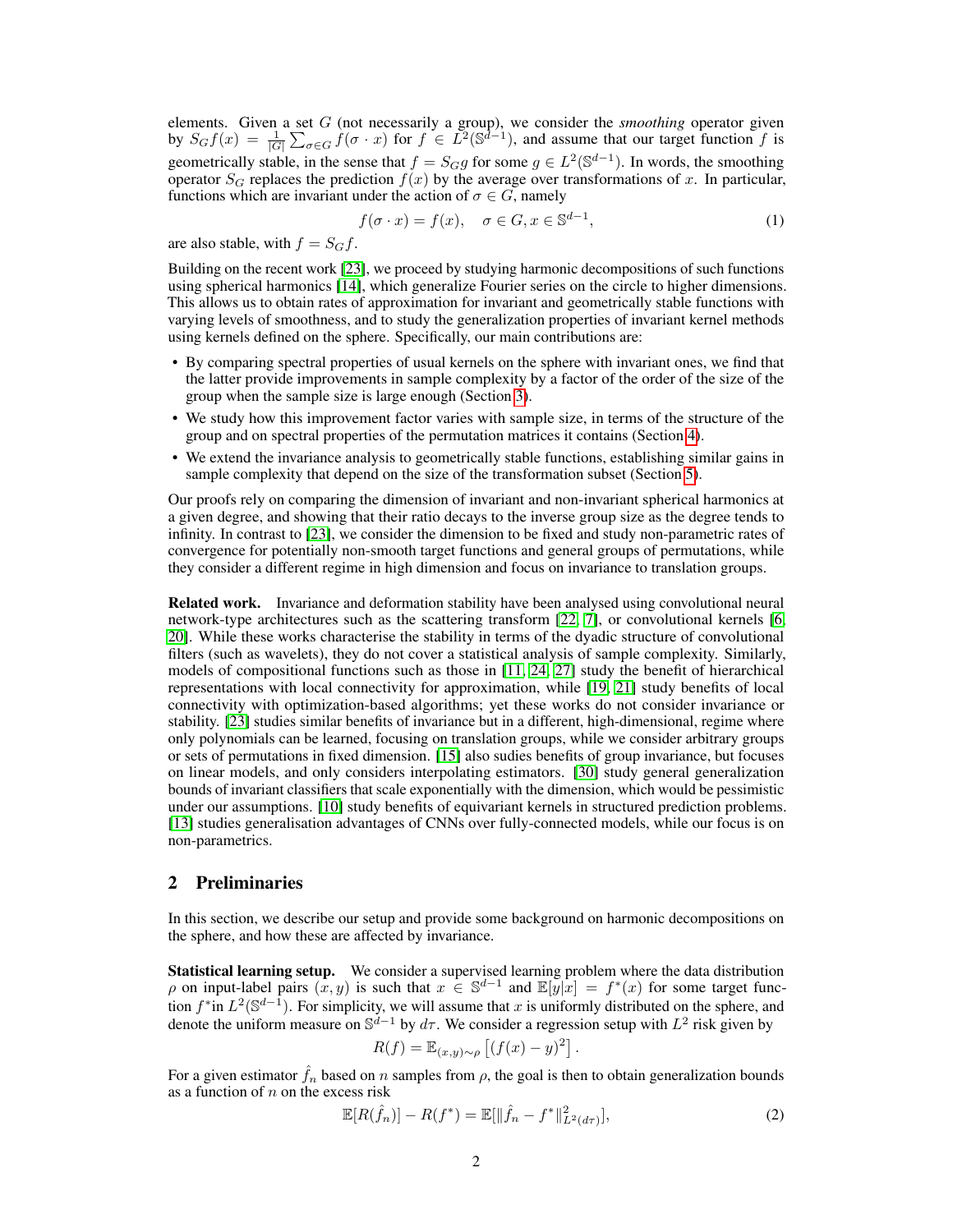where the expectation is over the  $n$  samples. Such bounds are well-studied for various classes of target functions  $f^*$  such as smoothness classes, and estimators such as kernel ridge regression. These are typically studied through harmonic decompositions of  $f^*$  and of a kernel function in appropriate  $L^2$ bases, which then relate function regularity and decays of Fourier coefficients.

**Harmonic analysis on the sphere.** When considering functions in  $L^2(d\tau)$ , an appropriate choice of orthonormal basis is that of spherical harmonic polynomials [\[1,](#page-10-9) [14\]](#page-10-0). More precisely, denote  $\{Y_{k,j}\}_{j=1}^{N(d,k)}$  denote an orthonormal basis of the space  $V_{d,k}$  of spherical harmonics of degree k, *i.e.*, homogeneous harmonic polynomials of degree k, where  $N(d, k) = \frac{2k+d-2}{k} {k+d-3 \choose d-2}$ . Then, the collection  ${Y_{k,j} : k \ge 0, j = 1, ..., N(d,k)}$  forms an orthonormal basis of  $L^2(d\tau)$ , so that any function  $f \in L^2(d\tau)$  may be written

$$
f(x) = \sum_{k \ge 0} \sum_{j=1}^{N(d,k)} a_{k,j} Y_{k,j}(x),
$$
\n(3)

with  $\sum_k \sum_{j=1}^{N(d,k)} a_{k,j}^2 < \infty$ . Similarly, any dot-product kernel  $K(x, x') = \kappa(\langle x, x' \rangle)$  on the sphere may be written

<span id="page-2-1"></span>
$$
\kappa(\langle x, x' \rangle) = \sum_{k \ge 0} \mu_k \sum_{j=1}^{N(d,k)} Y_{k,j}(x) Y_{k,j}(x'), \tag{4}
$$

where  $\mu_k$  is given by  $\mu_k = \frac{\omega_{d-2}}{\omega_{d-1}}$  $\frac{\omega_{d-2}}{\omega_{d-1}} \int_{-1}^{1} \kappa(t) P_{d,k}(t) (1-t^2)^{(d-3)/2} dt$ . Here,  $\omega_{p-1}$  is the surface measure of the sphere in p dimensions, and  $P_{d,k}$  are Legendre or Gegenbauer polynomials of degree k in d dimensions (normalized with  $P_{d,k}(1) = 1$ ), which form an orthogonal basis of  $L^2([-1,1], dw)$ , with  $dw(t) = (1 - t^2)^{(d-3)/2} dt$ . When the kernel K is positive definite and is used in the context of kernel ridge regression with data uniformly distributed on the sphere, then the  $\mu_k$  also correspond to the eigenvalues of the covariance operator. These eigenvalues and their decay then control the statistical properties of the kernel ridge regression estimator [\[8\]](#page-10-10).

Spherical harmonics and group-invariant functions. In order to describe harmonic decompositions of functions satisfying the group invariance property  $(1)$  for a discrete group  $G$ , we follow [\[23\]](#page-11-1) and define the symmetrization operator

<span id="page-2-2"></span>
$$
S_G f(x) = \frac{1}{|G|} \sum_{\sigma \in G} f(\sigma \cdot x). \tag{5}
$$

This operator acts as a projection from  $L^2(d\tau)$  to a subset thereof which contains invariant functions. It can be shown that the spaces  $V_{d,k}$  of spherical harmonics of degree k are stable by  $S_G$  [\[23\]](#page-11-1), and we may then define an orthonormal basis of  $V_{d,k} := S_G V_{d,k}$  consisting of *invariant* spherical harmonics  $\{\overline{Y}_{k,j}\}_{j=1}^{N(d,k)}$ . We then have the following lemma.

<span id="page-2-3"></span>**Lemma 1** (Representation of projection [\[23\]](#page-11-1)). *For any*  $k \geq 0$ *, we have* 

$$
\gamma_d(k) := \frac{\overline{N}(d,k)}{N(d,k)} = \frac{1}{|G|} \sum_{\sigma \in G} \mathbb{E}_x \left[ P_{d,k}(\langle \sigma \cdot x, x \rangle) \right]. \tag{6}
$$

The quantity  $\gamma_d(k)$  will play an important role in determining the gains in sample complexity brought by invariance. We will show in Section [4](#page-5-0) that  $\gamma_d(k)$  converges to  $1/|G|$  for large k, with an asymptotic behavior that is governed by spectral properties of the elements of the group.

### <span id="page-2-0"></span>3 Sample Complexity of Invariant Kernels

We begin our study by focusing on the invariant case. In this section, we study the sample complexity of learning invariant functions, by considering kernel ridge regression estimators and providing nonparametric rates of convergence that illustrate the gains achievable with invariant kernels compared to non-invariant ones.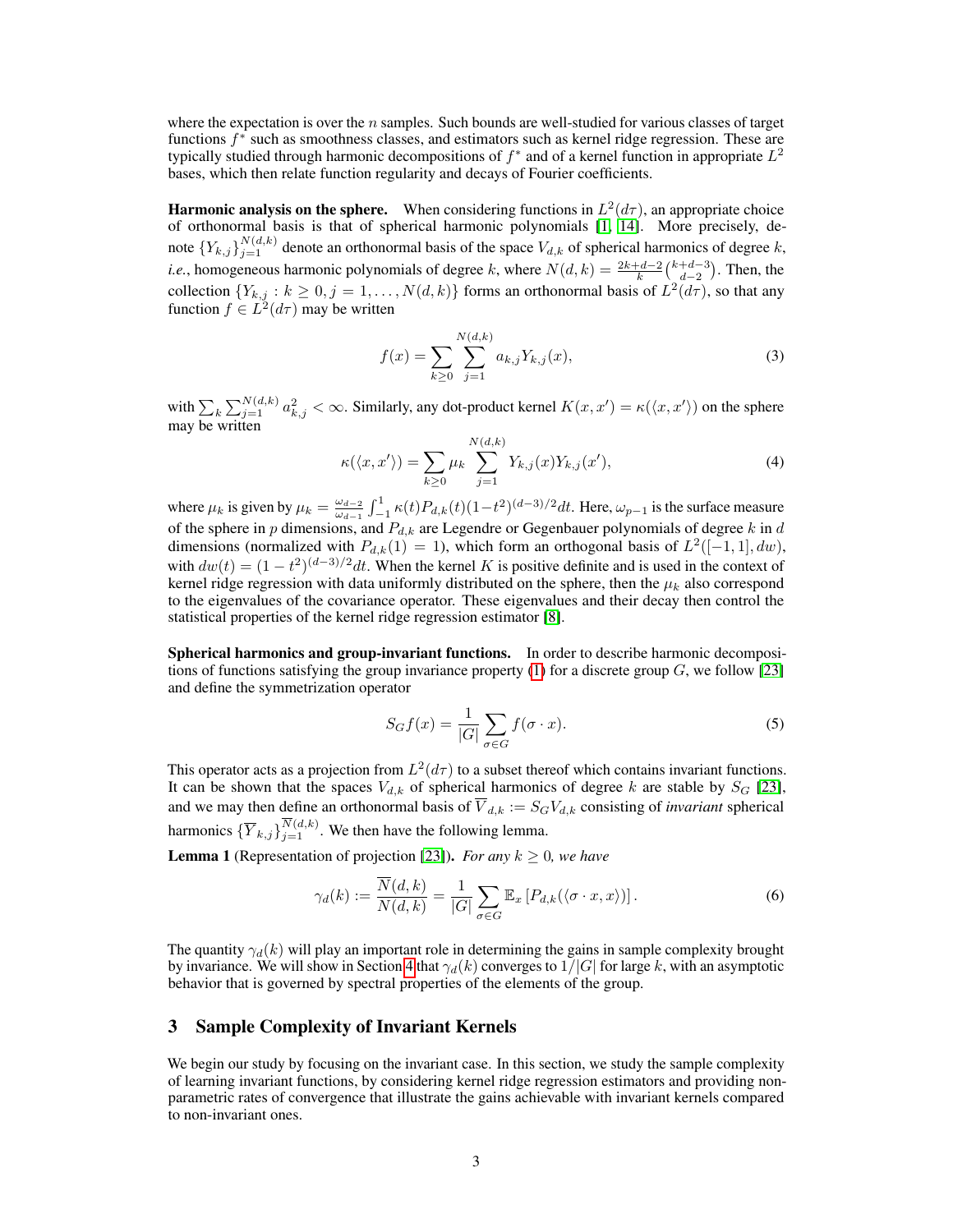**Kernel ridge regression (KRR) and invariant kernels.** For a positive definite kernel K with RKHS  $\mathcal{H}_K$ , we consider the KRR estimator  $f_\lambda$  given by

$$
\hat{f}_{\lambda} := \arg \min_{f \in \mathcal{H}_K} \frac{1}{n} \sum_{i=1}^n (f(x_i) - y_i)^2 + \lambda \|f\|_{\mathcal{H}_K}^2.
$$
 (7)

We consider the following kernels, which we assume positive definite, given for  $x, x' \in \mathbb{S}^{d-1}$  by

$$
K(x, x') = \kappa(\langle x, x' \rangle), \qquad K_G(x, x') = \frac{1}{|G|} \sum_{\sigma \in G} \kappa(\langle \sigma \cdot x, x' \rangle), \tag{8}
$$

with  $\kappa(u) \leq 1$ . A common example for  $\kappa$  is the arc-cosine kernel [\[9\]](#page-10-11), which arises from infinite-width shallow neural networks with ReLU activations. The following integral operator defined on  $L^2(d\tau)$ and its eigen decomposition play an important role for the statistical and approximation properties of kernel methods:

$$
T_K f(x) = \int K(x, x') f(x') d\tau(x'). \tag{9}
$$

We now show that its spectral properties are closely related for  $K$  and  $K_G$ .

<span id="page-3-1"></span>Lemma 2 (Spectral properties of K and KG.). *There exists a basis of spherical harmonics in which the operators*  $T_K$  *and*  $T_{K_G}$  *are jointly diagonalized. They admit the same eigenvalues*  $\mu_k$  *as in* [\(4\)](#page-2-1)*, with multiplicity*  $N(d,k)$  *for*  $T_K$  *and*  $\overline{N}(d,k)$  *for*  $T_{K_G}$ *.* 

The decay of the eigenvalues  $\mu_k$  controls the smoothness of functions in the RKHS, for instance when  $\mu_k$  decays polynomially,  $T_K$  behaves similarly to powers of the Laplacian on the sphere, leading to functional spaces similar to Sobolev spaces. For the example of the arc-cosine kernel,  $\mu_k$  decays as  $k^{-d-2}$ . leading to an RKHS containing functions with  $d/2 + 1$  bounded derivatives [\[2\]](#page-10-12).

Approximation error. The approximation error of kernel methods is often controlled by the following quantity (*e.g.*, [\[3,](#page-10-13) [12\]](#page-10-14)):

$$
A_{\mathcal{H}}(\lambda, f^*) = \inf_{f \in \mathcal{H}} \|f - f^*\|_{L^2(d\tau)}^2 + \lambda \|f\|_{\mathcal{H}}^2,
$$
\n(10)

where  $f^*$  is a target function in  $L^2(d\tau)$ , and H is a given RKHS. In particular, if  $f^*$  is smooth enough so that  $f^* \in \mathcal{H}$ , then we have  $A_{\mathcal{H}}(\lambda, f^*) \leq \lambda \|f^*\|_{\mathcal{H}}^2$ , while if  $f^* \notin \mathcal{H}$ , *e.g.*, if  $f^*$  is only Lipschitz, then  $A_{\mathcal{H}}(\lambda, f^*)$  typically grows much faster with  $\lambda$ . We now show a useful result for invariant targets, showing that in this case the approximation error is the same for the kernels  $K$  and  $K_G$ .

<span id="page-3-2"></span>Lemma 3 (Approximation error for invariant functions.). *If* f ∗ *is invariant to the group* G*, so that*  $f^* = S_G \tilde{f}^*$ *, then we have* 

$$
A_{\mathcal{H}_K}(\lambda, f^*) = A_{\mathcal{H}_{K_G}}(\lambda, f^*). \tag{11}
$$

**Degrees of freedom.** The above result suggests that any gains of using  $K_G$  instead of K for learning invariant functions should come from estimation rather than approximation error. The estimation error of ridge rigression estimators is typically controlled with the following quantity, often called *degrees of freedom* or *effective dimension* (*e.g.*, [\[3,](#page-10-13) [18\]](#page-10-15)):

$$
\mathcal{N}_K(\lambda) = \text{Tr}(\Sigma_K(\Sigma_K + \lambda I)^{-1}) = \sum_{m \ge 0} \frac{\lambda_m}{\lambda_m + \lambda},\tag{12}
$$

where  $\Sigma_K = \mathbb{E}_x [K(x, \cdot) \otimes_{\mathcal{H}_K} K(x, \cdot)]$  is the covariance operator and  $(\lambda_m)_{m \geq 0}$  its eigenvalues, taking multiplicity into account, which are the same as those of  $T_K$  when data is distributed according to  $d\tau$  [\[8\]](#page-10-10). We then obtain the following simple result relating  $\mathcal{N}_{K_G}$  to  $\mathcal{N}_K$ .

<span id="page-3-0"></span>**Lemma 4** (Degrees of freedom for K and  $K_G$ .). *For any*  $\ell \geq 0$ *, we have* 

$$
\mathcal{N}_{K_G}(\lambda) \le D(\ell) + \nu_d(\ell) \mathcal{N}_K(\lambda),
$$

*where*  $D(\ell) := \sum_{k < \ell} \overline{N}(d, k)$  *and*  $\nu_d(\ell) := \sup_{k \geq \ell} \gamma_d(k)$ *, with*  $\gamma_d$  *given in* [\(6\)](#page-2-2)*.* 

This suggests that for a fixed  $\ell$ , the effective dimension of  $K_G$  is controlled by a factor  $\nu_d(\ell)$  times that of K, up to a finite fixed dimension  $D(\ell)$ . For difficult non-parametric problems which require small  $\lambda$  at large sample sizes, the second term will tend to dominate, so that having a small  $\nu_d(\ell)$  may help reduce sample complexity compared to using the vanilla kernel  $K$ , an observation which we make rigorous below.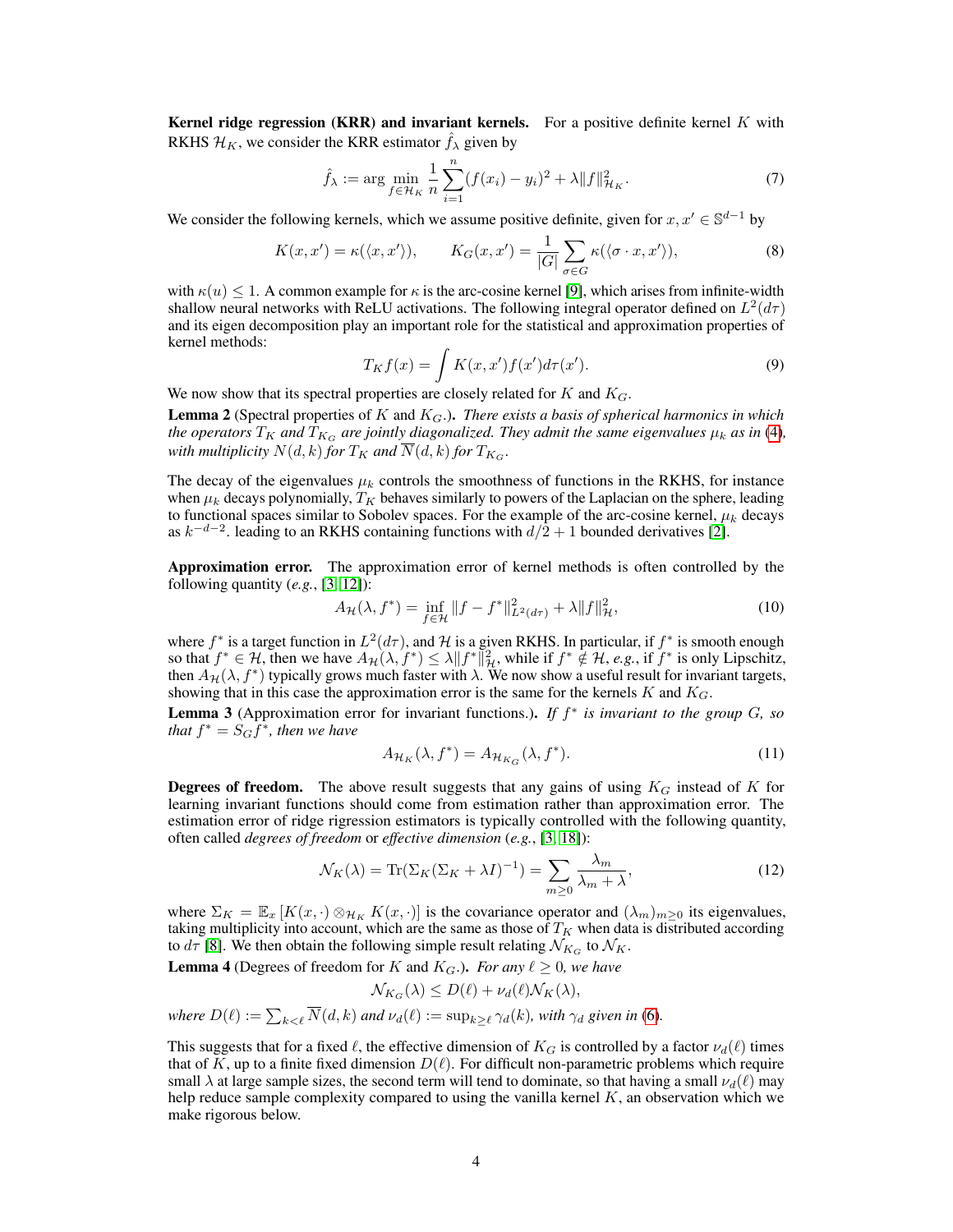Generalization bound for KRR. Armed with the above lemmas on approximation error and degrees of freedom, we now study generalization of KRR under the following assumptions:

- (A1) *capacity condition*:  $\mathcal{N}_K(\lambda) \leq C_K \lambda^{-1/\alpha}$  with  $\alpha > 1$ .
- (A2) *source condition*: there exists  $r > \frac{\alpha 1}{2\alpha}$  and  $g \in L^2(d\tau)$  with  $||g||_{L^2(d\tau)} \leq C_{f^*}$  such that  $f^* = T_K^r g$ .
- (A3) *invariance*:  $f^*$  is  $G$ -invariant.
- (A4) *problem noise*:  $\rho$  is such that  $\mathbb{E}_{\rho}[(y f^*(x))^2 | x] \le \sigma_{\rho}^2$ .

The first, second, and fourth conditions are commonly used in the kernel methods literature [\[8\]](#page-10-10). (A1) characterizes the "size" of the RKHS, and is satisfied when the eigenvalues  $\lambda_m$  of  $T_K$  decay as  $k^{-\alpha}$ . On the sphere,  $\alpha = \frac{2s}{d-1}$  corresponds to having s bounded derivatives, e.g., we have  $s = d/2 + 1$  for the arc-cosine kernel. The parameter r in (A2) defines the regularity of  $f^*$  relative to that of the kernel:  $r = 1/2$  corresponds to  $\hat{f}^* \in \mathcal{H}_K$ , while larger (resp. smaller) r implies  $f^*$  is more (resp. less) smooth. The condition on  $r$  is needed for our specific bound, which is based on [\[3,](#page-10-13) Proposition 7.2], but may be bypassed using different algorithms or analyses [\[17,](#page-10-16) [26\]](#page-11-7). We now present our bound on the excess risk.

<span id="page-4-0"></span>**Theorem 5** (Generalization of invariant kernel.). Assume (A1-4). Let  $\nu_d(\ell)$  be as in Lemma [4,](#page-3-0) or an *upper bound thereof, and assume*  $\nu_0 := \inf_{\ell > 0} \nu_d(\ell) > 0$ *.* 

Let 
$$
n \ge \max\left\{\|f^*\|_{\infty}^2/\sigma_{\rho}^2, (C_1/\nu_0)^{\frac{\alpha}{2\alpha r+1-\alpha}}\right\}
$$
, and define

<span id="page-4-2"></span>
$$
\ell_n := \sup \{ \ell : D(\ell) \le C_2 \nu_d(\ell)^{\frac{2\alpha r}{2\alpha r + 1}} n^{\frac{1}{2\alpha r + 1}} \}.
$$
\n(13)

*We then have, for*  $\lambda = C_3(\nu_d(\ell_n)/n)^{\alpha/(2\alpha r + 1)}$ ,

$$
\mathbb{E}[R(\hat{f}_{\lambda}) - R(f^*)] \le C_4 \left(\frac{\nu_d(\ell_n)}{n}\right)^{\frac{2\alpha r}{2\alpha r + 1}}.
$$
\n(14)

*In the same setting, KRR with kernel K and*  $\lambda = C_3 n^{\frac{-\alpha}{2\alpha r+1}}$  achieves  $\mathbb{E}[R(\hat{f}_\lambda) - R(f^*)] \leq C_4 n^{\frac{-2\alpha r}{2\alpha r+1}}$ ,  $w$ here  $C_3, C_4$  are the same constants as for the invariant kernel. Here, the constants  $C_{1:4}$  only depend *on the parameters of assumptions (A1-4).*

The theorem shows that the generalization error for the invariant kernel behaves as if it effectively had access to  $n/\nu_d(\ell_n)$  samples, so that  $\nu_d(\ell_n)$  plays the role of an *effective* inverse sample complexity gain at sample size n. Note that  $\nu_d(\ell_n) \leq 1$  and  $\nu_d$  is decreasing, so that we always have some improvement in sample complexity, and this gets better when  $\ell_n$  is large. In particular, we show in Section [4](#page-5-0) that  $\gamma_d(k)$ , and hence  $\nu_d(\ell)$  converge to  $1/|G|$ , so that asymptotically the gain in sample complexity can be as large as the size of the group, which in some cases may grow *exponentially* in d.

**Asymptotic estimates of the effective gain**  $\nu_d(\ell_n)$ . We now study the asymptotic behavior of the effective gain factor  $\nu_d(\ell_n)$  when  $n \to \infty$ , by considering a case where an asymptotic equivalent of  $\nu_d(\ell)$  in  $\ell$  is known:

<span id="page-4-1"></span>
$$
\nu_d(\ell) \approx \nu_0 + c\ell^{-\beta}.
$$

In Section [4,](#page-5-0) we obtain such asymptotics with  $\nu_0 = 1/|G|$ , and a rate  $\beta$  that depends on spectral properties of the elements of G, as well as upper bounds with possibly faster rates  $\beta$  at the cost of larger  $\nu_0$ . In Appendix [B.5,](#page-15-0) we show that we may leverage this to obtain the following asymptotic estimate of the effective gain  $\nu_d(\ell_n)$ :

$$
\nu_d(\ell_n) \le \nu_0 + C \min \left\{ \left( \nu_0^{2\alpha r} n \right)^{\frac{-\beta}{(d-1)(2\alpha r+1)}}, n^{\frac{-\beta}{(d-1)(2\alpha r+1)+2\beta \alpha r}} \right\}.
$$
 (15)

Notice that when  $\beta \ll d$ , both exponents of n display a curse of dimensionality, but this curse goes away as  $\beta$  grows. Note also that the first exponent yields a faster rate, but one that is only achieved for large *n* due to the factor  $\nu_0^{2\alpha r}$ , which may be small for large groups.

Curse of dimensionality and optimality. Note that the bound obtained in Theorem [5](#page-4-0) is still cursed for an invariant target  $f^*$ , in the sense that the exponent in the rate is of order  $1/d$  when  $f^*$  is only assumed to be Lipschitz. Indeed, a Lipschitz assumption on  $f^*$  corresponds to taking r and  $\alpha$  such that  $2\alpha r \approx 2/(d-1)$ , which makes the source condition (A2) similar to a bound on  $\|\nabla f^*\|_{L^2(d\tau)}$ .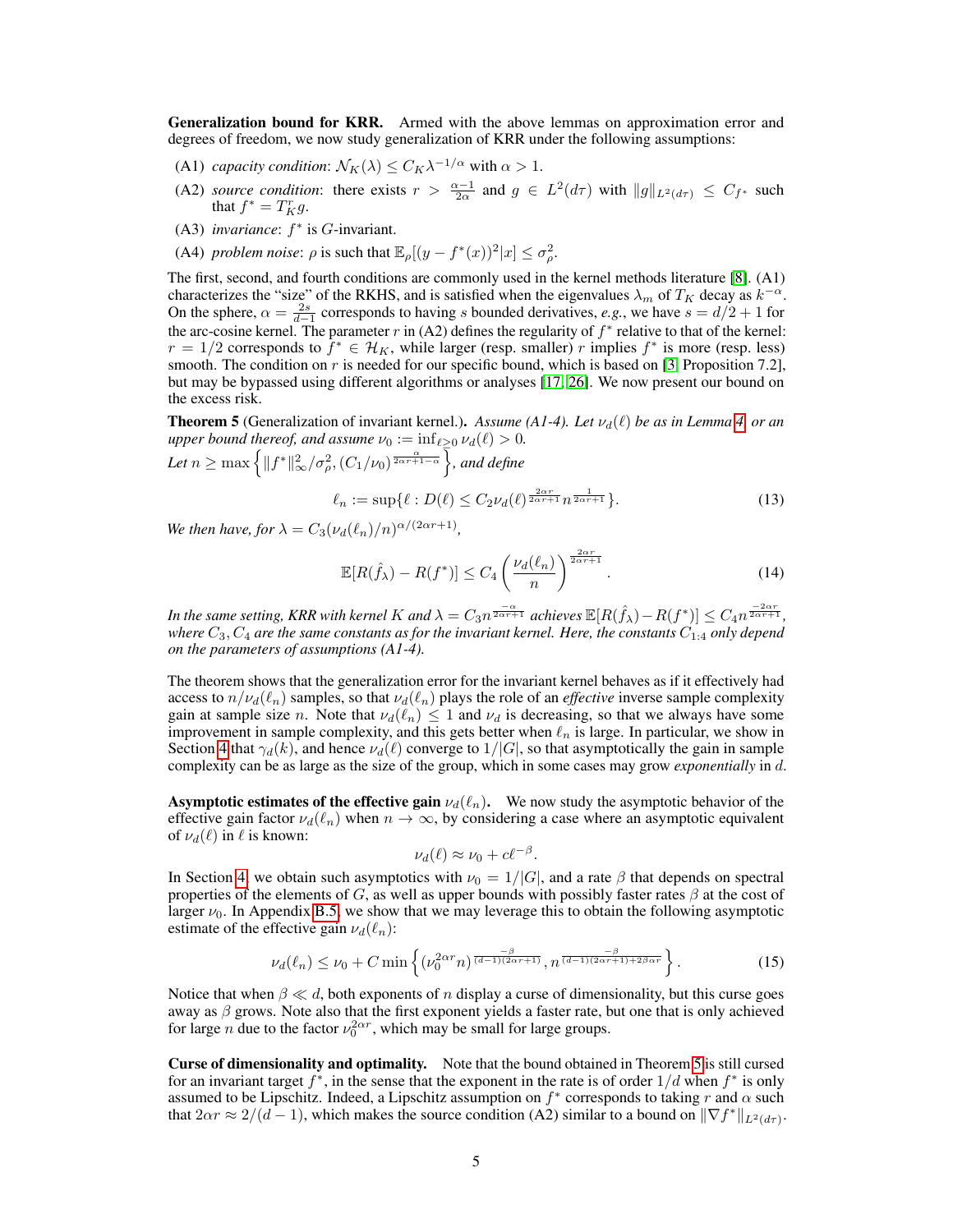This then leads to a cursed rate  $n^{-2/(2+d-1)}$ , raising the question of whether this can be improved. We note that since  $\gamma_d(k) = \Omega(1/|G|)$  (as we show in Section [4\)](#page-5-0), the asymptotic decays (as a function of k) of the coefficients of  $f^*$  and of the eigenvalues of  $T_{K_G}$  are similar to those for the non-invariant case, which implies that these rates cannot be improved (see, *e.g.*, [\[8\]](#page-10-10)). In Appendix [B.6,](#page-15-1) we show that our bounds with an improvement in sample complexity by a factor  $|G|$  are asymptotically minimax optimal, so that this may be the best we can hope for under our assumptions.

Comparison to [\[23\]](#page-11-1). The work [\[23\]](#page-11-1) also consider non-parametric learning of invariant functions with similar kernels. They consider a high-dimensional regime where  $d \to \infty$  with sample sizes in polynomial scalings  $n \approx d^s$  for some s. They then show that if  $\gamma_d(k) = \Theta_d(d^{-\alpha})$  as  $d \to \infty$ , for some  $\alpha > 0$  (which they call *degeneracy*), then the invariant kernel can learn polynomials of degree  $\ell$ with  $n \approx d^{\ell-\alpha}$  while the non-invariant kernel needs  $n \approx d^{\ell}$  samples. In some cases, such as the cyclic group, [\[23\]](#page-11-1) show  $\alpha = 1$  and hence the gain of a factor  $d^{\alpha} = d$  is equal the size of the group, but in other cases  $d^{\alpha}$  may be smaller than the group size. For groups of size exponential in d, the analysis in [\[23\]](#page-11-1) may only achieve polynomial improvements by factors  $d^{\alpha}$ , in contrast to our analysis, which considers the different regime of fixed d and  $n \to \infty$ , and may lead to gains by exponential factors if  $|G|$  is large, at least asymptotically.

### <span id="page-5-0"></span>4 Counting Invariant Polynomials

In this section, we study the asymptotic behavior of  $\gamma_d(k)$ , given in [\(6\)](#page-2-2), when  $k \to \infty$  and the dimension d and the group  $G$  are fixed. This quantity can be seen as capturing the fraction of orthogonal spherical harmonics of degree  $k$  that are invariant to  $G$ , and helps us control the possible gains in sample complexity for learning invariant functions, as described in Section [3.](#page-2-0) Denoting  $\gamma_{d,\sigma}(k) := \mathbb{E}_x [P_{d,k}(\langle \sigma \cdot x, x \rangle)],$  we will show that  $\gamma_{d,\sigma}(k)$  vanishes for large k for any  $\sigma$  that is not the identity. This implies that  $\gamma_d(k)$  converges to 1/|G|, since we trivially have  $\gamma_{d,Id}(k) = P_{d,k}(1) = 1$ . We further characterize the asymptotic behavior of  $\gamma_d(k)$  in terms of properties of the group elements. In the following we consider the case of  $G$  being a subgroup of  $S_d$ , the groups of permutations on  $d$  elements.

**Decay of**  $\gamma_{d,\sigma}(k)$ . Our main insight is to leverage the fact that when  $\sigma$  is not the identity, then the random variable  $z_{\sigma} = \langle \sigma \cdot x, x \rangle$  when  $x \sim \tau$  admits a density on [−1, 1], which we denote  $q_{\sigma}$ . This by itself will prove sufficient to show that  $\gamma_{d,\sigma}(k)$  decays for large k, thanks to the oscillatory behavior of  $P_{d,k}$ . We can then further characterize its asymptotic behavior by studying the singularities of  $q_{\sigma}$ , leveraging the seminal work of Saldanha and Tomei [\[28\]](#page-11-8). In particular, these depend on spectral properties of the matrix associated to  $\sigma$ . We summarize this in the next proposition.

<span id="page-5-2"></span>**Proposition 6** (Asymptotic behavior of  $\gamma_{d,\sigma}(k)$ .). Let  $A_{\sigma}$  be the matrix associated to  $\sigma \neq$  Id, that is *such that*  $\sigma \cdot x = A_{\sigma}x$ . Denote by  $\Lambda_{\sigma}$  *the set of (complex) eigenvalues of*  $A_{\sigma}$ *, and by*  $m_{\lambda}$  *the multiplicity of*  $\lambda \in \Lambda_{\sigma}$ . When  $k \to \infty$ , we have the asymptotic equivalent  $\gamma_{d,\sigma}(k) = \sum_{\lambda \in \Lambda_{\sigma}} \gamma_{d,\sigma,\lambda}(k)$ , *where*

$$
\gamma_{d,\sigma,\lambda}(k) \lesssim \begin{cases} k^{-d+m_{\lambda}} + o(k^{-d+m_{\lambda}}), & \text{if } \lambda \in \{\pm 1\}, \\ k^{-d+m_{\lambda}+4} + o(k^{-d+m_{\lambda}+4}), & \text{otherwise}, \end{cases}
$$
(16)

*where*  $\leq$  *hides constants that may depend on d,*  $\sigma$  *and*  $\lambda$ *.* 

Every permutation  $\sigma \in S_d$  (where  $S_d$  is the symmetric group of permutations) can be decomposed into cycles on disjoint orbits; the eigenvalues  $\lambda$  (and their multiplicities  $m_\lambda$ ) of a matrix  $A_\sigma$  admit an interpretation based on such decomposition. Indeed, since  $A_{\sigma}$  is unitary, its eigenvalues are of the form  $\lambda = e^{2\pi i \theta}$ , and one can verify that necessarily  $\theta = \frac{\overline{p}}{q} \in \mathbb{Q}$ . Furthermore, assuming w.l.o.g. that q is prime, such eigenvalue appears whenever  $\sigma$  contains a cycle of length a multiple of q. In particular, the multiplicity of the eigenvalue  $1, m<sub>1</sub>$ , corresponds to the total number of cycles in such a decomposition, which we will denote by  $c(\sigma)$ . Then  $\gamma_{d,\sigma}(k)$  can be controlled as follows.

<span id="page-5-1"></span>**Corollary 7** (Decay of  $\gamma_{d,\sigma}(k)$ ). Let  $\sigma \neq \text{Id}$ , and let  $c(\sigma)$  denote the number of cycles in  $\sigma$ . Then,

$$
\gamma_{d,\sigma}(k) \lesssim \begin{cases} k^{-d+c(\sigma)}, & \text{if } c(\sigma) > \frac{d+3}{2}, \\ k^{-d/2+6}, & \text{otherwise}. \end{cases}
$$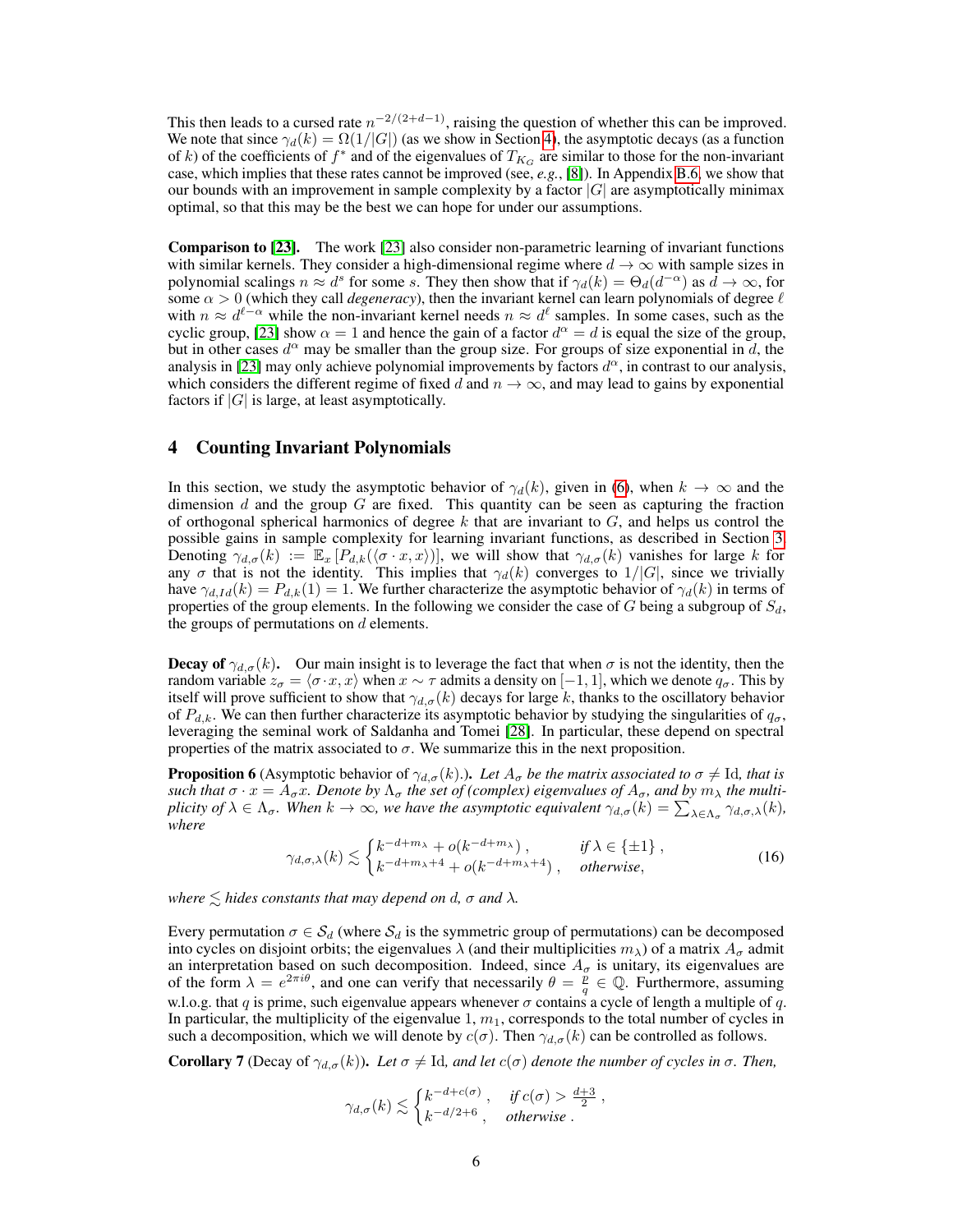**Decay on specific subgroups.** We may now use Corollary [7](#page-5-1) to study the asymptotic behaviour of  $\gamma_d(k)$  as  $k \to \infty$  for various choices of subgroups of  $\mathcal{S}_d$ , using the following result.

<span id="page-6-1"></span>**Corollary 8** (Upper bounds with permutation statistics). Let G be a subset of  $S_d$  and define  $\zeta(G, s) := |\{\sigma \in G \,:\, c(\sigma) > s\}|$  for  $s \in [d-1]$ . Then, for any s, we have

$$
\gamma_d(k) \le \frac{\zeta(G,s)}{|G|} + O\left(k^{-d+\max\{s,\ d/2+6\}}\right) ,\qquad(17)
$$

*with equality if s is such that*  $\zeta(G, s) = 1$ *.* 

Note that such an upper bound immediately yields a similar upper bound for  $\nu_d(\ell)$  as defined in Section [3,](#page-2-0) which then controls the effective gain in sample complexity in Theorem [5.](#page-4-0) Indeed, [\(17\)](#page-6-0) implies that there is a constant C such that for all  $k > 0$ ,  $\gamma_d(k) \leq \zeta(G, s)/|G| + Ck^{-d + \max\{s, d/2 + 6\}}$ . Since this upper bound decreases with  $k$ , we obtain

$$
\nu_d(\ell) \le \frac{\zeta(G,s)}{|G|} + C\ell^{-d + \max\{s,d/2+6\}}.
$$

In the context of the generalization bound of Theorem [5](#page-4-0) and our heuristic derivation thereafter, the *effective* gain in sample complexity is then governed an upper bound on  $\nu_d(\ell_n)$  as in [\(15\)](#page-4-1), with asymptotic gain  $\nu_0 = \frac{\zeta(G,s)}{|G|}$  $\frac{G(s)}{|G|}$  and rate  $\beta = d - \max\{s, d/2 + 6\}.$ 

<span id="page-6-2"></span>**Example 9** (Translations). Let  $G = C_d$  be the cyclic group on d elements. Then it holds

$$
\gamma_d(k) = \frac{1}{d} + O\left(k^{-d/2 + 6}\right)
$$

<span id="page-6-3"></span>*This follows by noticing that every translation*  $\sigma$  *(but the identity) satisfies*  $c(\sigma) \leq d/2$ *. This leads to* an asymptotic gain  $v_0^{-1} = d$  and  $\beta = d/2 - 6$  *leads to fast convergence in* [\(15\)](#page-4-1) *even when* d *is large.* **Example 10** (Local translations). Let  $d = s \cdot r$  *(with*  $r, s \geq 5$  *for simplicity), and consider the group composed of traslations over* r *blocks of coordinates of size* s*;* i.e.*, the block-cyclic group*

$$
G = \{ \sigma \; : \; \sigma = \sigma^{(1)} \circ \cdots \circ \sigma^{(r)} \}
$$

where each  $\sigma^{(i)}$  is a translation over the set  $\{(i-1)s+1,\ldots, is\}$ , for  $i \in [r]$ . Then it holds

$$
\gamma_d(k) = \frac{1}{s^r} + O\left(k^{-s/2+1}\right) \tag{18}
$$

,

<span id="page-6-4"></span><span id="page-6-0"></span>.

*This follows by noticing that every local translation*  $\sigma$  *(but the identity) satisfies*  $c(\sigma) \leq (d-s) + s/2$ *. Here the asymptotic gain is*  $\nu_0^{-1} = s^r = s^{d/s}$ , which can be exponential in d when s is small. We *have*  $\beta = s/2 - 1$ *, which leads to much slower convergence than the translation case, unless s is large and of order* d*.*

<span id="page-6-5"></span>**Example 11** (Full permutation group). *For the case of*  $G = S_d$ , we can split the group based on the *value of* Fix(σ)*, the number of elements fixed by a permutation* σ*. Denote*

$$
\xi(G, s) := |\sigma \in G : \text{Fix}(\sigma) > s| = \sum_{j=s+1}^{d} {d \choose j}!(d-j).
$$

*for*  $s \in [d-1]$ *, where*  $k$  *denotes the*  $k$ *-th subfactorial. Then we have* 

$$
\gamma_d(k) \le \frac{\xi(G, s)}{d!} + O\left(k^{-d/2 + \max\{s/2, 6\}}\right)
$$

*with equality for*  $s = d - 1$ *. This follows from the fact that*  $c(\sigma) \leq Fix(\sigma) + (d - Fix(\sigma))/2$ *. In particular, it follows*

$$
\gamma_d(k) \le \frac{2}{(s+1)!} + O\left(k^{-d/2 + \max\{s/2, 6\}}\right).
$$

When considering the full group, we may get a large asymptotic improvement of order  $\nu_0^{-1} = |G| = d!$ *in sample complexity, but a slow convergence with*  $\beta = -1$  *as per Corollary 8* (assuming *d large enough). Using different values of* s *may yield different upper bounds with faster convergence rates*  $\beta = d/2 - \max\{s/2, 6\}$ , but smaller asymptotic gains in sample complexity, given by  $\nu_0^{-1} =$  $(s+1)!/2$ *. For instance, with*  $s = d/2$  *and d large enough, we have*  $\beta = d/4$ *, leading to a potentially fast convergence rate in [15](#page-4-1) towards a sample complexity gain that is still significantly large, of order*  $(d/2 + 1)!/2$ *.* 

Overall, these examples show that the size of the group determines the best possible improvement in sample complexity, while the spectral properties of its permutations dictate how quickly we may achieve these gains.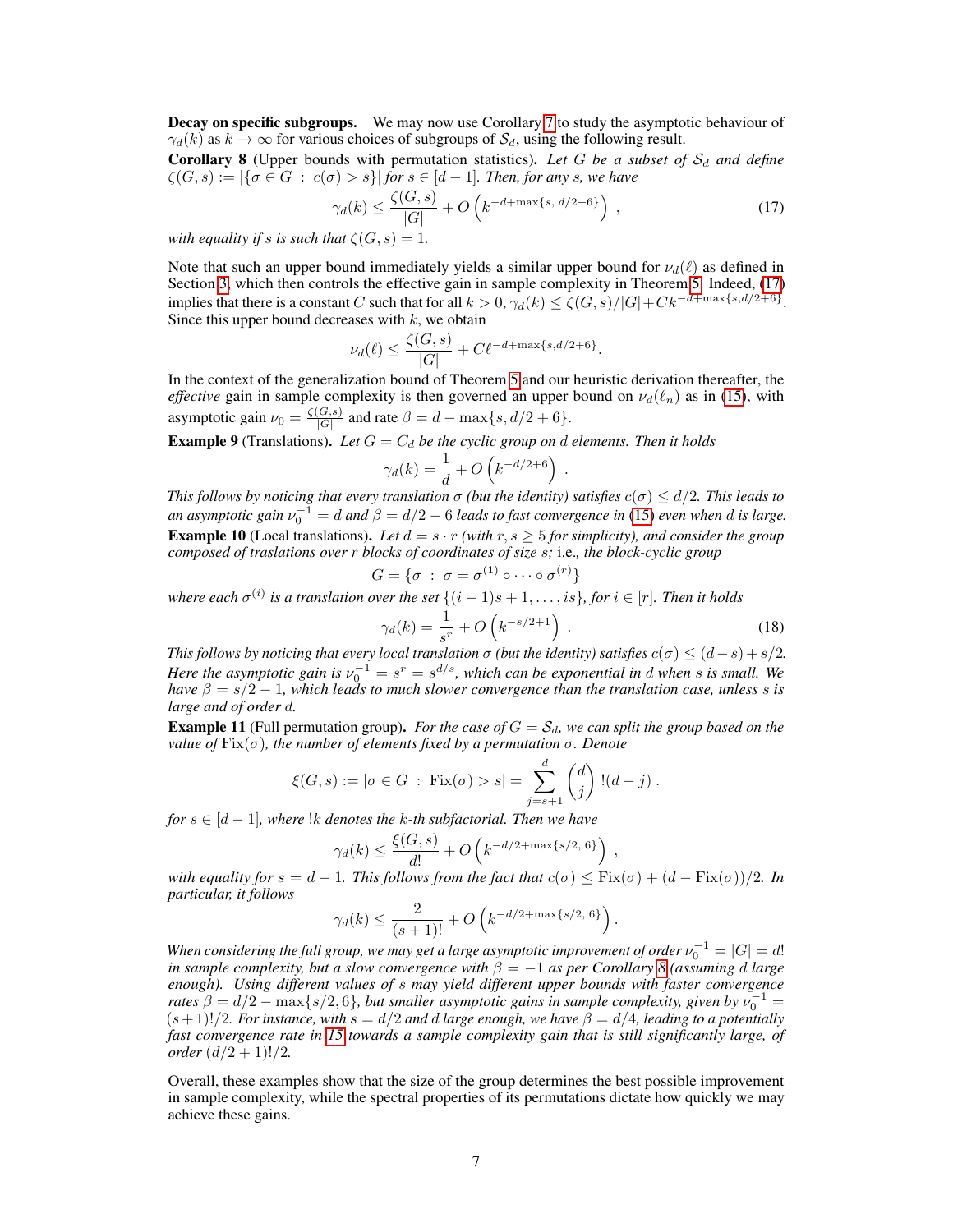### <span id="page-7-0"></span>5 Beyond Group Invariance: Geometric Stability

In this section, we study gains in sample complexity when the target function  $f^*$  is not fully invariant to a group, but may be stable under small geometric changes on the input. We formalize this by considering a similar averaging operator  $S_G$ , but we allow G to be a generic set of permutations instead of a group, and allow for a weighted average:

$$
S_G f(x) := \sum_{\sigma \in G} h(\sigma) f(\sigma \cdot x),\tag{19}
$$

where  $h(\sigma) \ge 0$  for all  $\sigma \in G$  and  $\sum_{\sigma \in G} h(\sigma) = 1$ . We assume that G is "symmetric", *i.e.*,  $\sigma^{-1} \in G$ when  $\sigma \in G$  and  $h(\sigma^{-1}) = h(\sigma)$ , so that  $S_G$  is self-adjoint. In this case, images of  $S_G$  are not invariant functions, but may nevertheless exhibit a form of "local" stability to small perturbations of the input data. For instance, if  $G$  consists of local translations by at most a few pixels, or if  $G$ consists of all translations but h is localized around the identity, then applying  $S_G$  yields functions that are stable to local translations. We may also consider a more structured set  $G$  of permutations that resemble local deformations, consisting of both a global translation as well as different local translations at different scales, as we describe below.

**Spectral properties of**  $S_G$ . Note that in this setup, we no longer have that  $S_G$  is a projection, however we may still view it as a *smoothing* operator, which attenuates certain harmonics that are "less" invariant than others. The next lemma shows related spectral properties to the invariant case.

<span id="page-7-3"></span>**Lemma 12** (Spectral properties of  $S_G$ ). There exists a basis of spherical harmonics  $\overline{Y}_{k,j}$ , for  $k \geq 0$ , *and*  $j = 1, \ldots, N(d, k)$ *, in which the operator*  $S_G$  *is diagonal, with eigenvalues*  $\lambda_{k,j} \geq 0$ *. In analogy to Lemma [1,](#page-2-3) we have*

<span id="page-7-2"></span>
$$
\gamma_d(k) := N(d,k)^{-1} \sum_{j=1}^{N(d,k)} \lambda_{k,j} = \sum_{\sigma \in G} h(\sigma) \mathbb{E}_x [P_{d,k}(\langle \sigma \cdot x, x \rangle)]. \tag{20}
$$

*We also define*  $\nu_d(\ell) := \sup_{k \geq \ell} \gamma_d(k)$ .

Sample complexity of stable kernel. In analogy to Section [3,](#page-2-0) we may consider a stable kernel

<span id="page-7-1"></span>
$$
K_G(x, x') = \sum_{\sigma \in G} h(\sigma) \kappa(\langle \sigma \cdot x, x' \rangle).
$$
 (21)

Then, it is easy to check that the integral operator of  $K_G$  is given by  $T_{K_G} = S_G T_K$ . In contrast to Section [3,](#page-2-0) we no longer have that the approximation errors of K and  $K_G$  are the same in general on "geometrically stable" functions, since the notion is not precisely defined. Nevertheless, we may represent favorable targets  $f^*$  as those whose coefficients decay similarly at each frequency  $k$  to those of  $S_G$ , by viewing it as a smoothing of some  $L^2$  function  $g^*$ , *i.e.*,  $f^* = S_G^r g^*$  for some exponent r. With this in mind, we make the following assumptions, replacing assumptions (A1-3) of Section [3.](#page-2-0)

- (A5) *capacity*: the eigenvalues  $(\xi_m)_{m\geq 0}$  of  $T_K$  satisfy  $\xi_m \leq C(m+1)^{-\alpha}$ .
- (A6) *source condition*: there exists  $r > \frac{\alpha 1}{2\alpha}$  and  $g \in L^2(d\tau)$  with  $||g||_{L^2(d\tau)} \leq C_{f^*}$  such that  $f^* = S_G^r T_K^r g$ .

Note that (A6) corresponds to a standard source condition with the kernel  $K_G$  (since  $T_{K_G}^r$  =  $S_G^rT_K^r$ , yet it reveals how  $K_G$  jointly performs smoothing on the sphere, through  $T_K$ , as well as on permutations through  $S_G$ . While these two forms of smoothing appear "entangled" in this assumption, one may balance them by choosing different levels of smoothing in the kernel function  $\kappa$ , or by averaging multiple times in [\(21\)](#page-7-1). Assumption (A5) is needed for obtaining a variant of Lemma [4,](#page-3-0) and implies (A1) with  $C_K \propto C^{1/\alpha}$ . We then obtain the following generalization bound.

<span id="page-7-4"></span>**Theorem 13** (Generalization with geometric stability.). *Assume (A4-6), and assume*  $\nu_0 :=$  $\inf_{\ell \geq 0} \nu_d(\ell) > 0$ *. Let*  $n \geq \max(\|f^*\|_\infty^2/\sigma_\rho^2, (C_1/\nu_0)^{1/(2\alpha r + 1 - \alpha)}),$  and define

$$
\ell_n := \sup \{ \ell : D(\ell) \le C_2 \nu_d(\ell)^{\frac{2r}{2\alpha r + 1}} n^{\frac{1}{2\alpha r + 1}} \}.
$$
 (22)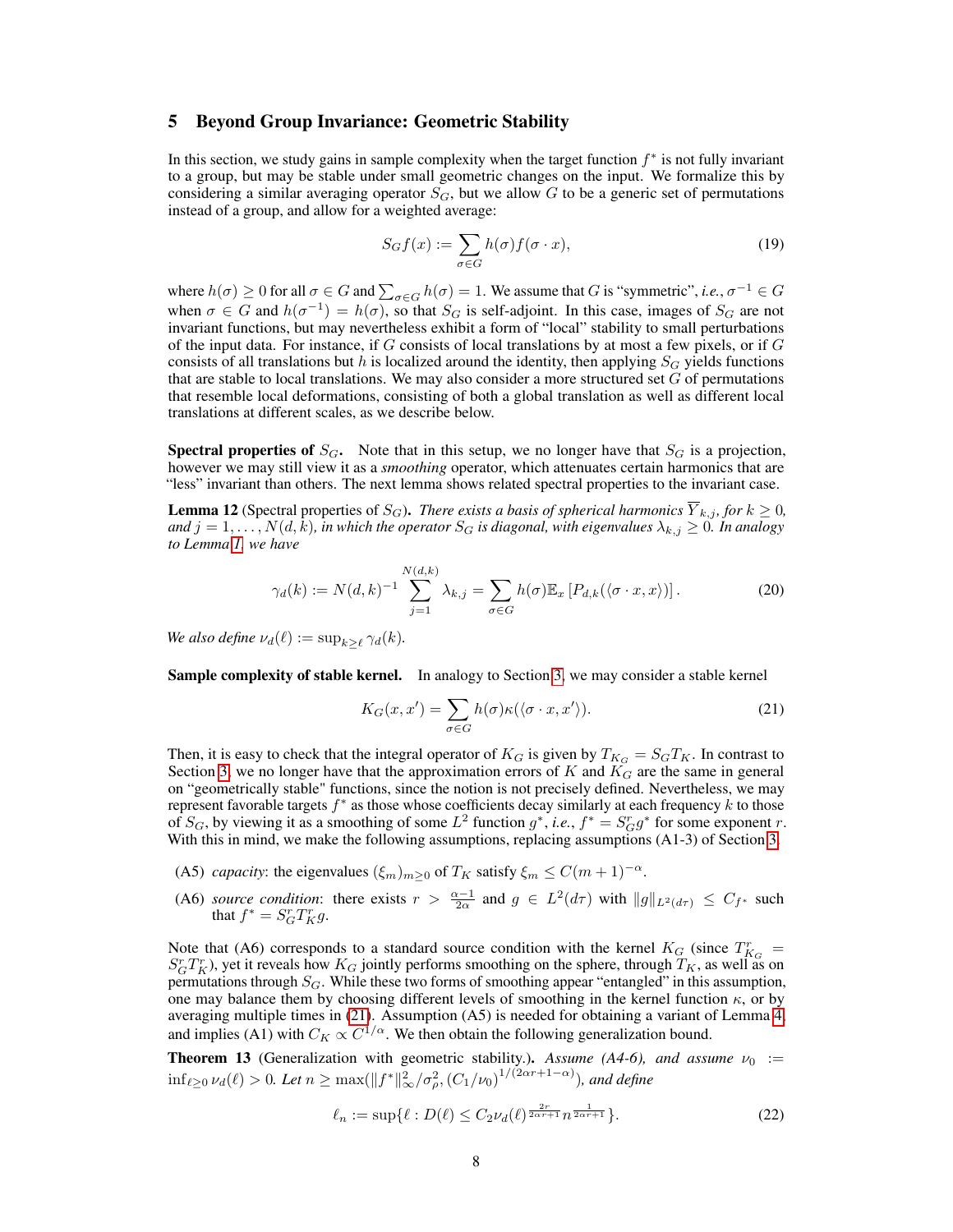*We then have, for*  $\lambda = C_3(\nu_d(\ell_n)^{1/\alpha}/n)^{\alpha/(2\alpha r + 1)}$ ,

$$
\mathbb{E}[R(\hat{f}_{\lambda}) - R(f^*)] \le C_4 \left(\frac{\nu_d(\ell_n)^{1/\alpha}}{n}\right)^{\frac{2\alpha r}{2\alpha r + 1}}.
$$
 (23)

In the same setting, KRR with kernel  $K$  achieves a similar bound with  $\nu_d(\ell_n)^{1/\alpha}$  replaced by 1, but with a possibly smaller constant  $C_4$ . Here, the constants  $C_{1:4}$  only depend on the parameters of *assumptions (A4-6).*

Note that the obtained generalization bound is very similar to Theorem [5,](#page-4-0) but with a factor  $\nu_d(\ell_n)^{1/\alpha}$ instead of  $\nu_d(\ell_n)$ . This is due to the fact that in contrast to the invariant case, where  $\gamma_d(k)$  in [\(6\)](#page-2-2) can help precisely control the number of invariant spherical harmonics, in this case  $\gamma_d(k)$  as computed in [\(20\)](#page-7-2) can only give information about the sum of the eigenvalues  $\lambda_{k,j}$  at frequency k, which may be insufficient to precisely estimate the gains in effective dimension. The gap between these two factors is relatively small for kernels with slow decays ( $\alpha \approx 1$ ) but can be more pronounced for smooth kernels with fast decays (large  $\alpha$ ). Note also that the different source condition (A6) leads to a different approximation error, and thus to an approximation-estimation trade-off related to stability, which does not appear in the group-invariant case. More precise estimates of the decays of  $\lambda_{k,j}$  may help characterize this tradeoff more formally, and we leave this question to future work. As in [\(15\)](#page-4-1), we may derive an estimate of  $\nu_d(\ell_n)$ , namely if  $\nu_d(\ell) \approx \nu_0 + c\ell^{-\beta}$ , then we have

<span id="page-8-0"></span>
$$
\nu_d(\ell_n) \le \nu_0 + C \min\left\{ (\nu_0^{2r} n)^{\frac{-\beta}{(d-1)(2\alpha r+1)}}, n^{\frac{-\beta}{(d-1)(2\alpha r+1)+2\beta r}} \right\}.
$$
 (24)

**Deformation-like stability.** For inputs x defined as signals  $x \in L^2(\Omega)$  over a continuous domain  $\Omega \subseteq \mathbb{R}^s$ ,  $s = 1, 2$ , the action of 'small' diffeomorphisms  $\varphi : \Omega \to \Omega$  as  $(\varphi \cdot x)(u) = x(\varphi^{-1}(u))$ is a powerful diagnostic of performance of trainable CNNs [\[25\]](#page-11-9), and a key guiding principle for scattering representations [\[22,](#page-11-2) [7\]](#page-10-1). In these works, the basic deformation cost is measured as  $\|\varphi\| :=$  $\sup_u \|\nabla \varphi(u) - \mathbf{I}\|$ . We instantiate an equivalent of small deformations in our finite-dimensional setting as follows.

<span id="page-8-1"></span>
$$
\Phi_{\varepsilon} := \{ \sigma \in \mathcal{S}_d \; : \; |\sigma(u) - \sigma(u') - (u - u')| \le \varepsilon |u - u'| \} \;, \tag{25}
$$

where the differences are taken modulo d. For  $\varepsilon = 0$ , we recover the translation group described in Example [9.](#page-6-2) We can verify that  $\varepsilon = 1$  also corresponds to the translation group (due to the constraint that  $\sigma(u) \neq \sigma(u')$  whenever  $u \neq u'$ ), thus the first non-trivial model corresponds to  $\varepsilon = 2$ .

<span id="page-8-2"></span>**Proposition 14** (Upper bound on  $\gamma_d(k)$  for deformations.). *It holds*  $\Phi_2^{-1}=\Phi_2$ . Moreover,  $|\Phi_2|\geq \tau^d$ *for*  $\tau \approx 1.714$ *, and* 

$$
\gamma_d(k) \le C \left(\frac{e^{2\eta}}{(2\eta)^{2\eta}\tau^{1-2\eta}}\right)^d + O\left(k^{-\eta d}\right) \tag{26}
$$

*for*  $\eta < 1/4$ *. In particular,*  $\tilde{\tau}^{-1} := \frac{e^{2\eta}}{(2n)^{2\eta}\tau}$  $\frac{e^{2\eta}}{(2\eta)^{2\eta}\tau^{1-2\eta}} < 1$  for  $\eta < 0.07$ , leading to an effective gain in sample complexity exponential in d,  $\nu_0^{-1/\alpha} = \Theta(\tilde{\tau}^{d/\alpha})$ ; and  $\beta = \eta d$  resulting in fast convergence in [\(24\)](#page-8-0) *even for large* d*.*

We thus verify that small deformations, already with  $\varepsilon = 2$ , provide a substantial gain relative to rigid translations, since  $\Phi_2$  now grows exponentially with the dimension, rather than linearly. Let us remark that our small deformation model [\(25\)](#page-8-1) acting on  $\{1, d\}$  differs in important ways from diffeomorphisms acting on a continuous domain. In our case they define unitary operators (since they are constructed as subsets of the permutation group), as opposed to diffeorphims, for which  $\|\varphi \cdot x\|_{L^2(\Omega)} \neq \|x\|_{L^2(\Omega)}$  generally. In other words, the 'deformations' in  $\Phi_{\varepsilon}$  are more akin to local shufflings of the pixels rather than local distortions. That said, our model does roughly capture the size of small deformation classes. An interesting question for future work is to extend our framework to non-unitary transformations, which could accommodate appropriate discretisations of continuous diffeomorphisms.

# 6 Numerical Experiments

In this section, we provide simple numerical experiments on synthetic data which illustrate our theoretical results. In Figure [1,](#page-9-0) we consider KRR on 5 000 training samples with inputs uniformly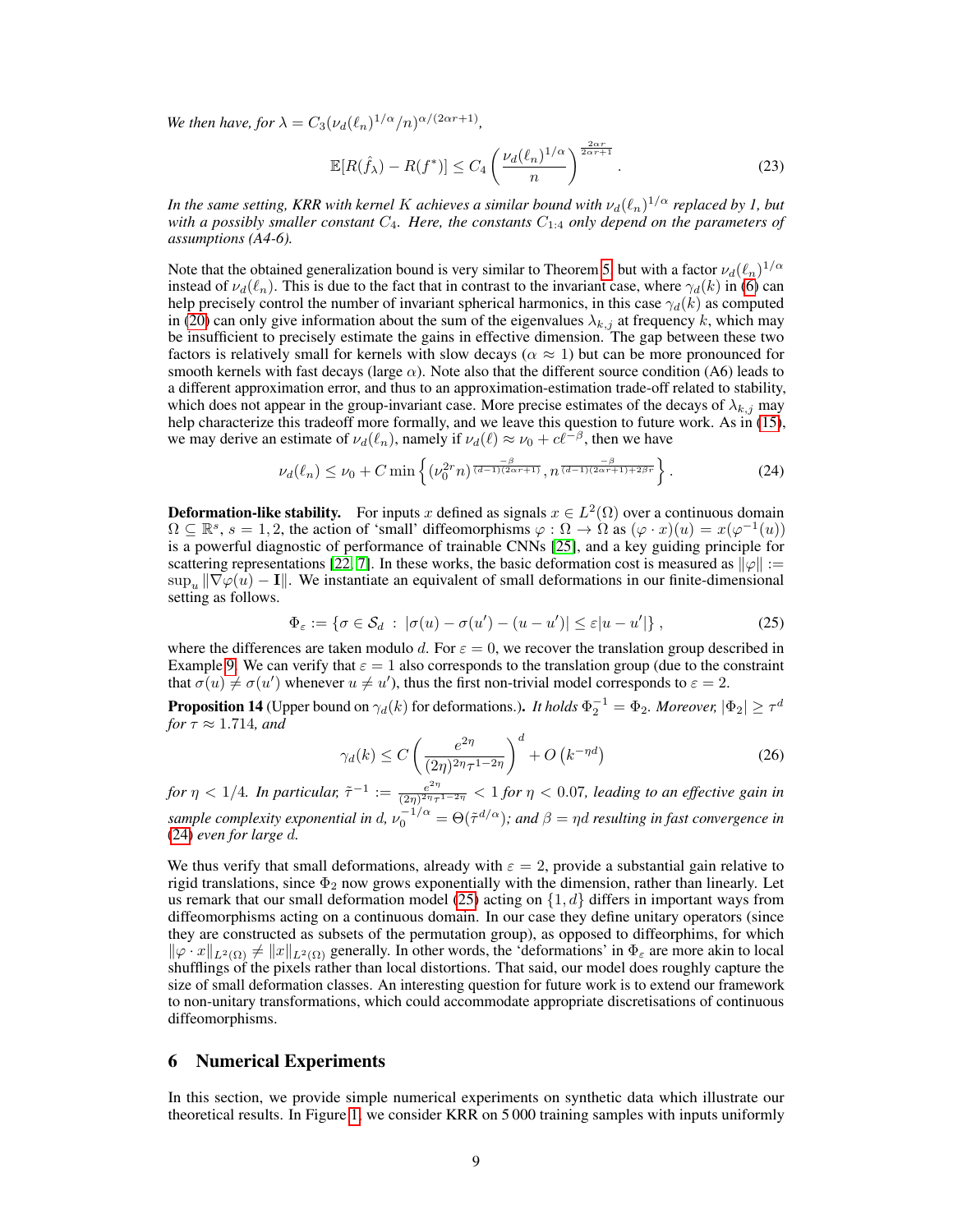

<span id="page-9-0"></span>Figure 1: Comparison of KRR with invariant and non-invariant kernels. (left) permutation-invariant target with  $d = 6$ , comparison between various invariant kernels (cyclic, block-cyclic, and permutation groups). (center/right) invariant vs non-invariant kernels on invariant target functions with  $d = 12$ , for block-cyclic groups  $G$  of two different sizes.

distributed on  $\mathbb{S}^{d-1}$ , and outputs generated according to a target non-smooth function  $f^* = S_G g^*$ , with  $g^*(x) = \mathbb{1}\{w_*^\top x \geq 0.7\}$ , where the averaging operator  $S_G$  is over different groups in each plot. The regularization parameter  $\lambda$  is optimized on 5 000 test samples. We use the dot-product kernel function  $\kappa(u) = (u+1)\kappa_1(u)$ , where  $\kappa_1$  is the arc-cosine kernel of degree 1, which corresponds to an infinite-width shallow ReLU network [\[9\]](#page-10-11).

When the target is permutation-invariant, we can see in Figure [1\(](#page-9-0)left) that the kernel based on permutation invariance leads to the largest gain in sample complexity compared to those which use cyclic or block-cyclic groups. Since the permutation group has the largest cardinality, this is consistent with our finding that the gains may be of the order of the size of the group. Figures [1\(](#page-9-0)center/right) consider the example of cyclic translations on local blocks of size 2 or 6 (Example [10](#page-6-3) with  $s = 2$ ) or 6), and illustrate that the improvement in sample complexity happens later for  $s = 2$  than  $s = 6$ , which is consistent with the slower decays of  $\gamma_d$  obtained in [\(18\)](#page-6-4) due to the larger number of cycles.

# 7 Discussion and Conclusion

We have studied how geometric invariance or stability assumptions on target functions enable more efficient learning, with improvements in sample complexity which may be as large as the number of permutations considered in the group or set of elements to which the target is invariant or stable. In particular, this gain can be exponential in the dimension if we consider, *e.g.*, all permutations, local translations on small blocks, or permutations that resemble small deformations. This last example provides a strong justification for seeking models and architectures that are stable to deformations, a natural prior when learning functions on images [\[25\]](#page-11-9). In that respect, our results provide a theoretical baseline to assess learning guarantees under geometric priors: by designing appropriate geometrically stable kernels, we simultaneously address approximation and generalisation errors within a framework of convex optimization.

That said, while these gains may be large in practice, the obtained rates are still generically cursed by dimension if the target is non-smooth. In other words, invariance or geoemtric stability allows us to express Lipschitz assumptions with respect to weaker metrics. While these stronger regularity assumptions result in important gains in sample complexity, they do not overcome the inherent difficulty of learning non-smooth structures in high-dimensions. This suggests that further assumptions may be needed to learn efficiently on high-dimensional geometric data, for instance with more structured forms of regularity beyond our invariant/stable setup, which may be exploited perhaps through architectures that involve local connectivity, hierarchy (which would explain the benefits of depth, as opposed to our current results), or feature learning [\[2,](#page-10-12) [4,](#page-10-17) [16,](#page-10-18) [21,](#page-11-5) [27\]](#page-11-4). A natural further question is to study stability to transformations that are not necessarily permutations, and which may then provide more realistic models of continuous deformations. Another interesting question is to study whether it is possible to adapt to general symmetries present in the target, instead of encoding them in the model with an appropriately designed kernel as done here.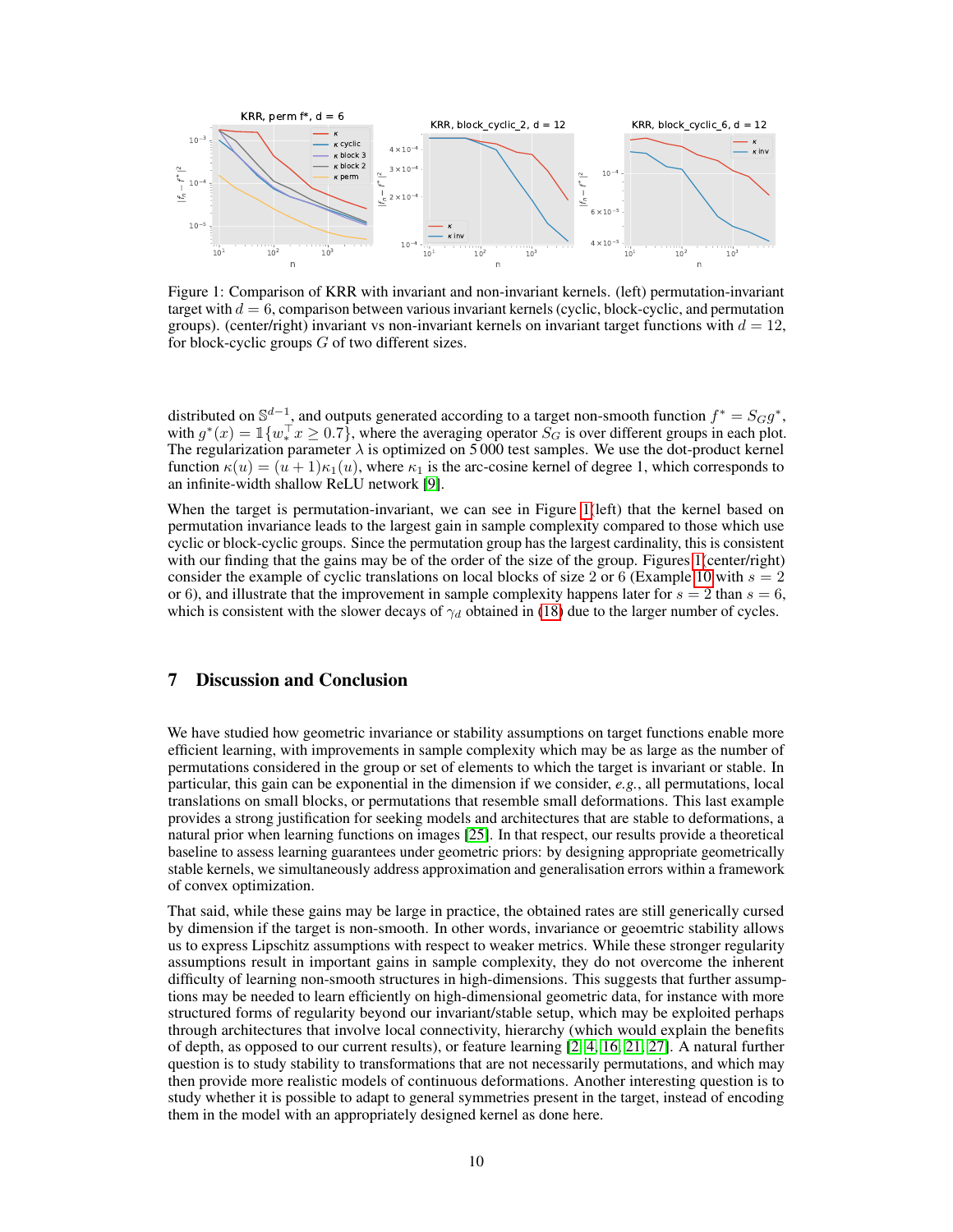### Acknowledgments and Disclosure of Funding

LV and JB acknowledge partial support from the Alfred P. Sloan Foundation, NSF RI-1816753, NSF CAREER CIF 1845360, NSF CHS-1901091, and Samsung Electronics.

### References

- <span id="page-10-9"></span>[1] K. Atkinson and W. Han. *Spherical harmonics and approximations on the unit sphere: an introduction*, volume 2044. Springer Science & Business Media, 2012.
- <span id="page-10-12"></span>[2] F. Bach. Breaking the curse of dimensionality with convex neural networks. *Journal of Machine Learning Research (JMLR)*, 18(1):629–681, 2017.
- <span id="page-10-13"></span>[3] F. Bach. *Learning Theory from First Principles (draft)*. 2021.
- <span id="page-10-17"></span>[4] A. Bietti. Approximation and learning with deep convolutional models: a kernel perspective. *arXiv preprint arXiv:2102.10032*, 2021.
- <span id="page-10-19"></span>[5] A. Bietti and F. Bach. Deep equals shallow for ReLU networks in kernel regimes. In *Proceedings of the International Conference on Learning Representations (ICLR)*, 2021.
- <span id="page-10-2"></span>[6] A. Bietti and J. Mairal. Group invariance, stability to deformations, and complexity of deep convolutional representations. *Journal of Machine Learning Research (JMLR)*, 20(25):1–49, 2019.
- <span id="page-10-1"></span>[7] J. Bruna and S. Mallat. Invariant scattering convolution networks. *IEEE Transactions on Pattern Analysis and Machine Intelligence (PAMI)*, 35(8):1872–1886, 2013.
- <span id="page-10-10"></span>[8] A. Caponnetto and E. De Vito. Optimal rates for the regularized least-squares algorithm. *Foundations of Computational Mathematics*, 7(3):331–368, 2007.
- <span id="page-10-11"></span>[9] Y. Cho and L. K. Saul. Kernel methods for deep learning. In *Advances in Neural Information Processing Systems (NIPS)*, 2009.
- <span id="page-10-7"></span>[10] C. Ciliberto, F. Bach, and A. Rudi. Localized structured prediction. In *Advances in Neural Information Processing Systems (NeurIPS)*, 2019.
- <span id="page-10-4"></span>[11] N. Cohen and A. Shashua. Inductive bias of deep convolutional networks through pooling geometry. In *Proceedings of the International Conference on Learning Representations (ICLR)*, 2017.
- <span id="page-10-14"></span>[12] F. Cucker and S. Smale. On the mathematical foundations of learning. *Bulletin of the American mathematical society*, 39(1):1–49, 2002.
- <span id="page-10-8"></span>[13] S. S. Du, Y. Wang, X. Zhai, S. Balakrishnan, R. Salakhutdinov, and A. Singh. How many samples are needed to estimate a convolutional neural network? In *Advances in Neural Information Processing Systems (NeurIPS)*, 2018.
- <span id="page-10-0"></span>[14] C. Efthimiou and C. Frye. *Spherical harmonics in p dimensions*. World Scientific, 2014.
- <span id="page-10-6"></span>[15] B. Elesedy and S. Zaidi. Provably strict generalisation benefit for equivariant models. In *Proceedings of the International Conference on Machine Learning (ICML)*, 2021.
- <span id="page-10-18"></span>[16] A. Favero, F. Cagnetta, and M. Wyart. Locality defeats the curse of dimensionality in convolutional teacher-student scenarios. In *Advances in Neural Information Processing Systems (NeurIPS)*, 2021.
- <span id="page-10-16"></span>[17] S. Fischer and I. Steinwart. Sobolev norm learning rates for regularized least-squares algorithms. *Journal of Machine Learning Research (JMLR)*, 21(205):1–38, 2020.
- <span id="page-10-15"></span>[18] T. Hastie, R. Tibshirani, and J. Friedman. *The elements of statistical learning: data mining, inference, and prediction*. Springer Science & Business Media, 2009.
- <span id="page-10-5"></span>[19] Z. Li, Y. Zhang, and S. Arora. Why are convolutional nets more sample-efficient than fullyconnected nets? In *Proceedings of the International Conference on Learning Representations (ICLR)*, 2021.
- <span id="page-10-3"></span>[20] J. Mairal, P. Koniusz, Z. Harchaoui, and C. Schmid. Convolutional kernel networks. In *Advances in Neural Information Processing Systems (NIPS)*, 2014.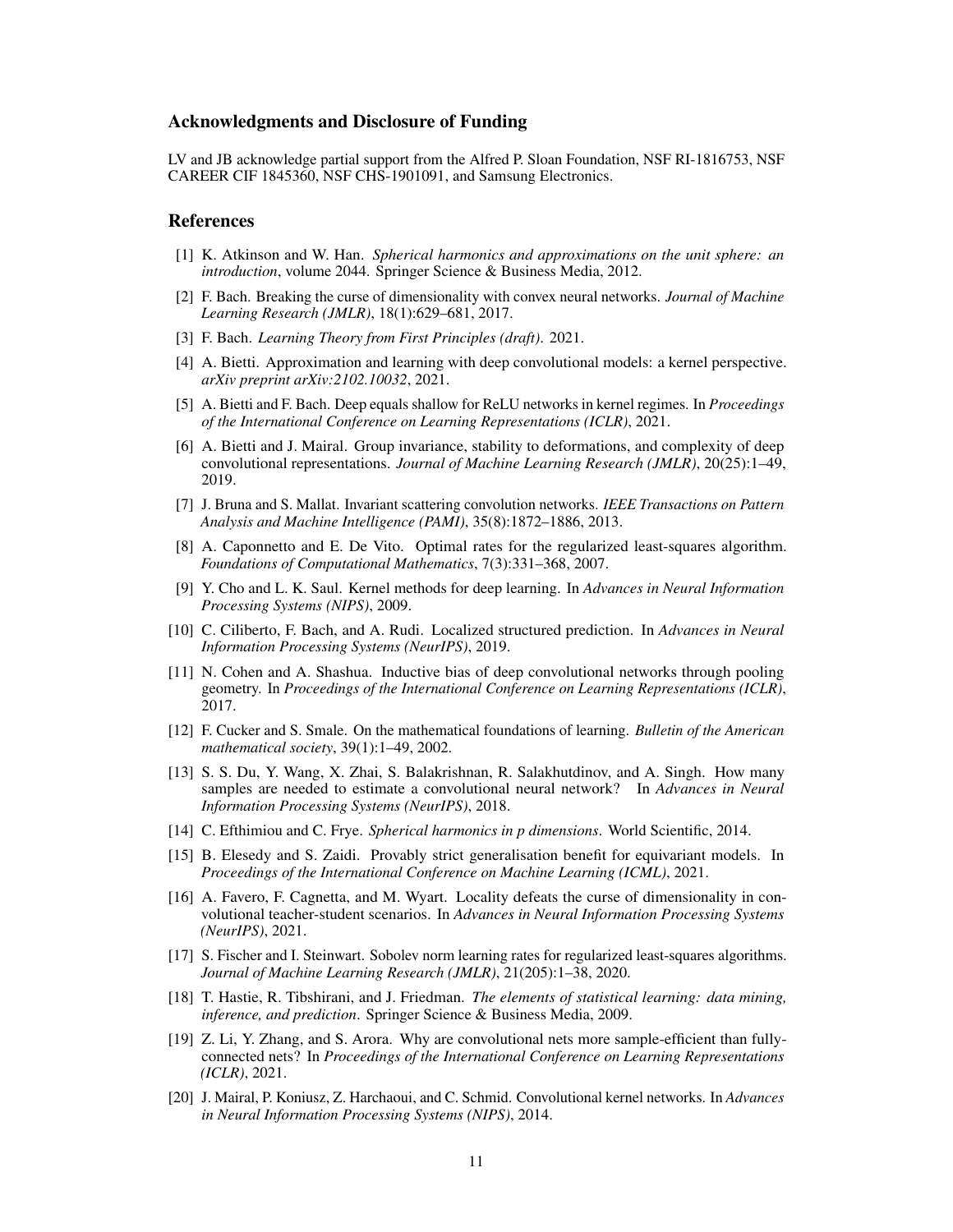- <span id="page-11-5"></span>[21] E. Malach and S. Shalev-Shwartz. Computational separation between convolutional and fully-connected networks. In *Proceedings of the International Conference on Learning Representations (ICLR)*, 2021.
- <span id="page-11-2"></span>[22] S. Mallat. Group invariant scattering. *Communications on Pure and Applied Mathematics*, 65(10):1331–1398, 2012.
- <span id="page-11-1"></span>[23] S. Mei, T. Misiakiewicz, and A. Montanari. Learning with invariances in random features and kernel models. In *Conference on Learning Theory (COLT)*, 2021.
- <span id="page-11-3"></span>[24] H. N. Mhaskar and T. Poggio. Deep vs. shallow networks: An approximation theory perspective. *Analysis and Applications*, 14(06):829–848, 2016.
- <span id="page-11-9"></span>[25] L. Petrini, A. Favero, M. Geiger, and M. Wyart. Relative stability toward diffeomorphisms indicates performance in deep nets. In *Advances in Neural Information Processing Systems (NeurIPS)*, 2021.
- <span id="page-11-7"></span>[26] L. Pillaud-Vivien, A. Rudi, and F. Bach. Statistical optimality of stochastic gradient descent on hard learning problems through multiple passes. In *Advances in Neural Information Processing Systems (NeurIPS)*, 2018.
- <span id="page-11-4"></span>[27] T. Poggio, H. Mhaskar, L. Rosasco, B. Miranda, and Q. Liao. Why and when can deep-but not shallow-networks avoid the curse of dimensionality: a review. *International Journal of Automation and Computing*, 14(5):503–519, 2017.
- <span id="page-11-8"></span>[28] N. C. Saldanha and C. Tomei. The accumulated distribution of quadratic forms on the sphere. *Linear algebra and its applications*, 245:335–351, 1996.
- <span id="page-11-10"></span>[29] A. J. Smola, Z. L. Ovari, and R. C. Williamson. Regularization with dot-product kernels. In *Advances in Neural Information Processing Systems (NIPS)*, 2001.
- <span id="page-11-6"></span>[30] J. Sokolic, R. Giryes, G. Sapiro, and M. Rodrigues. Generalization error of invariant classifiers. In *Proceedings of the International Conference on Artificial Intelligence and Statistics (AISTATS)*, 2017.
- <span id="page-11-0"></span>[31] M. J. Wainwright. *High-dimensional statistics: A non-asymptotic viewpoint*, volume 48. Cambridge University Press, 2019.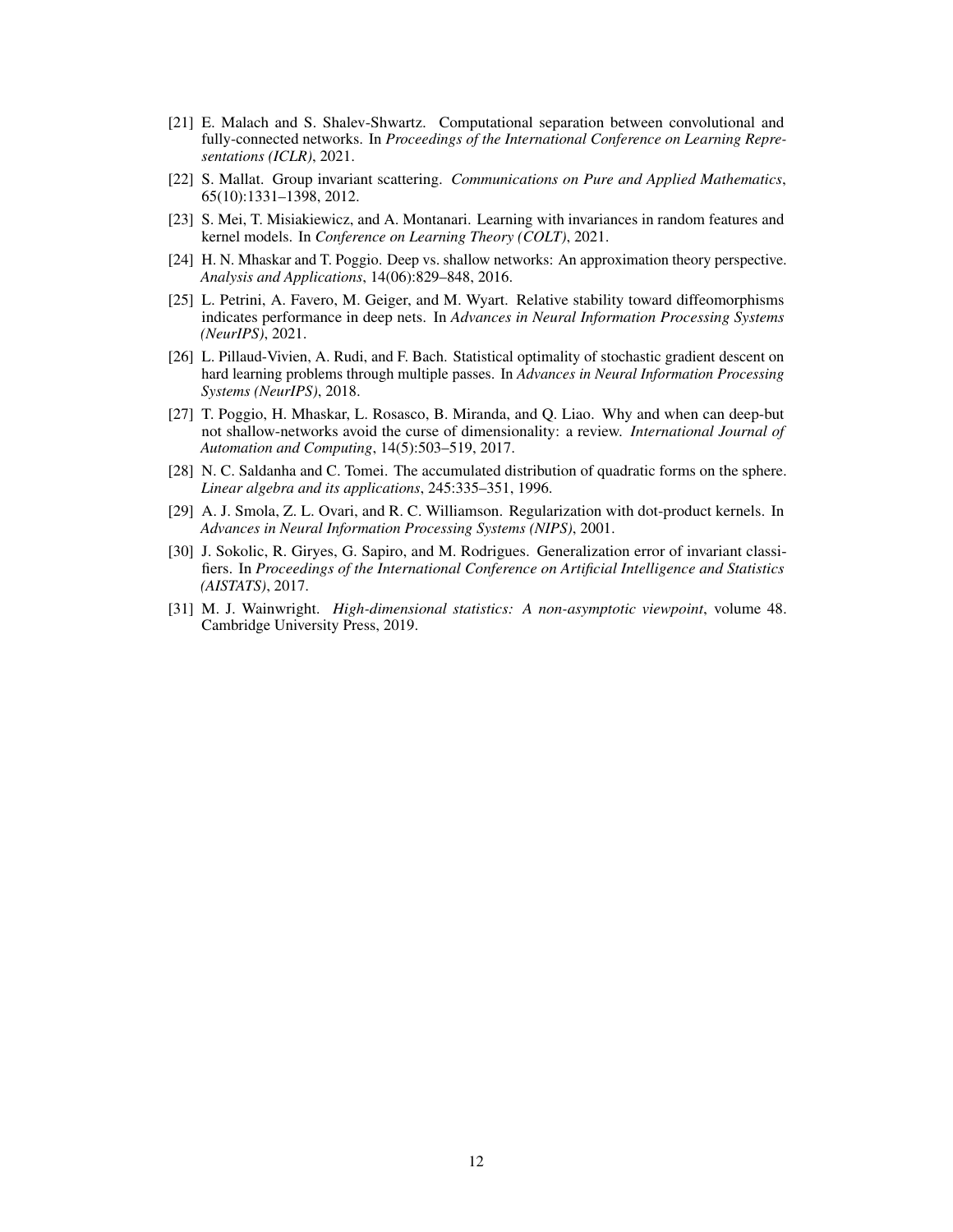This appendix contains additional background on spherical harmonics (Appendix [A\)](#page-12-0), and proofs of the results from Section [3,](#page-2-0) [4](#page-5-0) and [5](#page-7-0) (in Appendix [B,](#page-13-0) [C](#page-17-0) and [D,](#page-22-0) respectively).

### <span id="page-12-0"></span>A Background on Spherical Harmonics and Legendre Polynomials

In this section, we provide background on spherical harmonic and Legendre/Gegenbauer polynomials, which are used extensively in our analysis. See, *e.g.*, [\[1,](#page-10-9) [14\]](#page-10-0) for references. We consider inputs on the  $d-1$  sphere  $\mathbb{S}^{d-1} = \{x \in \mathbb{R}^d, ||x|| = 1\}.$ 

We recall some properties of the spherical harmonics  $Y_{k,j}$  introduced in Section [2.](#page-1-1) For  $j =$  $1, \ldots, N(d, k)$ , where  $N(d, k) = \frac{2k+d-2}{k} {k+d-3 \choose d-2}$ , the spherical harmonics  $Y_{k,j}$  are homogeneous harmonic polynomials of degree k that are orthonormal with respect to the uniform distribution  $\tau$ on the  $d-1$  sphere. The degree k plays the role of an integer frequency, as in Fourier series, and the collection  $\{Y_{k,j}, k \geq 0, j = 1, \ldots, N(d, k)\}\)$  forms an orthonormal basis of  $L^2(\mathbb{S}^{d-1}, d\tau)$ . As with Fourier series, there are tight connections between decay of coefficients in this basis w.r.t. k, and regularity/differentiability of functions, in this case differentiability on the sphere. In particular, this is a key property that we exploit for obtaining decays related to the number of invariant polynomials in Proposition [6.](#page-5-2) This follows from the fact that spherical harmonics are eigenfunctions of the Laplace-Beltrami operator on the sphere  $\Delta_{\mathbb{S}^{d-1}}$  (see [\[14,](#page-10-0) Proposition 4.5]):

<span id="page-12-1"></span>
$$
\Delta_{\mathbb{S}^{d-1}} Y_{k,j} = -k(k+d-2)Y_{k,j}.\tag{27}
$$

For a given frequency  $k$ , we have the following addition formula:

$$
\sum_{j=1}^{N(d,k)} Y_{k,j}(x) Y_{k,j}(y) = N(d,k) P_{d,k}(x^{\top}y),
$$
\n(28)

where  $P_{d,k}$  is the k-th Legendre polynomial in dimension d (also known as Gegenbauer polynomial when using a different scaling), given by the Rodrigues formula:

$$
P_{d,k}(t) = (-1/2)^k \frac{\Gamma(\frac{d-1}{2})}{\Gamma(k + \frac{d-1}{2})} (1 - t^2)^{(3-d)/2} \left(\frac{d}{dt}\right)^k (1 - t^2)^{k + (d-3)/2}.
$$
 (29)

The polynomials  $P_{d,k}$  are orthogonal in  $L^2([-1,1], dw)$  where the measure  $dw$  is given by the weight function  $dw(t) = (1 - t^2)^{(d-3)/2} dt$ , and we have

$$
\int_{-1}^{1} P_{d,k}^{2}(t)(1-t^{2})^{(d-3)/2}dt = \frac{\omega_{d-1}}{\omega_{d-2}} \frac{1}{N(d,k)},
$$
\n(30)

where  $\omega_{p-1} = \frac{2\pi^{p/2}}{\Gamma(p/2)}$  denotes the surface of the sphere  $\mathbb{S}^{p-1}$  in p dimensions. Using the addition formula [\(28\)](#page-12-1) and orthogonality of spherical harmonics, we can show

$$
\int P_{d,j}(w^{\top}x)P_{d,k}(w^{\top}y)d\tau(w) = \frac{\delta_{jk}}{N(d,k)}P_{d,k}(x^{\top}y)
$$
\n(31)

We will use the following recurrence relation of Legendre polynomials [\[14,](#page-10-0) Eq. 4.36]

$$
tP_{d,k}(t) = \frac{k}{2k+d-2}P_{d,k-1}(t) + \frac{k+d-2}{2k+d-2}P_{d,k+1}(t),
$$
\n(32)

for  $k \ge 1$ , and for  $k = 0$  we simply have  $tP_{d,0}(t) = P_{d,1}(t)$ . We will also use the following pointwise upper bound on  $P_{d,k}(t)$  (see [\[1,](#page-10-9) Eq. 2.117]):

<span id="page-12-2"></span>
$$
|P_{d,k}(t)| \le \frac{\Gamma\left(\frac{d-1}{2}\right)}{\sqrt{\pi}} \left(\frac{4}{k(1-t^2)}\right)^{(d-2)/2} \tag{33}
$$

The Funk-Hecke formula is helpful for computing Fourier coefficients in the basis of spherical harmonics in terms of Legendre polynomials: for any  $j = 1, \ldots, N(d, k)$ , we have

$$
\int f(x^{\top}y)Y_{k,j}(y)d\tau(y) = \frac{\omega_{d-2}}{\omega_{d-1}}Y_{k,j}(x)\int_{-1}^{1}f(t)P_{d,k}(t)(1-t^2)^{(d-3)/2}dt.
$$
 (34)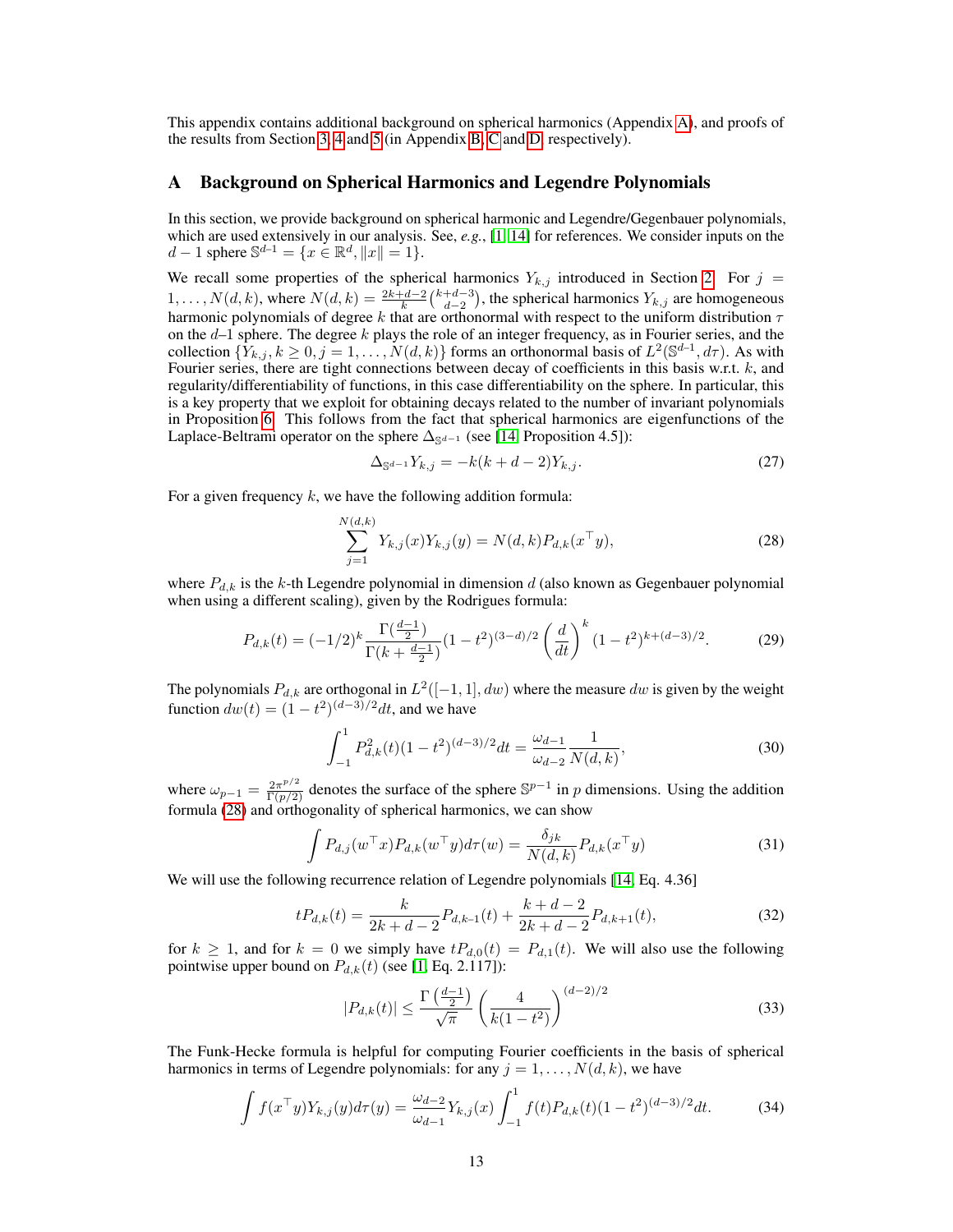For example, we may use this to obtain decompositions of dot-product kernels by computing Fourier coefficients of functions  $\kappa(\langle x, \cdot \rangle)$ . Indeed, denoting

$$
\mu_k = \frac{\omega_{d-2}}{\omega_{d-1}} \int_{-1}^1 \kappa(t) P_{d,k}(t) (1 - t^2)^{(d-3)/2} dt,
$$

writing the decomposition of  $\kappa(\langle x, \cdot \rangle)$  using [\(34\)](#page-12-2) leads to the following Mercer decomposition of the kernel:

$$
\kappa(x^{\top}y) = \sum_{k=0}^{\infty} \mu_k \sum_{j=1}^{N(d,k)} Y_{k,j}(x) Y_{k,j}(y) = \sum_{k=0}^{\infty} \mu_k N(d,k) P_{d,k}(x^{\top}y).
$$
 (35)

### <span id="page-13-0"></span>B Proofs for Section [3](#page-2-0) (Sample complexity of Invariant Kernels)

### **B.1** Proof of Lemma [2](#page-3-1) (spectral properties of  $K$  and  $K_G$ )

*Proof.* That  $\mu_k$  are eigenvalues of  $T_K$  with multiplicity  $N(d, k)$  is standard and follows from the Funk-Hecke formula (see, *e.g.*, [\[29\]](#page-11-10)). In particular, for any spherical harmonic  $Y_k \in V_{d,k}$ , we have  $T_K Y_k = \mu_k Y_k$ , and there are  $N(d, k)$  orthogonal spherical harmonics in  $V_{d, k}$ .

For  $K_G$ , note that we have  $T_{K_G} = S_G T_K$ , so that for any G-invariant spherical harmonic  $\overline{Y}_k \in \overline{V}_{d,k}$ we have  $T_{K_G}\overline{Y}_k = \mu_k S_G \overline{Y}_k = \mu_k \overline{Y}_k$ , while for any  $Y_k \in V_{d,k} \cap \overline{V}_{d,k}^{\perp}$ , we have  $T_{K_G}Y_k = 0$ since  $S_GY_k = 0$ .

### B.2 Proof of Lemma [3](#page-3-2) (approximation error)

*Proof.* Let  $\overline{Y}_{k,j}$ , for  $j = 1, ..., N(d, k)$  be an orthonormal basis of  $V_{d,k}$  such that  $(\overline{Y}_{k,j})_{j \leq \overline{N}(d,k)}$ form an orthonormal basis of  $\overline{V}_{d,k}$ . Then, the collection of  $\overline{Y}_{k,j}$  for  $k \ge 0$  and  $j = 1, \ldots, N(d, k)$ forms an orthonormal basis of  $L^2(d\tau)$ .

For a function  $f \in L^2(d\tau)$  with decomposition

$$
f(x) = \sum_{k \ge 0} \sum_{j=1}^{N(d,k)} a_{k,j} \overline{Y}_{k,j}(x),
$$

we have the following expressions of the RKHS norms for K and  $K_G$  by Mercer's theorem (e.g., [\[12\]](#page-10-14)):

$$
||f||_{\mathcal{H}_K}^2 = \begin{cases} \sum_{k:\mu_k>0} \sum_{j=1}^{N(d,k)} \frac{a_{k,j}^2}{\mu_k}, & \text{if } a_{k,j} = 0 \text{ whenever } \mu_k = 0\\ \infty, & \text{otherwise.} \end{cases}
$$
  

$$
||f||_{\mathcal{H}_{K_G}}^2 = \begin{cases} \sum_{k:\mu_k>0} \sum_{j=1}^{\overline{N}(d,k)} \frac{a_{k,j}^2}{\mu_k}, & \text{if } a_{k,j} = 0 \text{ whenever } \mu_k = 0 \text{ or } j > \overline{N}(d,k)\\ \infty, & \text{otherwise.} \end{cases}
$$

Assume now that  $f^*$  is invariant, so that its coefficients  $a^*_{k,j}$  satisfy  $a^*_{k,j} = 0$  for  $j > \overline{N}(d, k)$ . We have

$$
A_{\mathcal{H}_K}(\lambda, f^*) = \inf_{f \in \mathcal{H}_K} ||f - f^*||_{L^2(d\tau)}^2 + \lambda ||f||_{\mathcal{H}_K}^2
$$
  
\n
$$
= \inf_{a_{k,j}} \sum_{k:\mu_k > 0} \sum_{j=0}^{N(d,k)} \left( (a_{k,j} - a_{k,j}^*)^2 + \lambda \frac{a_{k,j}^2}{\mu_k} \right)
$$
  
\n
$$
= \inf_{a_{k,j}} \sum_{k:\mu_k > 0} \sum_{j=0}^{\overline{N}(d,k)} \left( (a_{k,j} - a_{k,j}^*)^2 + \lambda \frac{a_{k,j}^2}{\mu_k} \right) + \sum_{k:\mu_k > 0} \sum_{j=\overline{N}(d,k)+1}^{N(d,k)} (1 + \lambda/\mu_k) a_{k,j}^2
$$
  
\n
$$
= \inf_{a_{k,j}} \sum_{k:\mu_k > 0} \sum_{j=0}^{\overline{N}(d,k)} \left( (a_{k,j} - a_{k,j}^*)^2 + \lambda \frac{a_{k,j}^2}{\mu_k} \right)
$$
  
\n
$$
= A_{\mathcal{H}_{K_G}}(\lambda, f^*),
$$

which proves the lemma.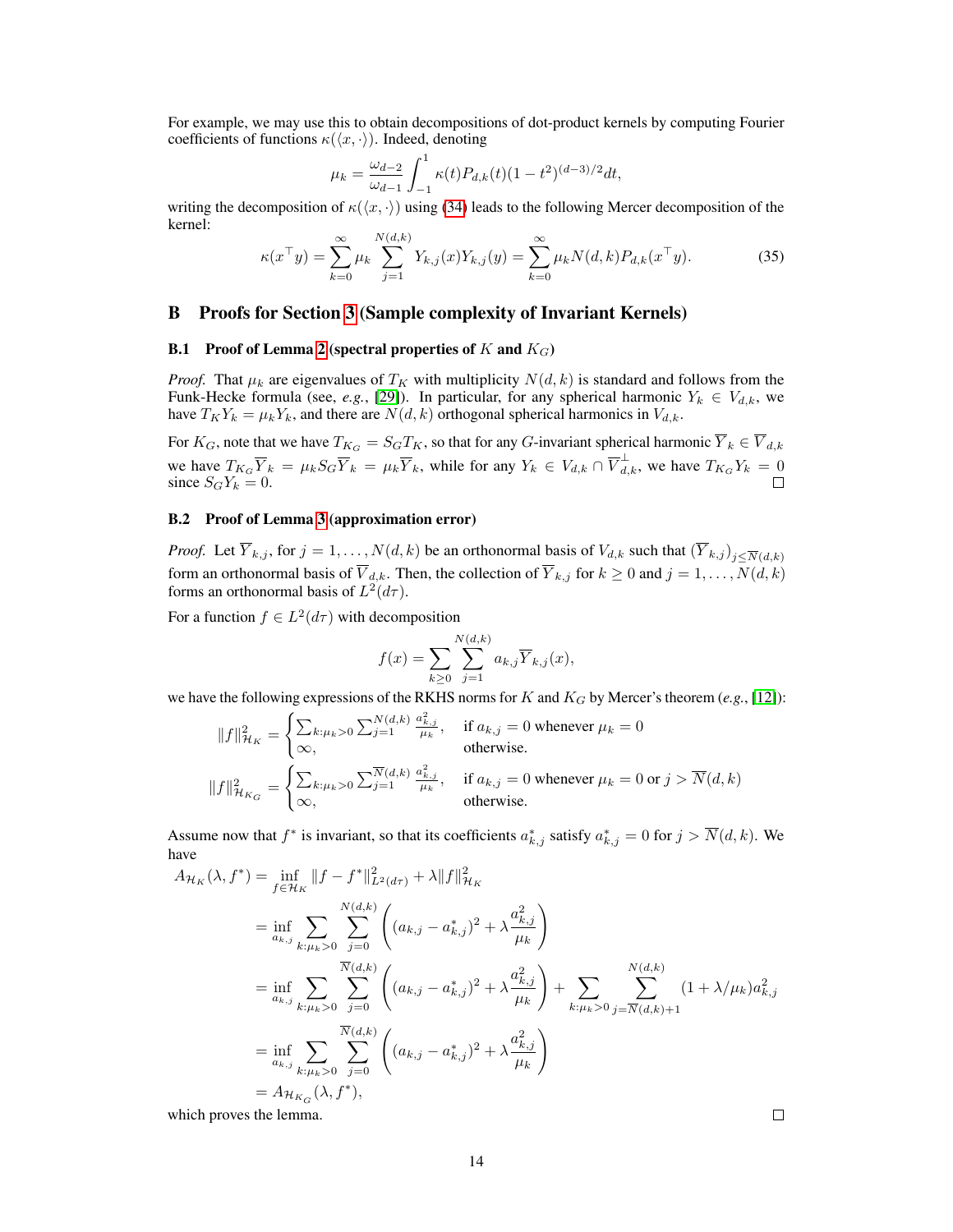#### B.3 Proof of Lemma [4](#page-3-0) (degrees of freedom)

*Proof.* The result immediately follows from the following expressions of degrees of freedom for K and  $K_G$ :

$$
\mathcal{N}_K(\lambda) = \sum_{k \ge 0} N(d, k) \frac{\mu_k}{\mu_k + \lambda}, \qquad \mathcal{N}_{K_G}(\lambda) = \sum_{k \ge 0} \overline{N}(d, k) \frac{\mu_k}{\mu_k + \lambda}.
$$
 (36)

### B.4 Proof of Theorem [5](#page-4-0) (generalization bound)

<span id="page-14-0"></span>*Proof.* We start from the following bound from [\[3,](#page-10-13) Proposition 7.2], which holds for any  $\lambda \leq 1$ , assuming  $K_G(x,x) \leq 1$  almost surely (this is satisfied when  $\kappa(u) \leq 1$ ), and for  $n \geq \frac{5}{\lambda}(1 +$  $\log(1/\lambda)$ :

$$
\mathbb{E}[R(\hat{f}_{\lambda})] - R(f^*) \le 16 \frac{\sigma_q^2}{n} \mathcal{N}_{K_G}(\lambda) + 16A_{\mathcal{H}_{K_G}}(\lambda, f^*) + \frac{24}{n^2} \|f^*\|_{\infty}^2.
$$
 (37)

Under assumption (A2), we have (see, *e.g.*, [\[12,](#page-10-14) Theorem 3, p.33], using that  $||f||_{\mathcal{H}_K}$  =  $||T_K^{-1/2}f||_{L^2(d\tau)})$ 

$$
A_{\mathcal{H}_K}(\lambda, f^*) \le C_{f^*}^2 \lambda^{2r},\tag{38}
$$

with  $C_{f^*} := ||T_K^{-r} f^*||_{L^2(d\tau)}$  By Lemma [3,](#page-3-2) we also have

<span id="page-14-2"></span>
$$
A_{\mathcal{H}_{K_G}}(\lambda, f^*) \le C_{f^*}^2 \lambda^{2r}.
$$
\n(39)

Using Lemma [4](#page-3-0) for some integer  $\ell \ge 0$  and (A1), the bound [\(37\)](#page-14-0) becomes

$$
\mathbb{E}[R(\hat{f}_{\lambda})] - R(f^*) \le 16C_{f^*}^2 \lambda^{2r} + 16\frac{\sigma_q^2 D(\ell)}{n} + 16\frac{C_K \sigma_q^2 \nu_d(\ell)}{n} \lambda^{-1/\alpha} + \frac{24}{n^2} \|f^*\|_{\infty}^2. \tag{40}
$$

Jointly optimizing the first and third terms for  $\lambda$  yields

$$
\lambda_n = \left(\frac{C_K \sigma_q^2 \nu_d(\ell)}{2r\alpha C_{f^*}^2 n}\right)^{\frac{\alpha}{2\alpha r + 1}}
$$
\n(41)

The bound then becomes

$$
\mathbb{E}[R(\hat{f}_{\lambda_n})] - R(f^*) \lesssim C_{f^*}^{\frac{2}{2\alpha r + 1}} \left(\frac{C_K \sigma_q^2 \nu_d(\ell)}{n}\right)^{\frac{2\alpha r}{2\alpha r + 1}} + \frac{\sigma_q^2 D(\ell)}{n} + \frac{1}{n^2} \|f^*\|_{\infty}^2. \tag{42}
$$

Here,  $\leq$  hides only absolute constants that depend on  $\alpha$  and r. Now we choose  $\ell = \ell_n$ , given by [\(13\)](#page-4-2), with constant corresponding to:

$$
\ell_n := \sup \{ \ell : \sigma_q^2 D(\ell) \le C_{f^*}^{\frac{2}{2\alpha r + 1}} \left( C_K \sigma_q^2 \nu_d(\ell) \right)^{\frac{2\alpha r}{2\alpha r + 1}} n^{\frac{1}{2\alpha r + 1}} \},\tag{43}
$$

so that the second term is smaller than the first term. The last term is of the same order when

<span id="page-14-1"></span>
$$
n \gtrsim \frac{\|f^*\|_{\infty}^2}{\sigma_q^2 D(\ell_n)},\tag{44}
$$

which is verified under the condition

$$
n \ge \max\left\{ \|f^*\|_{\infty}^2 / \sigma_\rho^2, (C_1/\nu_0)^{\frac{\alpha}{2\alpha r + 1 - \alpha}} \right\} \tag{45}
$$

from the theorem statement, since  $D(\ell_n) \geq 1$ . Note that for the specific bound [\(37\)](#page-14-0) to hold we also need  $\lambda_n \gtrsim 1/n$  (up to logarithmic terms). This imposes the qualification condition  $r > (\alpha - 1)/2\alpha$ , and leads to the additional requirement

$$
n \gtrsim \left(\frac{C_{f^*}^2}{\sigma_q^2 C_K \nu_d(\ell)}\right)^{\frac{\alpha}{2\alpha r + 1 - \alpha}}.\tag{46}
$$

This is verified under condition [\(45\)](#page-14-1) with  $C_1 = C_f^2 / \sigma_q^2 C_K$ .

For the KRR estimator with kernel K, the same bound [\(40\)](#page-14-2) holds, but without the factor  $\nu_d(\ell)$  and without the term involving  $D(\ell)$ . The resulting bound follows from a similar analysis.  $\Box$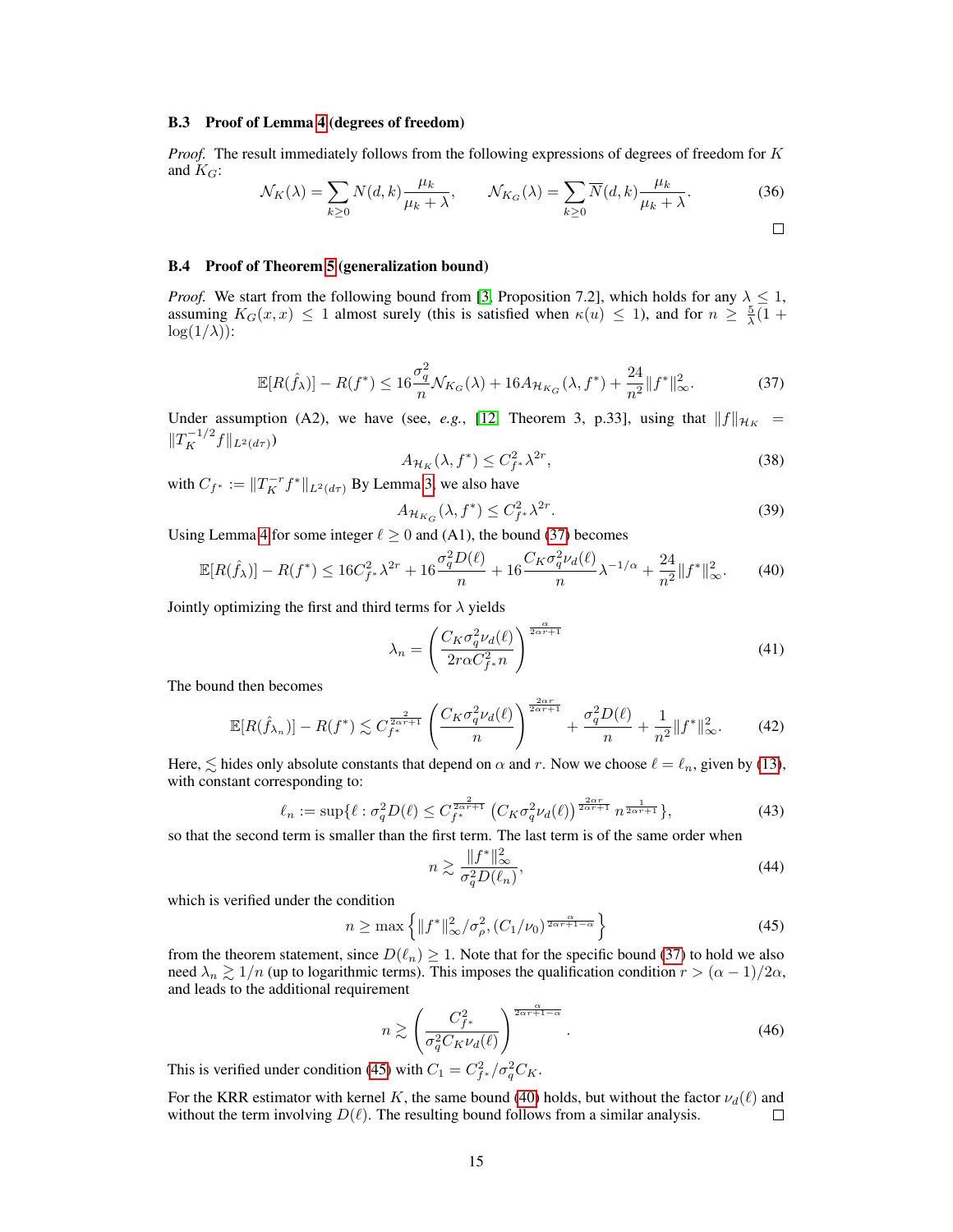#### <span id="page-15-0"></span>**B.5** Estimating  $\ell_n$  and the effective gain  $\nu_d(\ell_n)$

In this section, we provide more details on our study of the asymptotic behavior of the quantities  $\ell_n$ and  $\nu_d(\ell_n)$  in Theorem [5,](#page-4-0) as described in Section [3.](#page-2-0)

Since  $D(\ell)$  increases with  $\ell$ , Eq. [\(13\)](#page-4-2) suggests that  $\ell_n$  increases with n. We now provide intuition on how we might expect  $\ell_n$  and  $\nu_d(\ell_n)$  to behave in a situation of interest where we know an asymptotic equivalent of  $\nu_d$ . Namely, assume that

$$
\nu_d(\ell) \approx \nu_0 + c\ell^{-\beta}.
$$

We provide such asymptotic equivalents in Section [4,](#page-5-0) where  $\nu_0 = 1/|G|$ , and  $\beta$  depends on spectral properties of the elements of G. For some large groups,  $\beta$  may be small, in which case we may consider other approximations with larger  $\beta$ , at the cost of a larger  $\nu_0$ . When  $\ell_n$  is large, using the approximation  $N(d,k) \approx k^{d-2}$ , we have  $D(\ell) \approx \sum_{k=0}^{\ell-1} k^{d-2} \approx \ell^{d-1}$ . Hiding constants other than  $\nu_0$ , we may then consider  $\ell_n$  to be solution of

$$
\ell^{\frac{(d-1)(2\alpha r+1)}{2\alpha r}}=n^{\frac{1}{2\alpha r}}(\nu_0+\ell^{-\beta}).
$$

Since the l.h.s. increases, while the r.h.s. decreases with  $\ell$ , we must have  $\ell_n \ge \max(\ell_{n,1}, \ell_{n,2})$ , with

$$
\ell_{n,1}^{\frac{(d-1)(2\alpha r+1)}{2\alpha r}} = n^{\frac{1}{2\alpha r}}\nu_0, \quad \text{and} \quad \ell_{n,2}^{\frac{(d-1)(2\alpha r+1)}{2\alpha r}} = n^{\frac{1}{2\alpha r}}\ell_{n,2}^{-\beta}.
$$

This yields

$$
\nu_d(\ell_n) \le \nu_0 + C \min\left\{ (\nu_0^{2\alpha r} n)^{\frac{-\beta}{(d-1)(2\alpha r + 1)}}, n^{\frac{-\beta}{(d-1)(2\alpha r + 1) + 2\beta \alpha r}} \right\}.
$$
 (47)

Notice that when  $\beta \ll d$ , both exponents of n display a curse of dimensionality, but this curse goes away as  $\beta$  grows. Note also that the first exponent yields a faster rate, but one that is only achieved for large *n* due to the factor  $\nu_0^{2\alpha r}$ , which may be small for large groups.

#### <span id="page-15-1"></span>B.6 Discussion of Optimality

In this section, we discuss the optimality of the upper bounds in Theorem [5,](#page-4-0) in particular the constant  $C_4$  and its dependence on the constants  $C_K$  and  $C_{f^*}$  from the source and capacity conditions.

**Tightness of**  $C_4$  **for non-invariant targets.** We first provide a minimax lower bound for the class of (non-invariant) targets satisfying the source and capacity conditions (A1/A2), in order to show that the constant  $C_4$  can be tight (up to absolute constants) in a minimax sense for this class.

Consider a kernel  $K_0(x, x') = \kappa_0(\langle x, x' \rangle)$  such that we have the following asymptotics on the eigenvalues of the integral operator:  $\lambda_m(T_{K_0}) \sim C_0 m^{-\alpha}$ . Let  $\ell_0$  be such that for all  $m \ge M_0 :=$  $D(\ell_0) + 1$  we have  $C_0 m^{-\alpha}/2 \le \lambda_m(T_{K_0}) \le 2C_0 m^{-\alpha}$ . We can then construct a function  $\kappa$  and corresponding kernel K such that  $\lambda_m(T_K) \leq 2C_0 m^{-\alpha}$  and for  $m \geq M_0$ ,  $\lambda_m(T_K) \geq C_0 m^{-\alpha}/2$ . For instance, we may define  $\kappa(u) = \sum_{k \geq 0} \mu_k(\kappa) N(d, k) P_{d,k}(u)$ , with

<span id="page-15-2"></span>
$$
\mu_k(\kappa) = \begin{cases} 2C_0 M_0^{-\alpha} & \text{if } k \le \ell_0 \\ \mu_k(\kappa_0) & \text{otherwise,} \end{cases}
$$

where the  $\mu_k(\kappa_0)$  are the Legendre coefficients of  $\kappa_0$ .

Note that this kernel K satisfies the capacity condition (A1) with  $C_K \lesssim C_0^{1/\alpha}$ . With this choice of K, define F to be the set of regression functions  $f^*$  that further satisfy assumption (A2) with parameters  $C_*$  and r, and assume that labels are generated as  $y = f^*(x) + \epsilon$ , with  $\epsilon \sim \mathcal{N}(0, \sigma_\rho^2)$ . Under these assumptions, note that the upper bound in Theorem [5](#page-4-0) is given by

$$
\mathbb{E}[\|\hat{f} - f^*\|^2] \lesssim C_*^{\frac{2}{2\alpha r + 1}} C_0^{\frac{2r}{2\alpha r + 1}} \left(\frac{\sigma_\rho^2}{n}\right)^{\frac{2\alpha r}{2\alpha r + 1}},\tag{48}
$$

where  $\leq$  hides absolute constants or constants depending only on  $\alpha$  and r.

Following [\[3\]](#page-10-13), we use Fano's inequality to lower bound the minimax risk. In particular, we have a lower bound

$$
M_n(\mathcal{F}) := \inf_{\hat{f}} \sup_{f^* \in \mathcal{F}} \mathbb{E}_{\mathcal{D}_n \sim \rho^{\otimes n}} [\|\hat{f}_{\mathcal{D}_n} - f^*\|_{L^2(d\tau)}^2] \ge A/2,
$$

on the minimax risk  $M_n(\mathcal{F})$  if we can find a set  $\{f_1, \ldots, f_M\} \in \mathcal{F}, M \geq 16$ , such that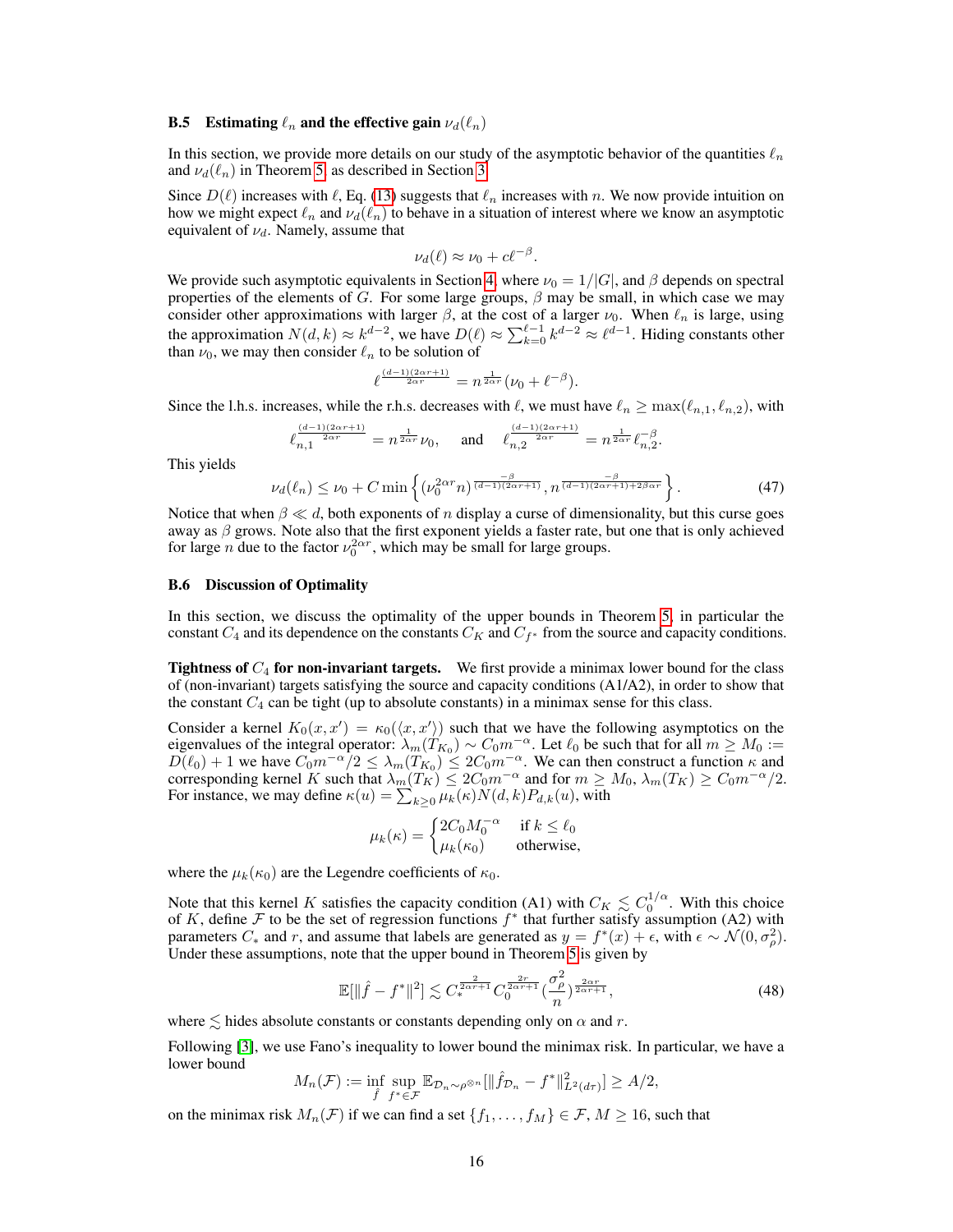- $||f_i f_j||_{L^2(d\tau)}^2 \ge 4A$  for  $i \ne j$  (*i.e.*, we have a packing set)
- $\frac{n}{2\sigma_p^2} ||f_i f_j||^2_{L^2(d\tau)} \le \frac{\log M}{4}$  (this ensures  $f_i$  and  $f_j$  are difficult enough to distinguish).

In order to construct a packing, we use the Varshamov-Gilbert lemma to obtain  $M \geq \exp(K/8)$ elements  $x_1, \ldots, x_M \in \{0,1\}^K$  for some K to be chosen later, which satisfy  $||x_i - x_j||_1 \geq K/4$ for  $i \neq j$ . Defining  $f_i = \beta \sum_{m=1}^{K} 2((x_i)_m - 1)\phi_m$ , where  $(\phi_m)_m$  are the eigenfunctions of  $T_K$ sorted such that the corresponding eigenvalues  $\lambda_m$  are non-decreasing, we have

$$
||f_i - f_j||^2 \ge \beta^2 K, \quad \text{for } i \ne j,
$$

and may thus consider a lower bound of the form  $A/2 = K\beta^2/8$ . Then, since  $||f_i - f_j||^2 \le 4\beta^2 K \le$  $32\beta^2\log M$ , it suffices to have  $16n\beta^2/\sigma_\rho^2\log M \leq \log M/4$ , *i.e.*,  $\beta^2 \leq \sigma_\rho^2/64n$  to satisfy the second condition above. Further, in order for all  $f_i$  to satisfy the capacity condition, we need  $||T_K^{-r}f_i||^2 \leq C_*^2$ . Note that we have

$$
||T_K^{-r} f_i||^2 = \beta^2 \sum_{m=1}^K \lambda_m^{-2r} \le K\beta^2 \lambda_K^{-2r},
$$

thus, it suffices to take  $K\beta^2 \leq C_*^2\lambda_K^{2r}$ . Taking a maximal  $\beta^2$  under these two conditions, we have the following lower bound on the minimax risk:

$$
M_n(\mathcal{F}) \ge \frac{K\beta^2}{8} \ge \frac{1}{8} \min \left\{ C_*^2 \lambda_K^{2r}, \frac{K\sigma_\rho^2}{64n} \right\}.
$$

Using the lower bound  $\lambda_K^{2r} \ge (C_0/2)^{2r} K^{-2\alpha r}$ , which holds for  $K \ge M_0$ , and optimizing for K yields  $K \approx (C_*^2 C_K^2 \sigma_p^2 n)^{1/(1+2\alpha r)}$ . For n large enough, we have  $K \ge M_0$ , and the following lower bound holds:

$$
M_n(\mathcal{F}) \gtrsim C_*^{\frac{2}{2\alpha r+1}} C_0^{\frac{2r}{2\alpha r+1}} \left(\frac{\sigma_\rho^2}{n}\right)^{\frac{2\alpha r}{2\alpha r+1}}.
$$

This matches the upper bound [\(48\)](#page-15-2) up to absolute constants.

**Tightness of**  $1/|G|$  for the invariant class. We now show that the our bound in Theorem [5](#page-4-0) which asymptotically shows a  $1/|G|n$  instead of  $1/n$ , is (asymptotically) minimax optimal over the class of *invariant* targets which satisfy assumption (A2).

We consider the same kernel  $K_0$  as above, and denote by  $K_{G,0}$  its invariant counterpart. It suffices to show that we have the asymptotic expansion

<span id="page-16-0"></span>
$$
\lambda_m(T_{K_{G,0}}) \sim |G|^{-\alpha} C_0 m^{-\alpha} \tag{49}
$$

instead of  $C_0m^{-\alpha}$ . Indeed, in this case we can construct a kernel K such that its invariant counterpart  $K_G$  has eigenvalues upper bounded as  $\lambda_m(T_{K_G}) \leq 2C_0|G|^{-\alpha}m^{-\alpha}$  and lower bounded by  $(C_0/2)|G|^{-\alpha}m^{-\alpha}$  for  $m \ge M_1$  (note that  $M_1$  could be chosen large enough so that construction from before for the non-invariant case also applies to the same kernel  $K$ ). Then, applying the same arguments as for the non-invariant case, we obtain the desired minimax-lower bound

$$
M_n(\bar{\mathcal{F}}) \gtrsim C_*^{\frac{2}{2\alpha r + 1}} C_0^{\frac{2r}{2\alpha r + 1}} \left(\frac{\sigma_\rho^2}{|G|n}\right)^{\frac{2\alpha r}{2\alpha r + 1}},
$$

for n large enough, where  $\bar{\mathcal{F}}$  is the class of invariant targets satisfying assumption (A2) with the kernel  $K$ . This shows that our upper bound is asymptotically tight in a minimax sense for the kernel considered.

We now explain why [\(49\)](#page-16-0) holds. Let  $\mu_k$  denote the Legendre coefficients of  $\kappa$  at frequency k, and assume  $\mu_k \sim C_1 k^{-\beta}$ . Recall that we have  $N(d, k) \sim C_2 k^{d-2}$ , so that  $D(k) = \sum_{k' \leq k} N(d, k') \sim$  $C_3k^{d-1}$  for some  $C_3$ . Then, when taking eigenvalues with their multiplicity, when  $D(k-1)$  <  $m \leq D(k)$ , the m-th eigenvalue  $\lambda_m(T_{K_0})$  is  $\mu_k$ . Asymptotically, we have  $k \sim C_3^{\frac{1}{d-1}} m^{\frac{1}{d-1}}$ , so that  $\lambda_m \sim C_1 C_3^{\frac{-\beta}{d-1}} m^{\frac{-\beta}{d-1}}$ , that is, we have  $\alpha = \beta/(d-1)$  and  $C_0 = C_1 C_3^{-\alpha}$ .

Now, since  $\frac{N(d,k)}{N(d,k)} \to \frac{1}{|G|}$  as  $k \to \infty$ , we have  $\overline{N}(d,k) \sim (C_2/|G|)k^{d-2}$ , and  $\overline{D}(k) \sim$  $(C_3/|G|)k^{d-1}$ . With the same reasoning, this leads to  $\lambda_m(T_{K_{G,0}}) \sim C_1(C_3/|G|)^{-\alpha}m^{-\alpha}$  $C_0|G|^{-\alpha}m^{-\alpha}$ , which is the desired constant.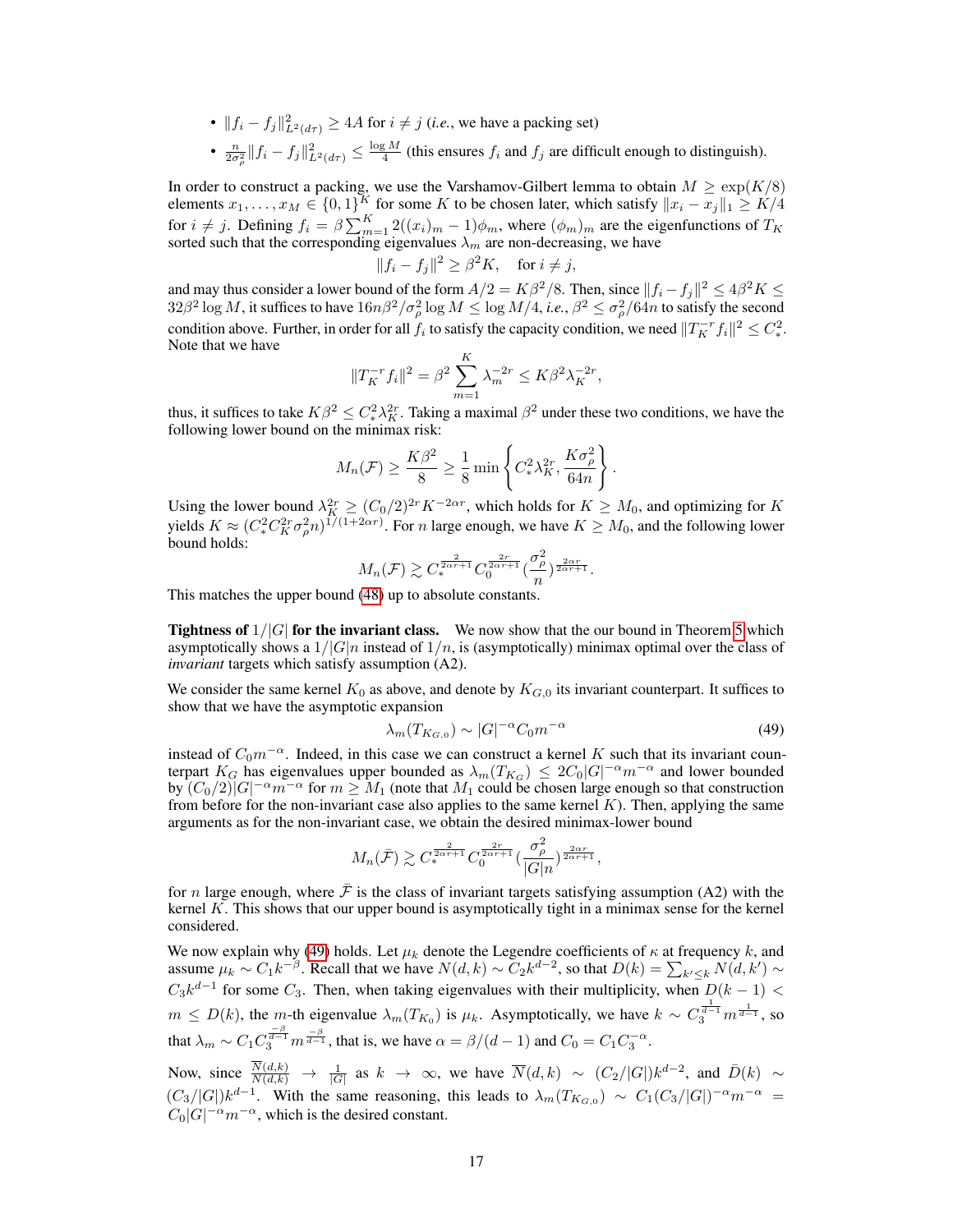### <span id="page-17-0"></span>C Proofs for Section [4](#page-5-0) (Decays of  $\gamma_d(k)$ )

### **C.1** Proof of Proposition [6](#page-5-2) (decay of  $\gamma_{d,\sigma}(k)$ )

The proof of Proposition [6](#page-5-2) is technical and relies on identifying and analyzing the singularities in the density  $q_{\sigma}$  of the random variable  $Z_{\sigma} = \langle \sigma \cdot x, x \rangle$ , with  $x \sim \tau$ , using results in [\[28\]](#page-11-8). Lemma [15](#page-17-1) provides a general integration by parts result which is useful throughout the proof to obtain asymptotic decays from regularity properties. Lemma [17](#page-18-0) and Lemma [18](#page-18-1) provide asymptotic decays for singularities  $\phi(t)$  localized around some  $\lambda$  in  $(-1, 1)$  and  $\{\pm 1\}$ , respectively, either through integration by parts or using closed form expressions of certain integrals. Proposition [6](#page-5-2) is then proved by appropriately "cancelling" the singularities in  $q_{\sigma}$  using such localized functions  $\phi$ , as explained in Lemma [19,](#page-19-0) and applying the integration by parts lemma on the resulting function, which is of higher smoothness and thus leads to faster-decaying terms.

<span id="page-17-1"></span>**Lemma 15** (Integration by parts). Let  $g$  :  $[-1, 1]$  → R *be* 2*s*-times differentiable, with all derivatives *bounded on* [−1, 1]*. We then have*

<span id="page-17-3"></span>
$$
\int_{-1}^{1} g(t)P_{d,k}(t)(1-t^2)^{\frac{d-3}{2}}dt = \frac{1}{(k(k+d-2))^s} \int_{-1}^{1} \tilde{g}_{d,s}(t)P_{d,k}(t)(1-t^2)^{\frac{d-3}{2}}dt,\tag{50}
$$

*where*  $\tilde{g}_{d,s}$  *is a bounded function on*  $[-1, 1]$ *.* 

*Proof.* We use the following relation, derived in [\[5,](#page-10-19) Lemma 4] for a function  $f_0$ :

$$
\int_{-1}^{1} f_0(t) P_{d,k}(t) (1-t^2)^{\frac{d-3}{2}} dt = \frac{1}{k(k+d-2)} \Big( -f_0(t) (1-t^2)^{1+\frac{d-3}{2}} P'_{d,k}(t) \Big|_{-1}^{1} + f'_0(t) (1-t^2)^{1+\frac{d-3}{2}} P_{d,k}(t) \Big|_{-1}^{1} + \int_{-1}^{1} f_1(t) P_{d,k}(t) (1-t^2)^{(d-3)/2} dt \Big),
$$

where  $f_1(t) = -f_0''(t)(1-t^2) + (d-1)tf_0'(t)$ . Note that the terms in brackets vanish when  $f_0$ and  $f'_0$  are bounded, and that  $f_1$  is  $2s - 2$  times differentiable with bounded derivatives if  $f_0$  is  $2s$ times differentiable. We may thus apply this recursively s times to  $f_0 = g$ , with

$$
f_k(t) = -f_{k-1}''(t)(1-t^2) + (d-1)tf_{k-1}'(t),
$$

and we obtain the desired result, with  $\tilde{g} = f_s$ .

$$
\qquad \qquad \Box
$$

.

<span id="page-17-2"></span>**Lemma 16.** *Let*  $g \in L^\infty([-1, 1])$ *. It holds that* 

$$
\left| \int_{-1}^{1} g(t) P_{d,k}(t) (1-t^2)^{(d-3)/2} dt \right| \leq 2\pi d^{-1/2} \|g\|_{\infty} \left(\frac{d}{k}\right)^{(d-2)/2}
$$

*Proof.* By [\[1,](#page-10-9) equation (2.117)], we get that

$$
|P_{d,k}(t)| \leq \frac{1}{\sqrt{\pi}} \Gamma\left(\frac{d-1}{2}\right) \left(\frac{4}{k(1-t^2)}\right)^{(d-2)/2}
$$
  
\$\leq \frac{1}{\sqrt{\pi}} \left(\frac{d-1}{4}\right)^{(d-3)/2} \left(\frac{4}{k(1-t^2)}\right)^{(d-2)/2}\$  
\$\leq \frac{1}{\sqrt{\pi}} \left(\frac{d}{4}\right)^{-1/2} \left(\frac{d}{k(1-t^2)}\right)^{(d-2)/2} \leq 2d^{-1/2} \left(\frac{d}{k(1-t^2)}\right)^{(d-2)/2}.

Therefore it follows that

$$
\left| \int_{-1}^1 g(t) P_{d,k}(t) (1-t^2)^{(d-3)/2} dt \right| \leq 2d^{-1/2} \|g\|_{\infty} \left(\frac{d}{k}\right)^{(d-2)/2} \int_{-1}^1 (1-t^2)^{-1/2} dt,
$$

which concludes the proof.

$$
\qquad \qquad \Box
$$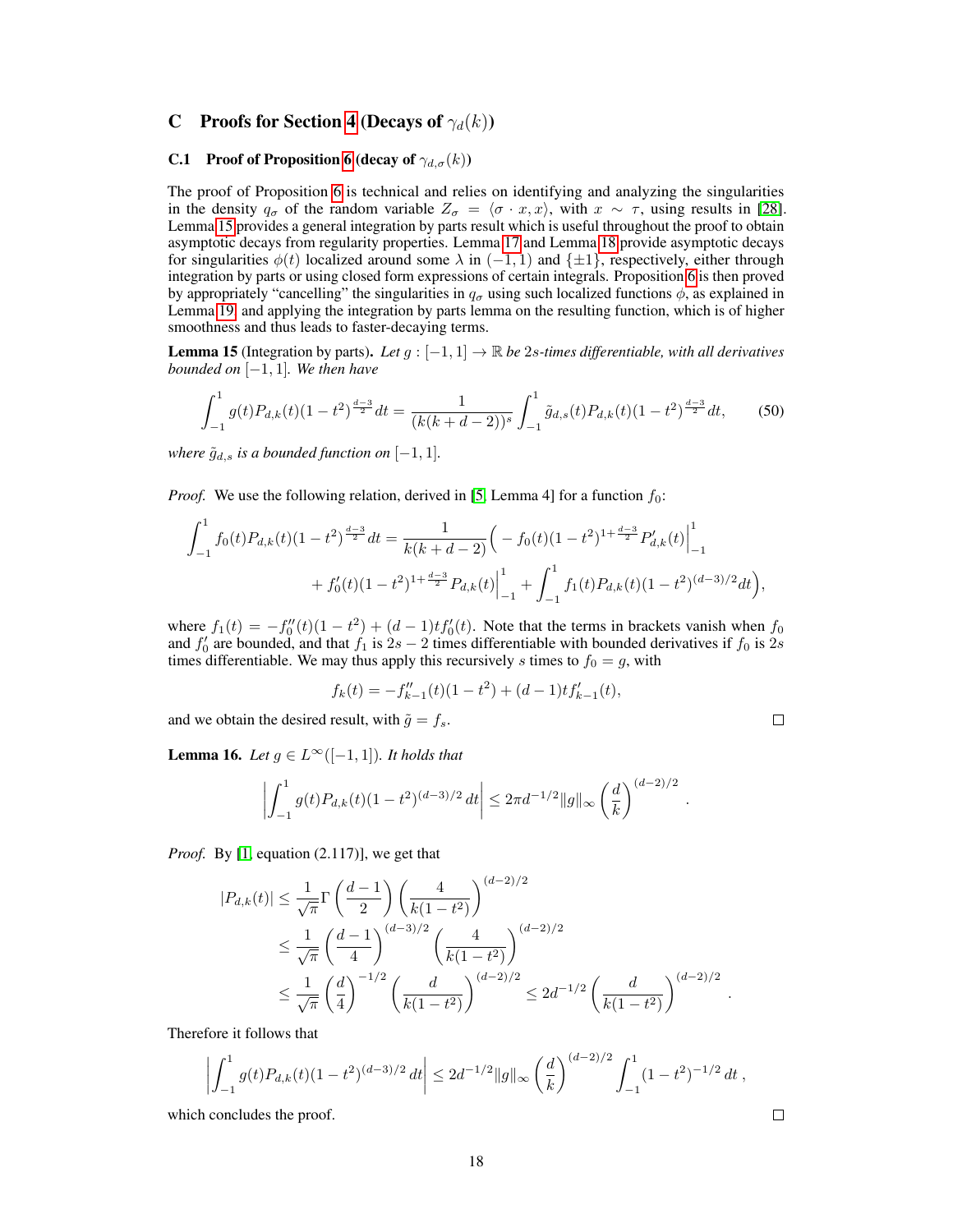<span id="page-18-0"></span>**Lemma 17** (Decay for  $\lambda \in (-1,1)$ ). Let  $\phi_{\lambda+\alpha}(t) := (t-\lambda)^\alpha_+\varphi_{\lambda+\alpha}(t)$  and  $\phi_{\lambda-\alpha}(t) := (t-\lambda)^\alpha_+\varphi_{\lambda+\alpha}(t)$  $\lambda)_{-\infty}^{\alpha}$   $\varphi_{\lambda-1,\alpha}(t)$ *, where*  $\varphi_{\lambda\pm,\alpha} \in C^{\infty}([-1,1])$  *have support*  $(-1+\epsilon,1-\epsilon)$  *for some*  $\epsilon > 0$  *and take the value* 1 *at*  $t = \lambda$ *. Then we have that* 

$$
\left| \int_{-1}^{1} \phi_{\lambda \pm, \alpha}(t) P_{d,k}(t) dt \right| \le C(d, \alpha) k^{-d/2 - \alpha + 3} . \tag{51}
$$

*Also let, for*  $\alpha$  *integer,*  $\phi_{\lambda\pm,\alpha}^*(t) := (t-\lambda)\frac{\alpha}{\pm}\log|t-\lambda|\varphi_{\lambda\pm,\alpha}^*(t)$ , where  $\varphi_{\lambda\pm,\alpha}^* \in C^\infty([-1,1])$  have *support*  $(-1 + \epsilon, 1 - \epsilon)$  *for some*  $\epsilon > 0$  *and take the value* 1 *at*  $t = \lambda$ . *Then we have that* 

$$
\left| \int_{-1}^{1} \phi_{\lambda \pm, \alpha}^{*}(t) P_{d,k}(t) dt \right| \le C(d, \alpha) k^{-d/2 - \alpha + 3} . \tag{52}
$$

*Proof.* Let  $\psi_{\lambda \pm, \alpha}(t) := \phi_{\lambda \pm, \alpha}(t) (1 - t^2)^{-(d-3)/2}$ . Notice that  $\psi_{\lambda +, \alpha}$  satisfies the assumption of Lemma [15](#page-17-1) with  $2s = 2\left\lfloor \frac{\alpha}{2} \right\rfloor \ge \alpha - 2$ . Therefore we obtain

$$
\left| \int_{-1}^{1} \phi_{\lambda+\alpha}(t) P_{d,k}(t) dt \right| = \left| \int_{-1}^{1} \psi_{\lambda+\alpha}(t) P_{d,k}(t) (1-t^2)^{(d-3)/2} dt \right|
$$
  

$$
\leq k^{-\alpha+2} \left| \int_{-1}^{1} \tilde{\psi}_{\lambda+\alpha,d}(t) P_{d,k}(t) (1-t^2)^{(d-3)/2} dt \right|
$$
  

$$
\leq C(d,\alpha) k^{-\alpha+2-d/2+1},
$$

where  $\tilde{\psi}_{\lambda+\alpha,d}$  is a bounded function given by Lemma [15,](#page-17-1) and where we used Lemma [16](#page-17-2) to obtain the last inequality. The second inequality follows in the same way, by noticing that the function  $\psi_{\lambda\pm,\alpha}^*(t) := \phi_{\lambda\pm,\alpha}^*(t) (1-t^2)^{-(d-3)/2}$  satisfies the assumption of Lemma [15](#page-17-1) with  $2s = 2\left\lfloor \frac{\alpha-1}{2} \right\rfloor \ge$  $\alpha - 2$  (since we assume that  $\alpha$  is integer in this case).

<span id="page-18-1"></span>**Lemma 18** (Decay for  $\lambda = \pm 1$ ). Let  $\phi_{1,\alpha,s}(t) := (\frac{1+t}{2})^{\alpha+s-\lfloor \alpha \rfloor}(1-t)^{\alpha}$ , with  $\alpha$  non-integer and s *integer. Then,* φ1,α,s *is* s *times differentiable at* −1 *and obeys the decay*

$$
\left| \int_{-1}^{1} \phi_{1,\alpha,s}(t) P_{d,k}(t) dt \right| \le C(d,\alpha,s) k^{-2(\alpha+1)},\tag{53}
$$

*where the constant*  $C(d, \alpha, s)$  *may be different depending on the parity of k.* 

*Similarly, let*  $\phi_{-1,\alpha,s}(t) := (\frac{1-t}{2})^{\alpha+s-\lfloor\alpha\rfloor}(t+1)^{\alpha}$ , then  $\phi_{-1,\alpha,s}$  is s times differentiable at 1, and *obeys the same decay.*

*Proof.* We begin by evaluating the decay of  $\psi_{\alpha}(t) := (1 - t^2)^{\alpha}$ . Following analogous calculations to [\[5,](#page-10-19) Lemma 6], we have  $4$ 

<span id="page-18-3"></span>
$$
\int \psi_{\alpha}(t) P_{d,k}(t) dt \sim C(d,\alpha) k^{-2(\alpha+1)},\tag{54}
$$

for  $k$  even, and the integral is equal to zero for  $k$  odd. We have

$$
C(d, \alpha) = 2^{4\alpha + 3} \frac{\omega_{d-2}}{\omega_{d-1}} \frac{\Gamma(\alpha + 1)^2}{\Gamma(2\alpha + 2)} \frac{\Gamma(\alpha + \frac{3}{2}) \Gamma(\frac{d-1}{2}) \Gamma(\alpha + \frac{5-d}{2})}{\Gamma(-\frac{1}{2}) \Gamma(\alpha + \frac{7-d}{2}) \Gamma(-\alpha + \frac{d-5}{2})},
$$

where  $\omega_{p-1}$  is the surface of  $\mathbb{S}^{p-1}$ .

Now, let  $r := s - |\alpha|$ , so that we have

$$
\phi_{1,\alpha,s}(t) = 2^{-\alpha-r}(1+t)^r \psi_\alpha(t).
$$

Let  $c_0, \ldots, c_r$  denote the coefficients of the degree-r polynomial  $p(t) = 2^{-\alpha-r}(1+t)^r$ , so that

$$
p(t) = 2^{-\alpha-r}(1+t)^r = c_0 + c_1t + \dots + c_rt^r.
$$

<span id="page-18-2"></span><sup>&</sup>lt;sup>4</sup>Note that while Lemma 6 in [\[5\]](#page-10-19) is stated for  $\alpha = \nu + \frac{d-3}{2}$  for  $\nu > 0$ , the derivation still holds for any  $\alpha > -1$ .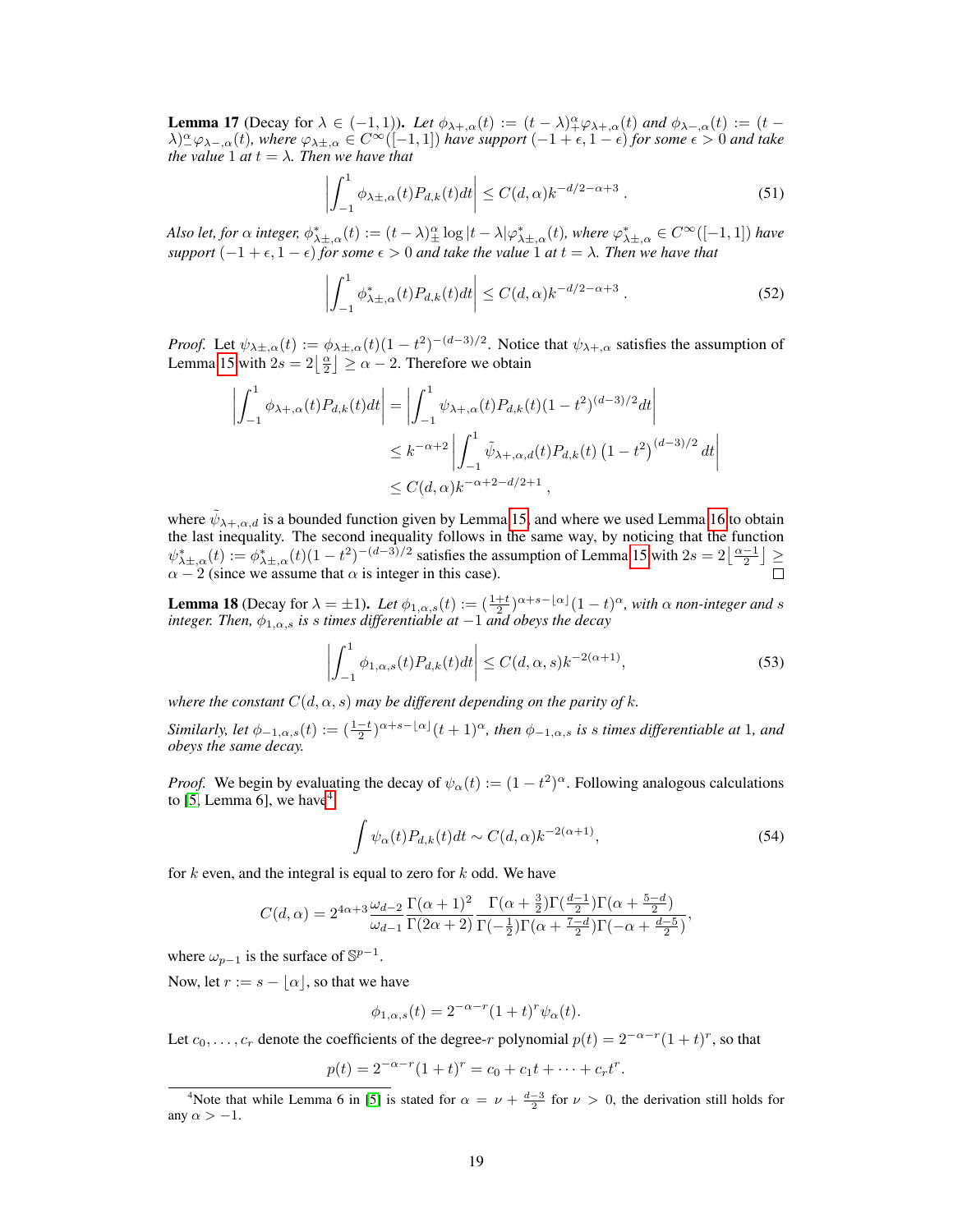Using the relation (see, *e.g.*, [\[14,](#page-10-0) Proposition 4.21])

$$
tP_{d,k}(t) = \frac{k}{2k+d-2}P_{d,k-1}(t) + \frac{k+d-2}{2k+d-2}P_{d,k+1}(t),
$$

we may then write

$$
p(t)P_{d,k}(t) = \sum_{j=-r}^{r} b_j(k)P_{d,k+j}(t),
$$

for some coefficients  $b_i(k)$  satisfying  $b_i(k) = O(1)$  as  $k \to \infty$ . Then, we have

$$
\int \phi_{1,\alpha,s} P_{d,k}(t)dt = \int \psi_{\alpha}(t)p(t)P_{d,k}(t)dt
$$

$$
= \sum_{j=-r}^{r} b_j(k) \int \psi_{\alpha}(t)P_{d,k+j}(t)dt.
$$

When  $k \to \infty$ , this is a sum of at most  $2r + 1 \le 2s + 1$  terms, each of which decays with k as  $k^{-2(\alpha+1)}$  by [\(54\)](#page-18-3). This yields the result.

The decay for  $\phi_{-1,\alpha,s}$  is proved analogously.

<span id="page-19-1"></span>
$$
\qquad \qquad \Box
$$

<span id="page-19-0"></span>**Lemma 19** (Cancelling singularities of the density). Let  $q_{\sigma}$  denote the density of the random *variable*  $Z_{\sigma} = \langle \sigma \cdot x, x \rangle$ *, with*  $\sigma \neq$  Id*, and let*  $\bar{\Lambda}_{\sigma}$  *be the set of eigenvalues of*  $\bar{A}_{\sigma} := (A_{\sigma} + A_{\sigma}^{\top})/2$ *,* where  $A_{\sigma}$  is the permutation matrix of  $\sigma$ , and denote by  $\bar{m}_{\lambda}$  the multiplicity of  $\lambda \in \bar{\Lambda}_{\sigma}$ . Define

$$
\alpha_{\lambda} = \frac{d - \bar{m}_{\lambda}}{2} - 1. \tag{55}
$$

*There exists constants*  $\{c_{\lambda,i}\}\$  *such that the function defined by* 

$$
\tilde{q}_{\sigma} = \sum_{\lambda \in \Lambda_{\sigma} \setminus \{1, \lambda_{\min}\}} \sum_{i=0}^{\lceil d+1-\alpha_{\lambda} \rceil} (c_{\lambda_{+},i} \phi_{\lambda_{+},\alpha_{\lambda}+i} + c_{\lambda_{-},i} \phi_{\lambda_{-},\alpha_{\lambda}+i} + c_{\lambda_{+},i}^{*} \phi_{\lambda_{+},\alpha_{\lambda}+i}^{*} + c_{\lambda_{-},i}^{*} \phi_{\lambda_{-},\alpha_{\lambda}+i}^{*})
$$
\n
$$
+ 1\{\lambda_{\min} > -1\} \sum_{i=0}^{\lceil d+1-\alpha_{\lambda_{\min}} \rceil} (c_{\lambda_{\min}+},i\phi_{\lambda_{\min}+},\alpha_{\lambda_{\min}+i} + c_{\lambda_{\min}+},i\phi_{\lambda_{\min}+},\alpha_{\lambda_{\min}+i})
$$
\n
$$
+ \sum_{\lambda \in \Lambda_{\sigma} \cap \{\pm 1\}} \sum_{i=0}^{\lceil d+1+\frac{d-3}{2}-\alpha_{\lambda} \rceil} c_{\lambda,i} \phi_{\lambda,\alpha_{\lambda}+i,\lceil d+1+\frac{d-3}{2} \rceil}
$$

satisfies that  $t \mapsto (q_{\sigma}(t) - \tilde{q}_{\sigma}(t))(1 - t^2)^{-\frac{d-3}{2}}$  admits  $d+1$  bounded derivatives on  $[-1, 1]$ .

*Proof.* Note that we have

$$
\langle \sigma \cdot x, x \rangle = \frac{1}{2} (\langle A_{\sigma} x, x \rangle + \langle x, A_{\sigma}, x \rangle) = \langle \overline{A}_{\sigma} x, x \rangle,
$$

where  $\bar{A}_{\sigma} = \frac{1}{2}(A_{\sigma} + A_{\sigma}^{T})$  is symmetric and thus has real eigenvalues. When  $A_{\sigma}$  is a permutation matrix, these eigenvalues are in  $[-1, 1]$ , as the real part of complex roots of unity.

We then identify the singularities of the density  $q_{\sigma}$ , which are the same as those of the cumulative distribution function, up to one fewer degree of smoothness. Such singularities are shown in the following lemma, proved in [\[28\]](#page-11-8).

**Lemma 20** ([\[28\]](#page-11-8)). *Consider*  $\sigma \in G$  *as above, and let*  $\bar{\Lambda}_{\sigma}$  *be the set of eigenvalues of*  $\bar{A}_{\sigma}$ . *For* each  $\lambda \in \overline{\Lambda}_{\sigma}$ , we denote by  $\overline{m}_{\lambda}$  its multiplicity. Then the cumulative distribution function  $Q_{\sigma}$ *of*  $Z_{\sigma} = \langle \sigma \cdot x, x \rangle$  *takes the form* 

$$
Q_{\sigma}(t) = \varphi(t) + \sum_{\lambda \in \bar{\Lambda}_{\sigma}} g_{\lambda}(t)
$$

*where*  $\varphi$  *is analytic and*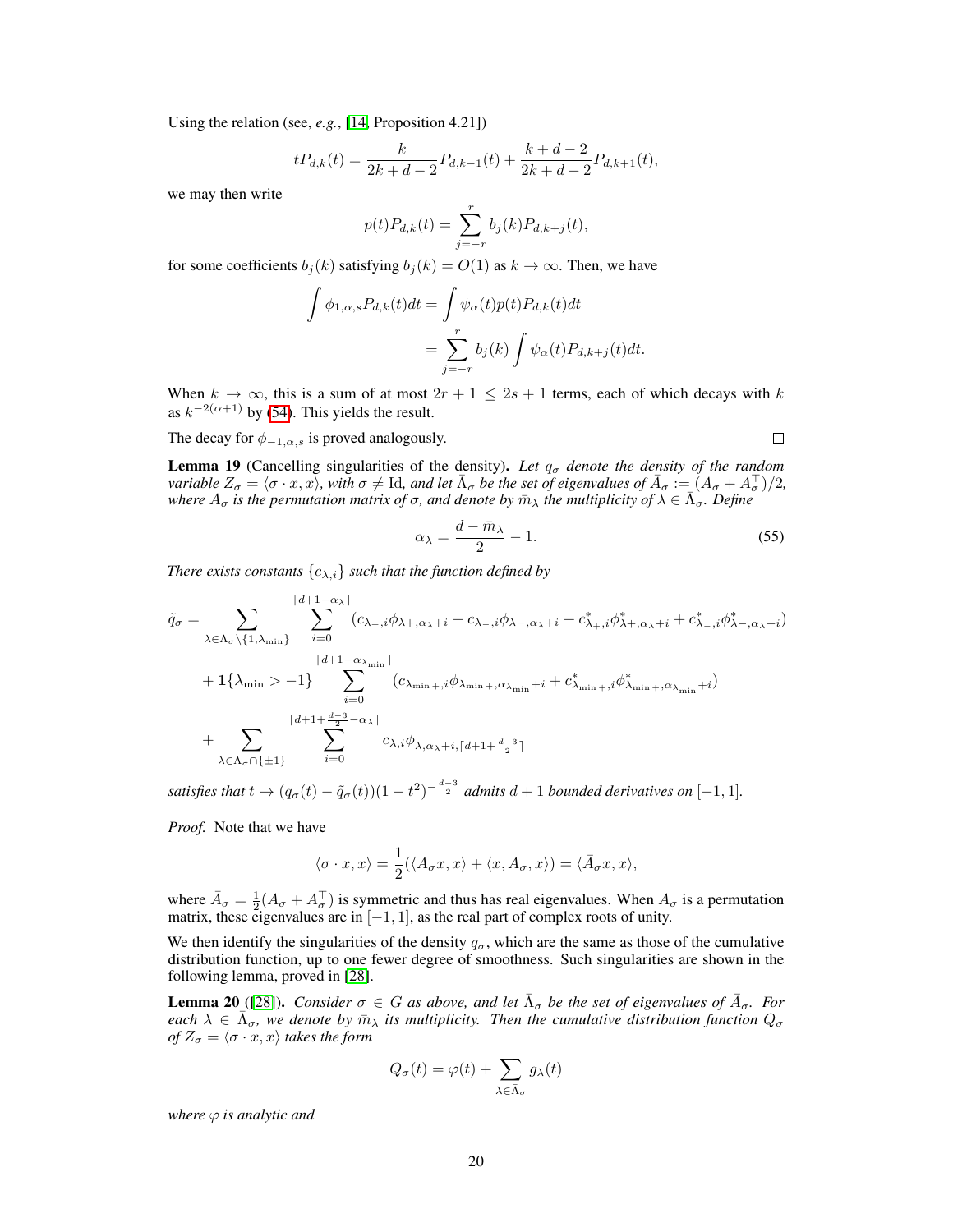•  $g_{\lambda}(t) = |t - \lambda|(t - \lambda)^{\frac{d - \tilde{m}_{\lambda}}{2} - 1} \varphi_{\lambda}^{1}(t) + (t - \lambda)^{\frac{d - \tilde{m}_{\lambda}}{2}} \log(|t - \lambda|) \varphi_{\lambda}^{2}(t)$  if  $d - \bar{m}_{\lambda}$  is even, •  $g_{\lambda}(t) = (t - \lambda) \frac{d - \bar{m}_{\lambda}}{2} \varphi_{\lambda}^{1}(t) + (\lambda - t) \frac{d - \bar{m}_{\lambda}}{2} \varphi_{\lambda}^{2}(t)$  *if*  $d - \bar{m}_{\lambda}$  *is odd,* 

*for some*  $\varphi^1_\lambda, \varphi^2_\lambda$  analytic. Further, the term involving  $\log(|t-\lambda|)$  only appears for  $\lambda \in (-1,1)$ .

In particular, it follows from this lemma by differentiation that we may write

$$
q_{\sigma}(t) = \tilde{\varphi}(t) + \sum_{\lambda \in \bar{\Lambda}_{\sigma}} \tilde{g}_{\lambda}(t),
$$

with  $\tilde{\varphi}$  analytic and

• 
$$
\tilde{g}_{\lambda}(t) = (t - \lambda)_{+}^{\frac{d - \tilde{m}_{\lambda}}{2} - 1} \tilde{\varphi}_{\lambda,1}(t) + (t - \lambda)_{-}^{\frac{d - \tilde{m}_{\lambda}}{2} - 1} \tilde{\varphi}_{\lambda,2}(t) + (t - \lambda)_{+}^{\frac{d - \tilde{m}_{\lambda}}{2} - 1} \log(|t - \lambda|) \tilde{\varphi}_{\lambda,3}(t) + (t - \lambda)_{-}^{\frac{d - \tilde{m}_{\lambda}}{2} - 1} \log(|t - \lambda|) \tilde{\varphi}_{\lambda,4}(t), \text{ if } d - \bar{m}_{\lambda} \text{ is even}
$$
\n• 
$$
\tilde{g}_{\lambda}(t) = (t - \lambda)_{+}^{\frac{d - \tilde{m}_{\lambda}}{2} - 1} \tilde{\varphi}_{\lambda,1}(t) + (t - \lambda)_{-}^{\frac{d - \tilde{m}_{\lambda}}{2} - 1} \tilde{\varphi}_{\lambda,2}(t), \text{ if } d - \bar{m}_{\lambda} \text{ is odd},
$$

where  $\tilde{\varphi}_{\lambda,i}$  are analytic for  $i \in [4]$ .

The result then follows by appropriately "cancelling" those singularities up to order  $d$  using the simple functions  $\phi$  introduced in the previous lemmas, and noting that for singularities at  $\pm 1$ , we require an additional  $(d-3)/2$  degrees of smoothness, so that we may divide by the weight function  $(1 - t^2)^{(d-3)/2}$ .

For instance, for  $\lambda \in (-1, 1)$ , an appropriate exponent  $\alpha$  and an analytic  $\varphi$ , we may write

$$
(t - \lambda)_{+}^{\alpha} \varphi(t) = (t - \lambda)_{+}^{\frac{d - \tilde{m}_{\lambda}}{2} - 1} (c_0 + (t - \lambda) \psi(t)),
$$
\n(56)

with  $\psi$  analytic. Then for  $\phi_{\lambda+\alpha}$  as in Lemma [17,](#page-18-0) we have

$$
(t - \lambda)_+^{\alpha} \varphi(t) - c_0 \phi_{\lambda +, \alpha}(t) = (t - \lambda)_+^{\alpha + 1} \tilde{\varphi}(t),
$$

with  $\tilde{\varphi}$  analytic. We may then repeat this process with functions  $\phi_{\lambda+\alpha+1}, \phi_{\lambda+\alpha+2}$ , etc., to finally obtain that

$$
(t - \lambda)_{+}^{\alpha} \varphi(t) - \sum_{i=0}^{\lceil d+1 - \alpha \rceil} c_i \phi_{\lambda +, \alpha + i}(t)
$$

is  $d$  times differentiable, as desired. A similar reasoning can be applied for other types of singularities. For the terms involving  $\log(|t - \lambda|)$ , which only appear for  $\lambda \in (-1, 1)$ , note that the corresponding exponent  $\alpha_{\lambda}$  is integer since  $d - \overline{m}_{\lambda}$  is even, so that Lemma [17](#page-18-0) applies.

 $\Box$ 

We are now ready to state the proof of Proposition [6.](#page-5-2)

*Proof of Proposition* [6.](#page-5-2) Let  $q_{\sigma}$  be the density of  $\langle \sigma \cdot x, x \rangle$ , and let  $\tilde{q}_{\sigma}$  be as in Lemma [19.](#page-19-0) By Lemma [19](#page-19-0) and Lemma [15,](#page-17-1) we have

$$
\int_{-1}^{1} (q_{\sigma}(t) - \tilde{q}_{\sigma}(t)) P_{d,k}(t) dt = \int_{-1}^{1} \frac{q_{\sigma}(t) - \tilde{q}_{\sigma}(t)}{(1 - t^2)^{\frac{d-3}{2}}} P_{d,k}(t) (1 - t^2)^{\frac{d-3}{2}} dt \leq C k^{-d},
$$

where we have bounded the integral on the r.h.s. of [\(50\)](#page-17-3) by a constant. Renaming the terms in  $\tilde{q}$ as  $\tilde{q}_{\sigma} = \sum_i c_i q_i$ , where each  $q_i$  is as in Lemma [17](#page-18-0) or Lemma [18,](#page-18-1) we have

$$
\gamma_{d,\sigma}(k) \le \sum_i c_i \int q_i P_{d,k} + O(k^{-d}).
$$

Now, note that the eigenvalues of  $\bar{A}_{\sigma} = \frac{1}{2}(A_{\sigma} + A_{\sigma}^{\top})$  are the real parts of the complex eigenvalues of the permutation matrix  $A_{\sigma}$ . Since  $A_{\sigma}$  is real, its complex eigenvalues come in conjugate pairs, so that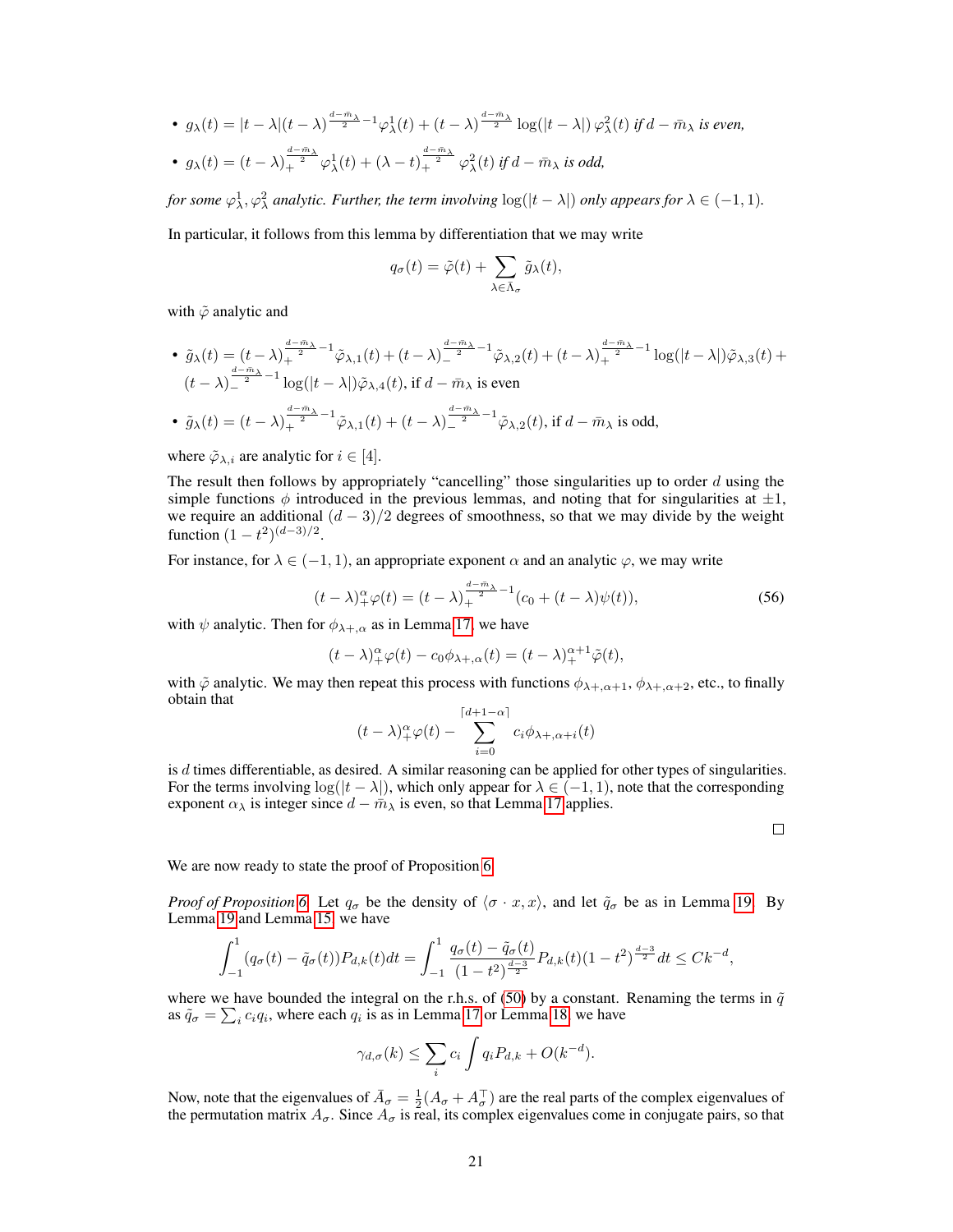for any  $\lambda \in \Lambda_{\sigma}$  with  $\lambda \notin \mathbb{R}$ , we have  $m_{\lambda} = \bar{m}_{Re(\lambda)}/2$ , where  $\bar{m}$  are the multiplicities of Lemma [19.](#page-19-0) Note that in the case of permutations, the eigenvalues of  $A_{\sigma}$  are roots of unity, so that we have

$$
m_{\lambda} = \begin{cases} \bar{m}_{\lambda}, & \text{if } \lambda \in \{\pm 1\} \\ \bar{m}_{Re(\lambda)}/2, & \text{otherwise.} \end{cases}
$$

The result then follows by applying the decays given by Lemma [17](#page-18-0) and Lemma [18](#page-18-1) to each component  $q_i$  with the appropriate  $\alpha_\lambda$ , and focusing on the leading-order terms. Namely, for  $\lambda \in \{\pm 1\}$ , by Lemma [18,](#page-18-1) the leading order term in  $\gamma_{d,\sigma,\lambda}(k)$  has decay

$$
k^{-2(\alpha_{\lambda}+1)} = k^{-2(\frac{d-\bar{m}_{\lambda}}{2}-1+1)} = k^{-d+m_{\lambda}},
$$

while for  $\lambda \notin {\pm 1}$ , we have  $Re(\lambda) \in (-1, 1)$ , hence using [\(55\)](#page-19-1) and  $\bar{m}_{Re(\lambda)} = 2m_{\lambda}$ , we have  $\alpha_{Re(\lambda)} = \frac{d}{2} - m_{\lambda} - 1$ , so that the decay, by Lemma [17,](#page-18-0) is upper bounded by

$$
k^{-\frac{d}{2} - \alpha_{Re(\lambda)} + 3} \le k^{-d + m_{\lambda} + 4}.
$$

This concludes the proof.

#### C.2 Proof of Corollary [7](#page-5-1) (leading order of  $\gamma_{d,\sigma}$ )

*Proof.* By Proposition [6,](#page-5-2) we get that

$$
\gamma_{d,k}(\sigma) \lesssim k^{-d+s}
$$

where  $s = \max_{\lambda \in \Lambda_{\sigma}} \{m_{\lambda} + 4 \cdot \mathbf{1}(|\lambda| < 1)\}\.$  Notice that, for any permutation  $\sigma$ , it holds  $m_1 \geq m_{\lambda}$ . Therefore, we have

$$
s \le m_1 + 4 \cdot \mathbf{1}{\{\exists |\lambda| < 1 \, : \, m_1 < m_\lambda + 4\}}.
$$

Now, if  $m_1 < m_\lambda + 4$  for some  $|lambda| < 1$ , since  $m_1 + m_\lambda \le d$ , it must hold  $2m_1 \le d + 3$ , or, equivalently,  $m_1 \le d/2 + 3/2$ . It follows that

$$
s \leq \begin{cases} m_1 & \text{if } m_1 > (d+3)/2 \\ d/2 + 5.5 & \text{otherwise.} \end{cases}
$$

This concludes the proof, since  $m_1 = c(\sigma)$ .

#### C.3 Proof of Corollary [8](#page-6-1) (different upper bounds using permutation statistics)

*Proof.* For all  $\sigma \in G \setminus \zeta(G, s)$ , it holds  $c(\sigma) \leq s$  and

$$
\gamma_{d,\sigma}(k) \lesssim k^{-d+\eta_{\sigma}} ,
$$

with

$$
\eta_{\sigma} = c(\sigma) \cdot \mathbf{1} (c(\sigma) > (d+3)/2) + \left(\frac{d}{2} + 6\right) \mathbf{1} (c(\sigma) \le (d+3)/2) .
$$

In particular, we have

$$
\gamma_d(k) = \frac{\zeta(G, s)}{|G|} + O\left(k^{-d + \eta}\right)
$$

where

$$
\eta = \max_{c(\sigma) \leq s} \eta_\sigma \; .
$$

Denote  $s^*(s) = \max_{\sigma \in G \setminus \zeta(G,s)} c(\sigma)$ . If  $s^*(s) \ge d/2 + 6$ , then it holds that  $s^*(s) = \eta$ . Otherwise,  $c(\sigma) \le d/2 + 7$  for any  $\sigma$  such that  $c(\sigma) \le s$ , which implies that  $s \le d/2 + 6$ . It follows that

$$
\eta = \max\{s^*(s), \ d/2 + 6\} \le \max\{s, \ d/2 + 6\}.
$$

 $\Box$ 

 $\Box$ 

 $\Box$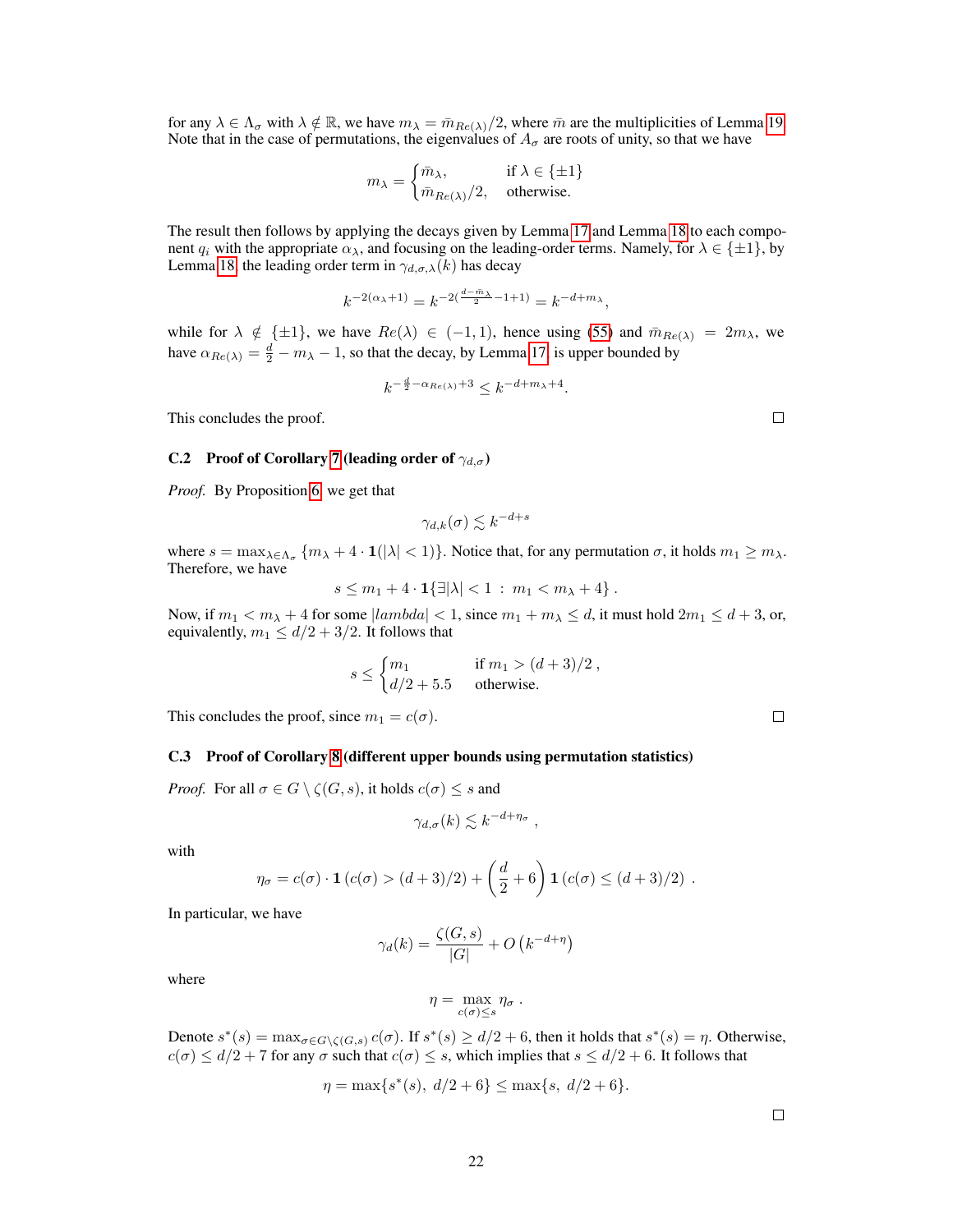#### C.4 Details on Example [11](#page-6-5) (full permutation group)

The number of permutations in  $G = S_d$  which fix exactly n elements is given by  $\binom{n}{k}$ ! $(n - k)$ , where  $!m$  denotes the  $m$ -th subfactorial:

$$
!m := \left\lfloor \frac{m!+1}{e} \right\rfloor \leq \frac{2m!}{e}.
$$

It follows that

$$
\frac{\xi(G,s)}{|G|} = \frac{1}{d!} \sum_{k=s+1}^{d} \frac{d!}{(d-k)!k!}!(d-k) \le \frac{2}{e} \sum_{k=s+1}^{d} \frac{1}{k!}
$$
  

$$
\le \frac{2}{e(s+1)!} \sum_{k=s+1}^{d} \frac{1}{(s+2)^{k-(s+1)}} = \frac{2}{e(s+1)!} \frac{1 - \frac{1}{(s+2)^{d-s}}}{1 - \frac{1}{s+2}}
$$
  

$$
\le \frac{2(s+2)}{e(s+1)} \frac{1}{(s+1)!} \le \frac{2}{(s+1)!}.
$$

### <span id="page-22-0"></span>D Proofs for Section [5](#page-7-0)

#### **D.1** Proof of Lemma [12](#page-7-3) (spectral properties of smoothing operator  $S_G$ )

*Proof.* As in the invariant case, we note that for any degree k, the space  $V_{d,k}$  of spherical harmonics of degree k is stable by  $S_G$ , *i.e.*,  $S_GV_{d,k} \subset V_{d,k}$ . Since  $S_G$  is self-adjoint, we may then find an orthonormal basis of such spherical harmonics, which we denote  $Y_{k,j}$ , for  $j = 1, ..., N(d, k)$ , such that the restriction of  $S_G$  to  $V_{d,k}$  is diagonal, and we have  $S_G\overline{Y}_{k,j} = \lambda_{k,j}\overline{Y}_{k,j}$ , with  $\lambda_{k,j} \geq 0$ .

It remains to show [\(20\)](#page-7-2). Define the operator  $\Pi_k f = \mathbb{E}_y [P_{d,k}(\langle \cdot, y \rangle) f(y)]$ .  $S_G \Pi_k$  is then an integral operator with kernel

<span id="page-22-1"></span>
$$
H(x,y) = \sum_{\sigma \in G} h(\sigma) P_{d,k}(\langle \sigma \cdot x, y \rangle).
$$
 (57)

Since  $\overline{Y}_{k,j}, j = 1, \ldots, N(d, k)$  forms an orthonormal basis of  $V_{d,k}$ , by the addition formula of spherical harmonics, we have

$$
\Pi_k = \frac{1}{N(d,k)} \sum_{j=1}^{N(d,k)} \overline{Y}_{k,j} \overline{Y}_{k,j}^*.
$$

It follows that

$$
S_G\Pi_k = \frac{1}{N(d,k)} \sum_{j=1}^{N(d,k)} S_G \overline{Y}_{k,j} \overline{Y}_{k,j}^* = \frac{1}{N(d,k)} \sum_{j=1}^{N(d,k)} \lambda_{k,j} \overline{Y}_{k,j}^* \overline{Y}_{k,j}^*.
$$

This implies that the kernel H of the operator  $S<sub>G</sub>\Pi<sub>k</sub>$  can also be expressed as

$$
H(x,y) = \frac{1}{N(d,k)} \sum_{j=1}^{N(d,k)} \lambda_{k,j} \overline{Y}_{k,j}(x) \overline{Y}_{k,j}(y).
$$
 (58)

Fixing  $y = x$  and taking expectations over  $x \sim \tau$  in both [\(57\)](#page-22-1) and [\(58\)](#page-22-2) proves the equality.

<span id="page-22-2"></span> $\Box$ 

#### D.2 Proof of Theorem [13](#page-7-4) (generalization with geometric stability)

The proof of the theorem is analogous to that of Theorem [5,](#page-4-0) replacing the control on  $\mathcal{N}_{K_{G}}(\lambda)$  with that of Lemma [21](#page-23-0) below, which provides an extension of Lemma [4](#page-3-0) to generic smoothing operators, at the cost of a weaker constant  $\nu_d(\ell)^{1/\alpha}$  instead of  $\nu_d(\ell)$ . The remark on the constant  $C_4$  being potentially smaller for the kernel  $K$  stems from the fact that we no longer have equal approximation errors for the two kernels, and that the quantity  $C_{f^*}$  in [\(40\)](#page-14-2) in this case is the one given by the source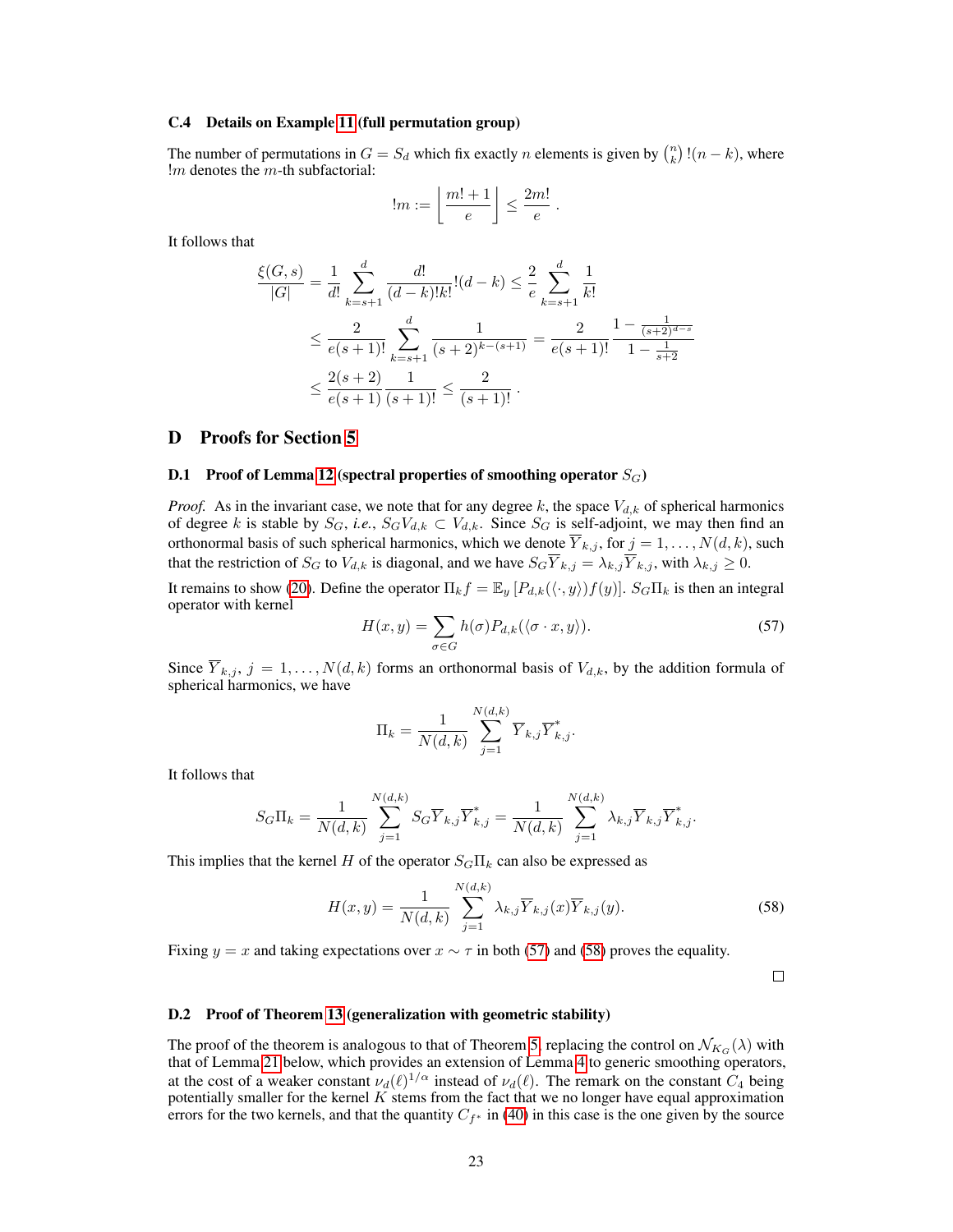condition (A2) instead of (A6), which is smaller, as we now show. Indeed, note that if  $f^* = S_G^r T_K^r g$ , then we have  $f^* = T_K^r(S_G^r g) = T_K^r \tilde{g}$  with  $\tilde{g} = S_G^r g$ , since  $S_G$  and  $T_K$  are diagonalized in the same basis and hence commute. The result follows by noting that we have  $\|\tilde{g}\|_{L^2(d\tau)} \le \|g\|_{L^2(d\tau)}$ , since  $||S_G|| \le ||S_G||^r \le 1$  (indeed we have the operator norm bound  $||S_G|| \le 1$ , which follows from a simple triangle inequality).

<span id="page-23-0"></span>**Lemma 21** (Degrees of freedom for  $K_G$  with stability.). Assume (A5). We have

$$
\mathcal{N}_K(\lambda) \leq C_K \lambda^{-1/\alpha},
$$

*and for any*  $\ell \geq 0$ *, we have* 

$$
\mathcal{N}_{K_G}(\lambda) \le D(\ell) + \nu_d(\ell)^{1/\alpha} C_K \lambda^{-1/\alpha},\tag{59}
$$

with the same constant  $C_K$ .

*Proof.* The first statement is a standard consequence of Assumption (A5). Namely, if  $\xi_m$  denote the eigenvalues of  $T_K$  (namely, the same as  $\mu_k$  counted with their multiplicities) and  $\xi_m \leq C(m+1)^{-\alpha}$ , we have

$$
\mathcal{N}_{K}(\lambda) = \sum_{m \geq 0} \frac{\xi_{m}}{\xi_{m} + \lambda}
$$
\n
$$
\leq \sum_{m \geq 0} \frac{1}{1 + \lambda C^{-1} (m+1)^{\alpha}}
$$
\n
$$
\leq \int_{0}^{\infty} \frac{dt}{1 + \lambda C^{-1} t^{\alpha}}
$$
\n
$$
\leq \frac{C^{1/\alpha} \lambda^{-1/\alpha}}{\alpha} \int_{0}^{\infty} \frac{u^{1/\alpha - 1} du}{1 + u} = C_{K} \lambda^{-1/\alpha},
$$

with  $C_K := \frac{C^{1/\alpha}}{\alpha}$  $rac{1/\alpha}{\alpha} \int_0^\infty \frac{u^{1/\alpha-1}du}{1+u}.$ 

We now write

$$
\mathcal{N}_{K_G}(\lambda) = \sum_{k \ge 0} \sum_{j=0}^{N(d,k)} \frac{\lambda_{k,j} \mu_k}{\lambda_{k,j} \mu_k + \lambda}
$$
  
\n
$$
= \sum_{k \ge 0} \sum_j \frac{\lambda_{k,j}}{\lambda_{k,j} + \lambda \mu_k^{-1}}
$$
  
\n
$$
\le \sum_k N(d,k) \frac{\bar{\lambda}_k}{\bar{\lambda}_k + \lambda \mu_k^{-1}} \quad \text{(by Jensen's inequality, with } \bar{\lambda}_k = N(d,k)^{-1} \sum_j \lambda_{k,j})
$$
  
\n
$$
\le \sum_k N(d,k) \frac{\bar{\lambda}_k \mu_k}{\bar{\lambda}_k \mu_k + \lambda},
$$

We may then write, for some  $\ell \geq 1$ ,

$$
\mathcal{N}_{K_G}(\lambda) \le D(\ell) + \sum_{k \ge 0} \frac{\bar{\mu}_k}{\bar{\mu}_k + \lambda},
$$

where

$$
\bar{\mu}_k = \begin{cases} \bar{\lambda}_k \mu_k, & \text{if } k \ge \ell \\ 0, & \text{o/w.} \end{cases}
$$

Note that for  $k \geq \ell$ , we have  $\bar{\lambda}_k = \frac{\sum_j \lambda_{k,j}}{N(d,k)} = \gamma_d(k) \leq \nu_d(\ell)$ , and the same holds trivially for  $k < \ell$ . Then, writing  $\bar{\xi}_m$  the collections of  $\bar{\mu}_k$  counted with multiplicities, we may write  $\bar{\xi}_m \le \nu_d(\ell)C(m +$ 1)<sup>-α</sup>, with the same constant C as in (A5). Repeating the argument above for bounding  $\mathcal{N}_{K_G}(\lambda)$  in terms of  $\lambda^{-1/\alpha}$  then yields the result.  $\Box$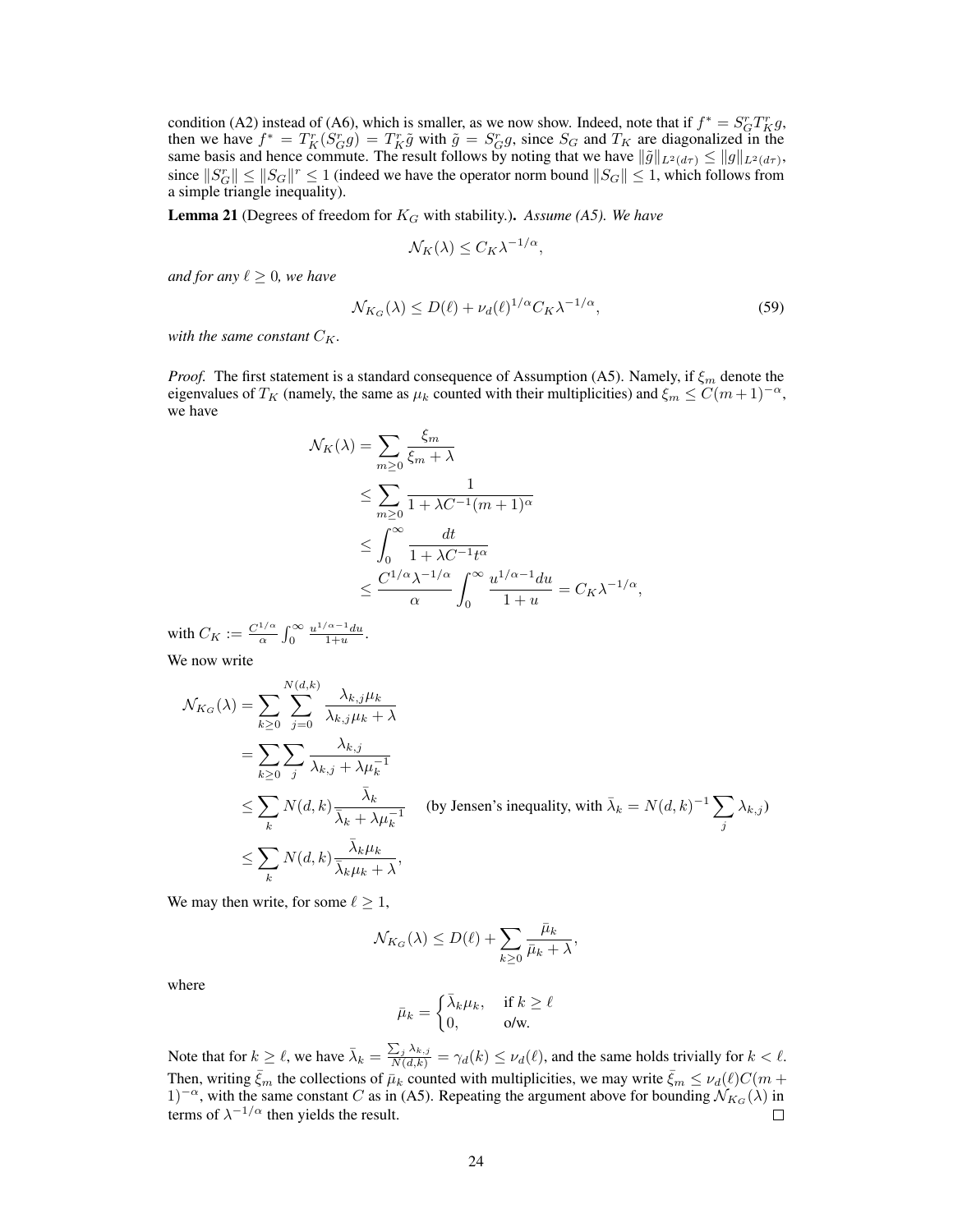#### **D.3** Proof of Proposition [14](#page-8-2) (upper bound on  $\gamma_d(k)$  for deformations)

*Proof.* We first show that  $\Phi_2$  is stable under inversion, and later proceed to study lower bounds on its number of elements, and cycle statistics.

**Step 1:**  $\Phi_2^{-1} = \Phi_2$ . Let us first establish that  $\Phi_2$  is closed under inversion.

First observe that

<span id="page-24-0"></span>
$$
\Phi_2 = \{ \sigma; |\sigma(u+1) - \sigma(u) - 1| \le 2 \,\forall u \} . \tag{60}
$$

The inclusion LHS  $\subset$  RHS is immediate by definition. The reverse inclusion is obtained by the triangle inequality, by observing that if  $u < \tilde{u} < u'$ , then

$$
\begin{array}{rcl}\n|\sigma(u)-\sigma(u')-(u-u')| & = & |\sigma(u)-\sigma(\tilde{u})-(u-\tilde{u})+\sigma(\tilde{u})-\sigma(u')-(\tilde{u}-u')| \\
& \leq & |\sigma(u)-\sigma(\tilde{u})-(u-\tilde{u})|+|\sigma(\tilde{u})-\sigma(u')-(\tilde{u}-u')|\n\end{array},
$$

so by induction if the condition holds for small pairs  $(u, \tilde{u})$ ,  $(\tilde{u}, u')$  it extends to all pairs  $(u, u')$ .

We directly verify from [\(60\)](#page-24-0) that  $\sigma \in \Phi_2$  iff it holds

<span id="page-24-1"></span>
$$
\forall u, \sigma(u+1) = \sigma(u) + \{3, 2, 1, -1\},\tag{61}
$$

since we need to have  $\sigma(u) \neq \sigma(u')$  whenever  $u \neq u'$ .

Let now  $\tilde{u} = \sigma(u)$ , so  $\sigma^{-1}(\tilde{u}) = u$ . We will show that  $\sigma^{-1}$  also verifies [\(61\)](#page-24-1). We want to enumerate all possible u' so that  $\sigma(u') = \tilde{u} + 1$ . Clearly  $\sigma^{-1}(\tilde{u} + 1) \neq \sigma^{-1}(\tilde{u})$  so  $u' \neq u$ .

Suppose by contradiction that  $u' < u-1$ . Note that we must have  $\sigma(u'+1) \ge \tilde{u}+2$  since  $\tilde{u}$  and  $\tilde{u}+1$ already have pre-images (namely u and u'), and smaller values would violate  $\sigma(u'+1) - \sigma(u') \in$  $\{3, 2, 1, -1\}$ . Similarly  $\sigma(u' + s) \ge \tilde{u} + 2$  for all  $s = 2, \ldots, u - u' - 1$ , since otherwise we would need a step  $\sigma(u' + s + 1) - \sigma(u' + s) \leq -3$ , which is ruled out by [\(61\)](#page-24-1). Then it must be that  $\sigma(u) - \sigma(u-1) = \tilde{u} - \sigma(u-1) \leq -2$ , which is a contradiction. We have thus shown  $u' \geq u-1$ .

Similarly, let us show  $u' \leq u + 3$ . Assume, by contradiction that  $u' > u + 3$ . Note first that the only way to have  $\sigma(u + s) < \tilde{u}$  for some  $s \in [0, u' - u]$  is to only have  $\sigma(u + 1) = \tilde{u} - 1$ , and  $\sigma(u+s) \ge \tilde{u}+2$  otherwise. Indeed, values smaller than  $\tilde{u}$  must happen just following u in order to allow decreasing by 1, and having additional negative steps after  $u + 1$  (*e.g.*,  $\sigma(u + 2) = \tilde{u} - 2$ ) would require a step  $\sigma(u + s + 1) - \sigma(u + s) > 3$  for some  $s \in [2, u' - u]$  (since the values  $\tilde{u}$  – 1,  $\tilde{u}$ ,  $\tilde{u}$  + 1 already have pre-images, given by  $u$  + 1,  $u$ ,  $u'$ , respectively), which is a contradiction. Then, if  $\sigma(u+1) = \tilde{u}-1$ , we must have  $\sigma(u+2) = \tilde{u}+2$  (since we cannot have longer steps), which implies  $\sigma(u'-1) \ge \tilde{u} + 3$  and thus  $\sigma(u') - \sigma(u'-1) \le -2$ , which is a contradiction. Alternatively, we must have  $\sigma(u + s) \ge \tilde{u} + 2$  for all  $s \in [1, u' - u - 1]$ . This implies  $\sigma(u' - 1) = \tilde{u} + 2$ ,  $\sigma(u'-2) = \tilde{u} + 3$ , and more generally  $\sigma(u'-t) = \tilde{u} + t + 1$ , since these are the only allowed steps to obtain  $\sigma(u') = \tilde{u} + 1$ . Then, we have  $\sigma(u + 1) = \sigma(u' - (u' - u - 1)) = \tilde{u} + (u' - u) > \tilde{u} + 3$ , which is in contradiction with  $\sigma(u+1) - \sigma(u) \leq 3$ . We have thus proved  $u' \leq u+3$ . We thus have that  $\sigma^{-1}$  satisfies [\(61\)](#page-24-1), which shows  $\Phi_2^{-1} = \Phi_2$ .

Step 2: Lower bound on  $|\Phi_2|$ . Denote as before  $\sigma(u) = \tilde{u}$ . By denoting  $\Delta_v = \sigma(v) - v$  for arbitrary v, observe that  $\Delta_{u'} - \Delta_{u'-1} \in \{2, 1, 0, -1\}$ . Similarly we define  $\overline{\Gamma}_{\tilde{u}} := \sigma^{-1}(\tilde{u}) - \tilde{u}$ . By the previous argument, we also have  $\Gamma_{\tilde{u}+1} = \Gamma_{\tilde{u}} + \{2, 1, 0, -1\}$ . Fix an arbitrary  $u_0$ , say  $u_0 = 1$  and consider the subset of  $\Phi_2$  given by

$$
\Phi_2^b = \{ \sigma \in \Phi_2; \sigma(u_0) = u_0, \sigma(u_0 - 1) = u_0 - 1 \}.
$$

 $\Phi_2^b$  thus contains permutations with 'fixed' boundary conditions. For  $\sigma \in \Phi_2^b$ , the boundary condition prevents  $\Delta_{u_0+1} < \Delta_{u_0}$ , so we identify the following possible cases:

1-block:  $\Delta_{u_0+1} = \Delta_{u_0}$ . In this case,  $\sigma(u_0+1) = \sigma(u_0)+1$ .

- 2-block:  $\Delta_{u_0+1} = \Delta_{u_0} + 1$ . This implies  $\Gamma_{\tilde{u_0}+2} = \Gamma_{\tilde{u_0}} 1$ , which in turn implies  $\Gamma_{\tilde{u_0}+1} =$  $\Gamma_{\tilde{u}_0} + 1$ , and finally  $\Delta_{u_0+2} = \Delta_{u_0+1} - 2$ . In summary,  $\sigma(u_0+1) = \sigma(u_0) + 2$  and  $\sigma(u_0 + 2) = \sigma(u_0) + 1.$
- 3-block:  $\Delta_{u_0+1} = \Delta_{u_0} + 2$ . This implies  $\Gamma_{\tilde{u_0}+3} = \Gamma_{\tilde{u_0}} 2$ , which necessarily implies  $\Gamma_{\tilde{u_0}+1} =$  $\Gamma_{\tilde{u_0}}+2, \Gamma_{\tilde{u_0}+2}=\Gamma_{\tilde{u_0}+1}-2$  and  $\Gamma_{\tilde{u_0}+3}=\Gamma_{\tilde{u_0}+2}-2$ . This corresponds to  $\sigma(u_0+1)=$  $\sigma(u_0) + 3$ ,  $\sigma(u_0 + 2) = \sigma(u_0) + 2$  and  $\sigma(u_0 + 3) = \sigma(u_0) + 1$ .